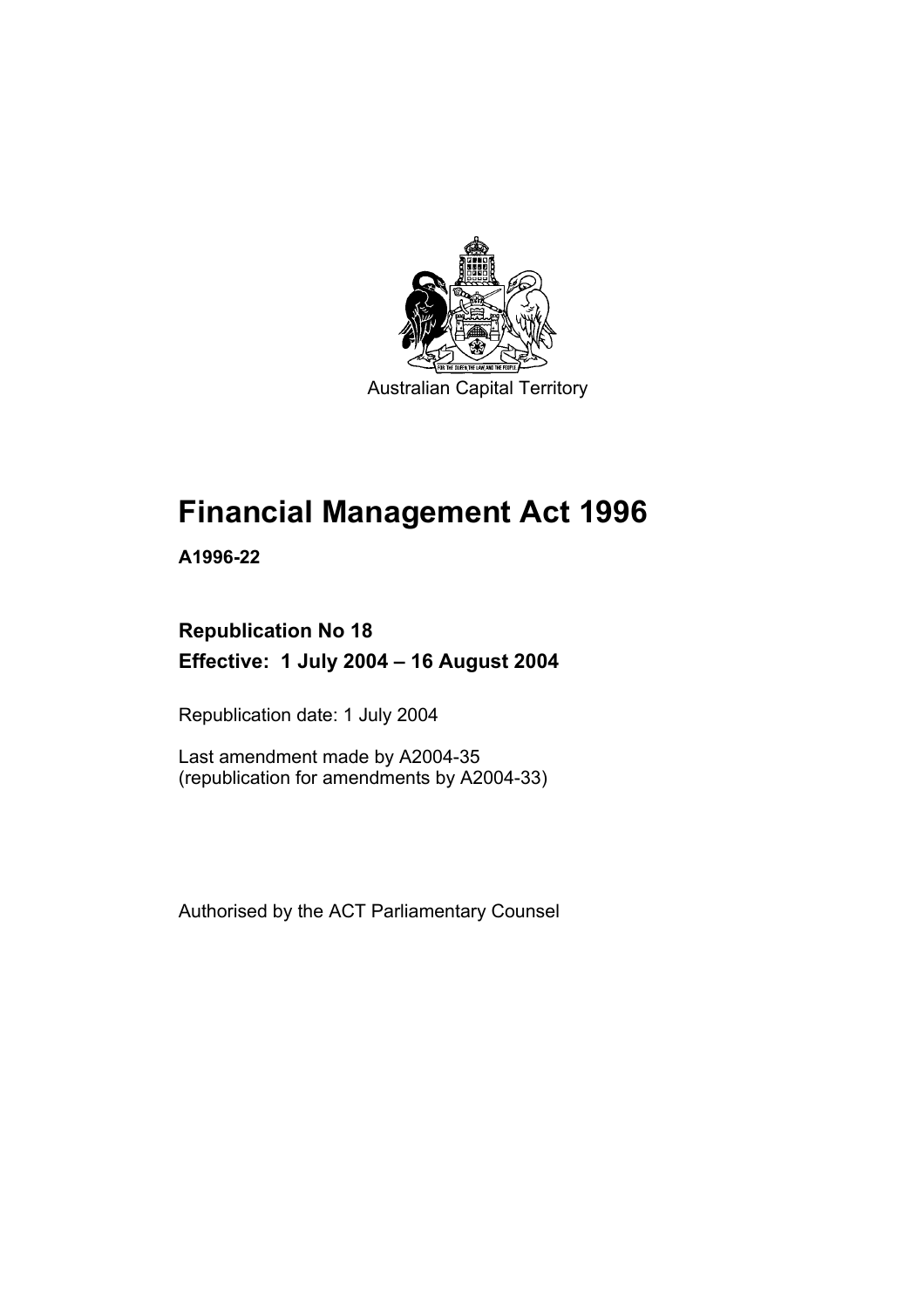#### **About this republication**

#### **The republished law**

This is a republication of the *Financial Management Act 1996* (including any amendment made under the *Legislation Act 2001*, part 11.3 (Editorial changes)) as in force on 1 July 2004*.* It also includes any amendment, repeal or expiry affecting the republished law to 1 July 2004.

The legislation history and amendment history of the republished law are set out in endnotes 3 and 4.

#### **Kinds of republications**

The Parliamentary Counsel's Office prepares 2 kinds of republications of ACT laws (see the ACT legislation register at www.legislation.act.gov.au):

- authorised republications to which the *Legislation Act 2001* applies
- unauthorised republications.

The status of this republication appears on the bottom of each page.

#### **Editorial changes**

The *Legislation Act 2001*, part 11.3 authorises the Parliamentary Counsel to make editorial amendments and other changes of a formal nature when preparing a law for republication. Editorial changes do not change the effect of the law, but have effect as if they had been made by an Act commencing on the republication date (see *Legislation Act 2001*, s 115 and s 117). The changes are made if the Parliamentary Counsel considers they are desirable to bring the law into line, or more closely into line, with current legislative drafting practice.

This republication does not include amendments made under part 11.3 (see endnote 1).

#### **Uncommenced provisions and amendments**

If a provision of the republished law has not commenced or is affected by an uncommenced amendment, the symbol  $\mathbf{U}$  appears immediately before the provision heading. The text of the uncommenced provision or amendment appears only in the last endnote.

#### **Modifications**

If a provision of the republished law is affected by a current modification, the symbol  $\mathbf{M}$ appears immediately before the provision heading. The text of the modifying provision appears in the endnotes. For the legal status of modifications, see *Legislation Act 2001*, section 95.

#### **Penalties**

The value of a penalty unit for an offence against this republished law at the republication date is—

- (a) if the person charged is an individual—\$100; or
- (b) if the person charged is a corporation—\$500.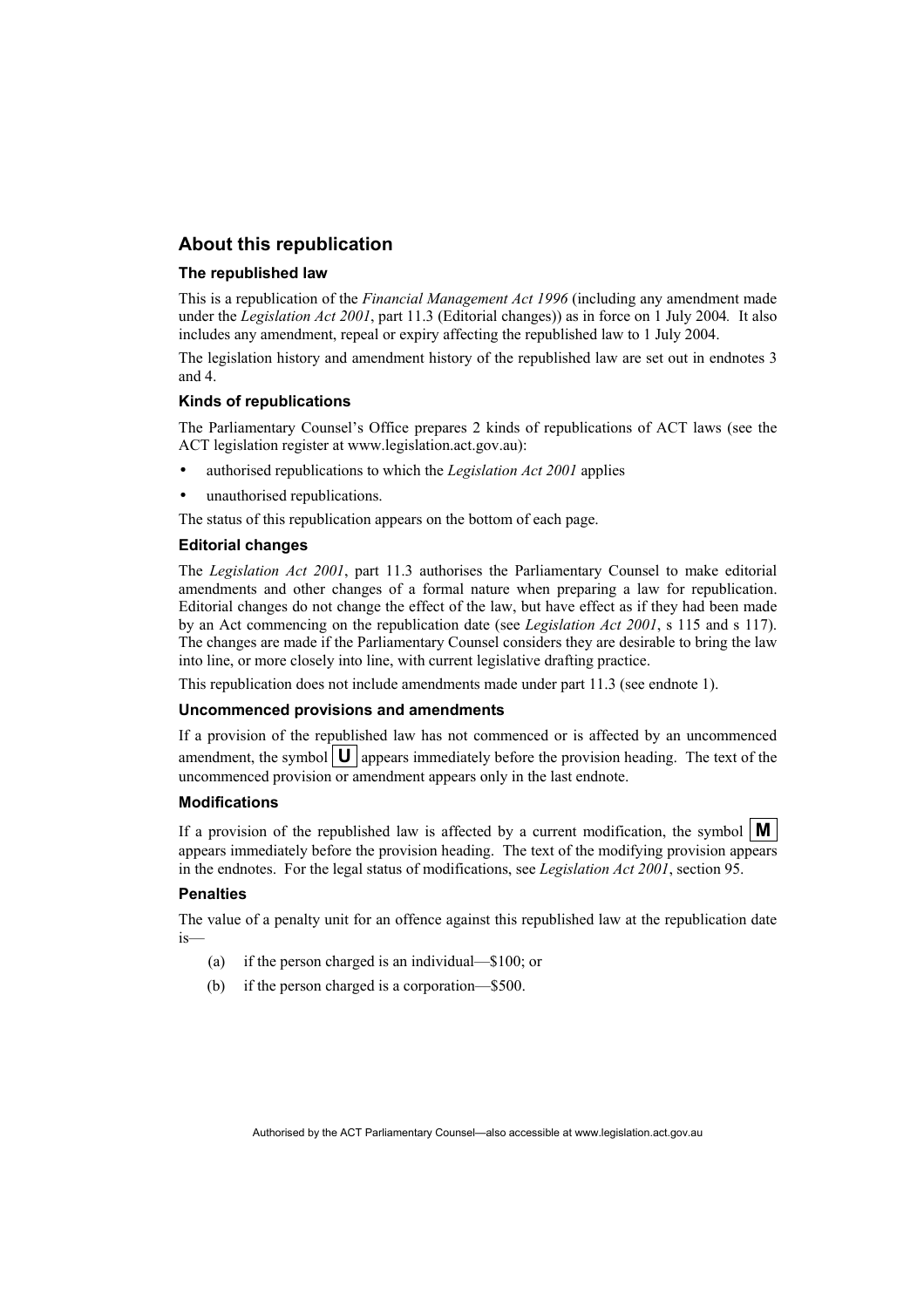

# **Financial Management Act 1996**

# **Contents**

|                     |                                                                            | Page       |
|---------------------|----------------------------------------------------------------------------|------------|
| Part 1              | <b>Preliminary</b>                                                         |            |
| 1                   | Name of Act                                                                | 2          |
| $\overline{2}$      | Act subject to Territory Superannuation Provision Protection Act           | 2          |
| 3                   | Dictionary                                                                 | 2          |
| 3A                  | <b>Notes</b>                                                               | 2          |
| 3B                  | Declaration that certain authorities are not Territory authorities for Act | 3          |
| 4                   | Application of pts 2, 3 and 5 to Legislative Assembly secretariat          | 3          |
| Part 2              | <b>Budget management</b>                                                   |            |
| <b>Division 2.1</b> | <b>Appropriations and budgets</b>                                          |            |
| 5                   | Timing of first Appropriation Bill for financial year                      | 4          |
| 6                   | Necessity for appropriation                                                | 4          |
| $\overline{7}$      | Payments authorised on lapse of appropriation                              | 4          |
| 8                   | Form of appropriation                                                      | 5          |
| <b>R18</b>          | Financial Management Act 1996                                              | contents 1 |
| 01/07/04            | Fffective: 01/07/04-16/08/04                                               |            |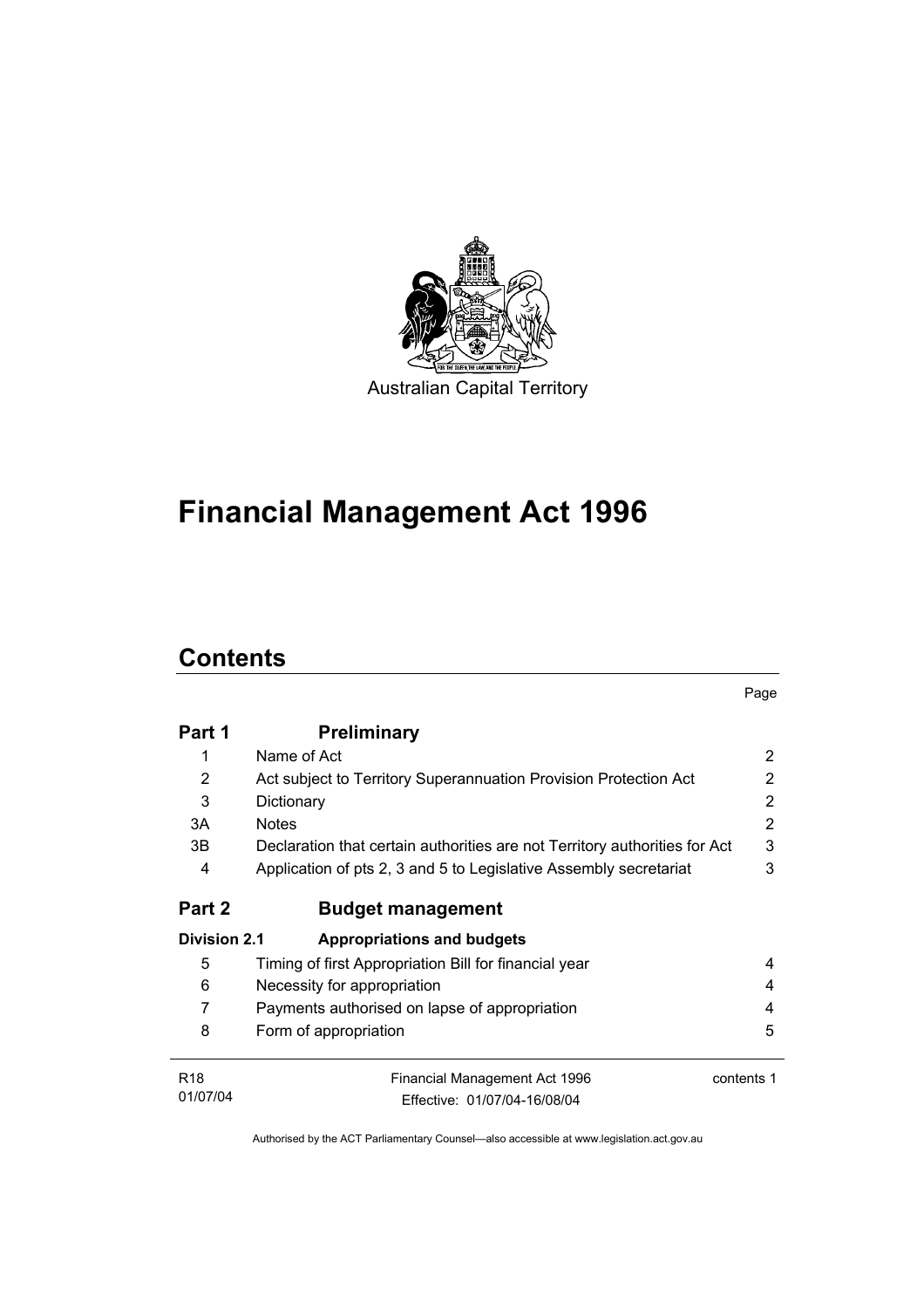#### **Contents**

|                     |                                                                                | Page           |
|---------------------|--------------------------------------------------------------------------------|----------------|
| 9                   | Net appropriations for outputs                                                 | 5.             |
| <b>9A</b>           | Net appropriations for capital injections                                      | 6              |
| 9B                  | Appropriations for payments on behalf of Territory to be net<br>appropriations | 6              |
| 10                  | <b>Budget papers</b>                                                           | 6              |
| 11                  | <b>Territory budgets</b>                                                       | $\overline{7}$ |
| <b>11A</b>          | Financial policy objectives and strategies statement                           | 10             |
| 12                  | Departmental budgets                                                           | 11             |
| 12A                 | Public trading enterprise budgets                                              | 12             |
| 13                  | Supplementary budget papers                                                    | 12             |
| 13A                 | Amendment of departmental budget for supplementary appropriation               | 13             |
| 14                  | Transfer of funds between appropriations                                       | 14             |
| 15                  | Transfer of funds within appropriations                                        | 14             |
| <b>15A</b>          | Reclassification of certain appropriations                                     | 15             |
| 16                  | Transfer of functions between departments                                      | 15             |
| 17                  | Variation of appropriations for Commonwealth grants                            | 16             |
| <b>17A</b>          | Variations of appropriations for certain payments to Commonwealth              | 17             |
| 18                  | Treasurer's advance                                                            | 17             |
| 18A                 | Assembly to be told about treasurer's advance                                  | 19             |
| 19                  | Refunds of payments made without liability                                     | 19             |
| 19A                 | Payments for Territory GST liabilities                                         | 20             |
| 19B                 | Authorisation of expenditure of certain Commonwealth grants                    | 20             |
| 19 <sub>C</sub>     | Amendment of conditions of capital injection                                   | 20             |
| 19D                 | Amendment of performance criteria                                              | 21             |
| 19E                 | Amendment of financial targets                                                 | 22             |
| 19F                 | Amendment of budgets                                                           | 22             |
| 20                  | <b>Budgets for Legislative Assembly secretariat</b>                            | 23             |
| <b>Division 2.2</b> | <b>Budget reviews and pre-election updates</b>                                 |                |
| 20A                 | <b>Budget review</b>                                                           | 24             |
| 20B                 | Purpose and contents of budget review                                          | 24             |
| 20C                 | Pre-election budget update                                                     | 25             |
| 20 <sub>D</sub>     | Purpose and contents of pre-election budget update                             | 26             |

contents 2 Financial Management Act 1996 Effective: 01/07/04-16/08/04

R18 01/07/04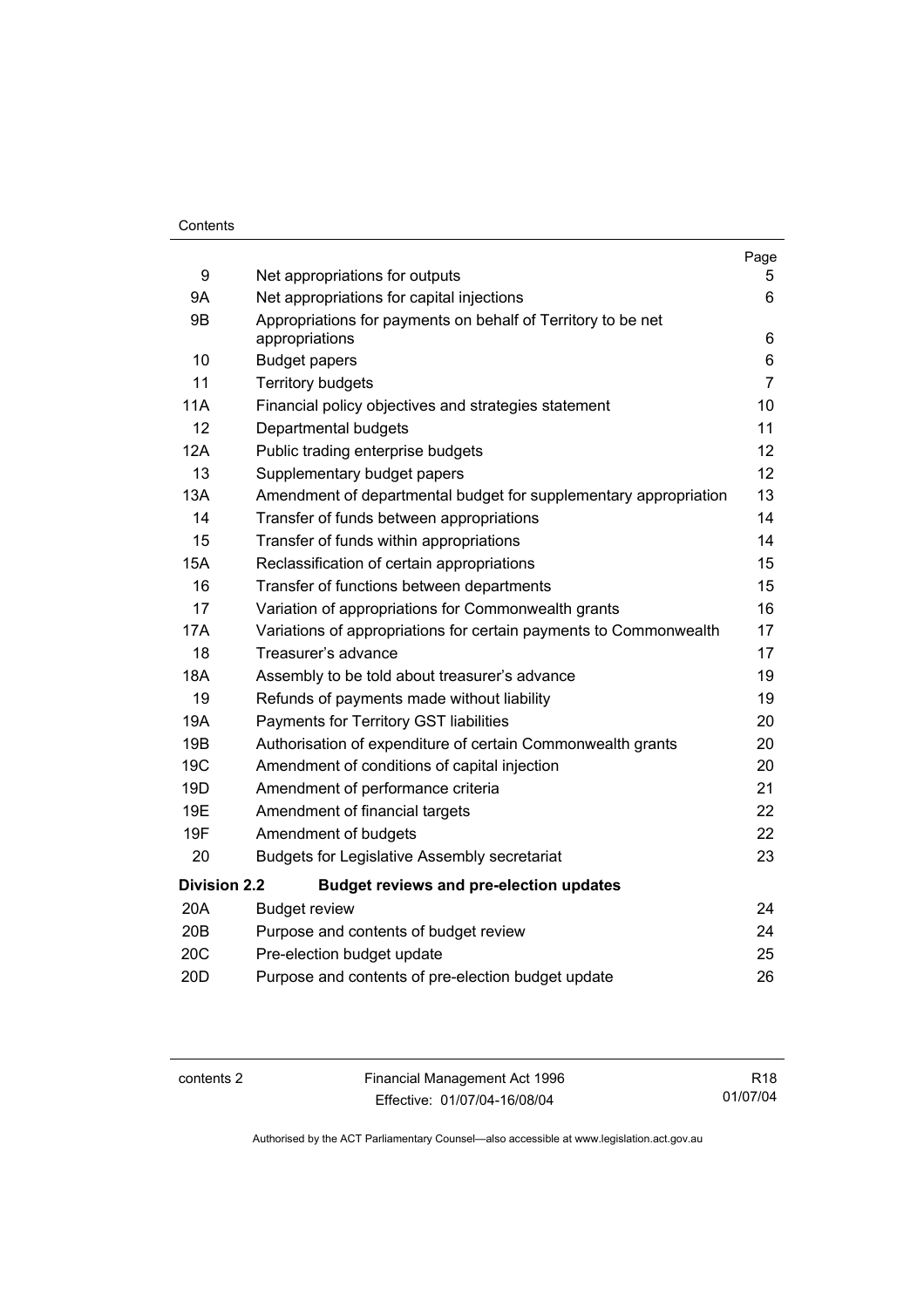#### Contents

|                                                                              | Page                                                                                                                                               |
|------------------------------------------------------------------------------|----------------------------------------------------------------------------------------------------------------------------------------------------|
|                                                                              |                                                                                                                                                    |
| <b>Financial reports of the Territory</b>                                    |                                                                                                                                                    |
| Meaning of the Territory in div 3.1                                          | 28                                                                                                                                                 |
| Annual financial statements of the Territory                                 | 28                                                                                                                                                 |
| Responsibility for annual financial statements                               | 28                                                                                                                                                 |
| Audit of annual financial statements                                         | 29                                                                                                                                                 |
| Presentation of annual financial statements to Legislative Assembly          | 30                                                                                                                                                 |
| Periodic financial statements                                                | 30                                                                                                                                                 |
| <b>Financial reports of departments</b>                                      |                                                                                                                                                    |
| Annual financial statements of departments                                   | 31                                                                                                                                                 |
| Responsibility for annual financial statements                               | 32                                                                                                                                                 |
| Audit of financial statements of departments                                 | 32                                                                                                                                                 |
| Presentation of annual financial statements                                  | 33                                                                                                                                                 |
| Quarterly departmental performance reports                                   | 33                                                                                                                                                 |
| Financial management responsibilities of chief<br>executives of departments  |                                                                                                                                                    |
| Responsibilities of chief executives of departments                          | 35                                                                                                                                                 |
| <b>Banking and investment</b>                                                |                                                                                                                                                    |
| Agreement for the conduct of banking for Territory                           | 37                                                                                                                                                 |
| Territory banking account                                                    | 37                                                                                                                                                 |
| Departmental banking accounts                                                | 37                                                                                                                                                 |
| Transfer of departmental banking account                                     | 38                                                                                                                                                 |
| End of year balances of departmental banking accounts                        | 39                                                                                                                                                 |
| Payments into banking accounts                                               | 39                                                                                                                                                 |
| Transfer following change in departmental responsibilities                   | 40                                                                                                                                                 |
| Transfers from departmental banking accounts to Territory banking<br>account | 40                                                                                                                                                 |
|                                                                              | 40                                                                                                                                                 |
| Investment of certain public money                                           | 41                                                                                                                                                 |
| <b>Borrowing and guarantees</b>                                              |                                                                                                                                                    |
| Power of Territory to borrow                                                 | 43                                                                                                                                                 |
|                                                                              | contents 3                                                                                                                                         |
|                                                                              |                                                                                                                                                    |
|                                                                              | <b>Financial reports</b><br><b>Division 3.1</b><br><b>Division 3.2</b><br>Payments from Territory banking account<br>Financial Management Act 1996 |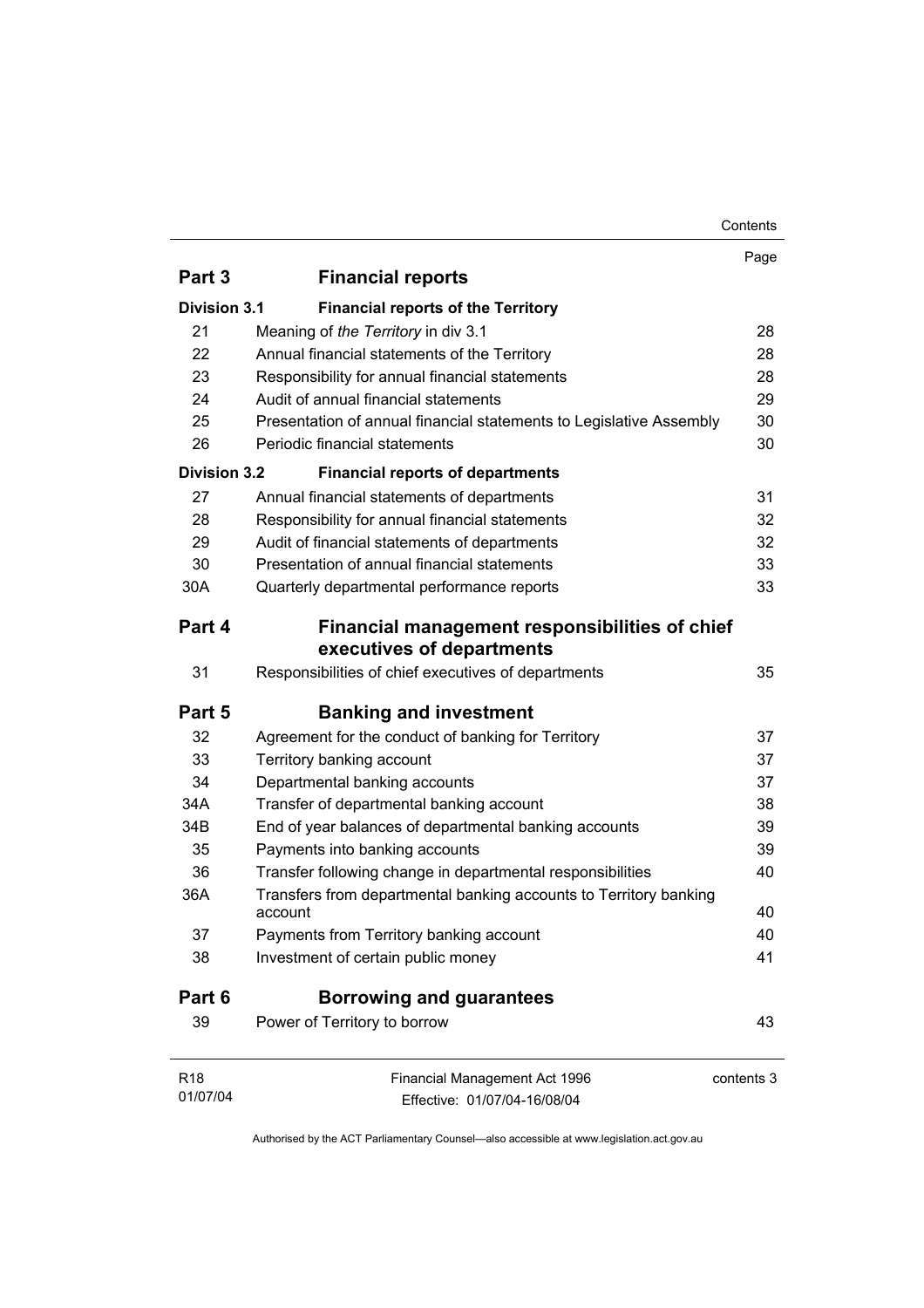#### **Contents**

|            |                                                                  | Page            |
|------------|------------------------------------------------------------------|-----------------|
| 40         | Treasurer may borrow on behalf of Territory                      | 43              |
| 41         | Power of Territory authorities to borrow                         | 43              |
| 42         | Borrowings by Territory authorities to be approved               | 43              |
| 43         | Territory authorities may give security                          | 44              |
| 44         | Power to approve borrowings not delegable                        | 44              |
| 45         | Loans to be paid into Territory banking account                  | 44              |
| 46         | Payments by Treasurer                                            | 44              |
| 47         | <b>Guarantees by Territory</b>                                   | 44              |
| Part 7     | <b>Trust money</b>                                               |                 |
| 49         | Identity of trust money                                          | 46              |
| 50         | Administration of trust money                                    | 46              |
| 51         | Departmental trust banking accounts                              | 46              |
| 52         | Transfers between banking accounts                               | 47              |
| 53         | Investment of trust money                                        | 47              |
| 53A        | Unclaimed trust money                                            | 47              |
| 53B        | Review of decisions                                              | 49              |
| 53C        | Notification of decisions                                        | 49              |
| Part 8     | <b>Financial provisions relating to Territory</b><br>authorities |                 |
| 54         | Responsibilities of chief executive officers                     | 50              |
| 55         | Banking accounts                                                 | 51              |
| 56         | Investment                                                       | 51              |
| 57         | Borrowing                                                        | 52              |
| 58         | <b>Statements of intent</b>                                      | 53              |
| 59         | Annual financial statements                                      | 53              |
| 60         | Responsibility for annual financial statements                   | 54              |
| 61         | Audit of annual financial statements                             | 55              |
| 62         | Presentation of annual financial statements                      | 55              |
| 63         | Interim financial statements                                     | 56              |
| Part 9     | <b>Miscellaneous</b>                                             |                 |
| 64         | Act of grace payments                                            | 57              |
| 65         | Waiver of debts etc                                              | 58              |
| contents 4 | Financial Management Act 1996                                    | R <sub>18</sub> |
|            | Effective: 01/07/04-16/08/04                                     | 01/07/04        |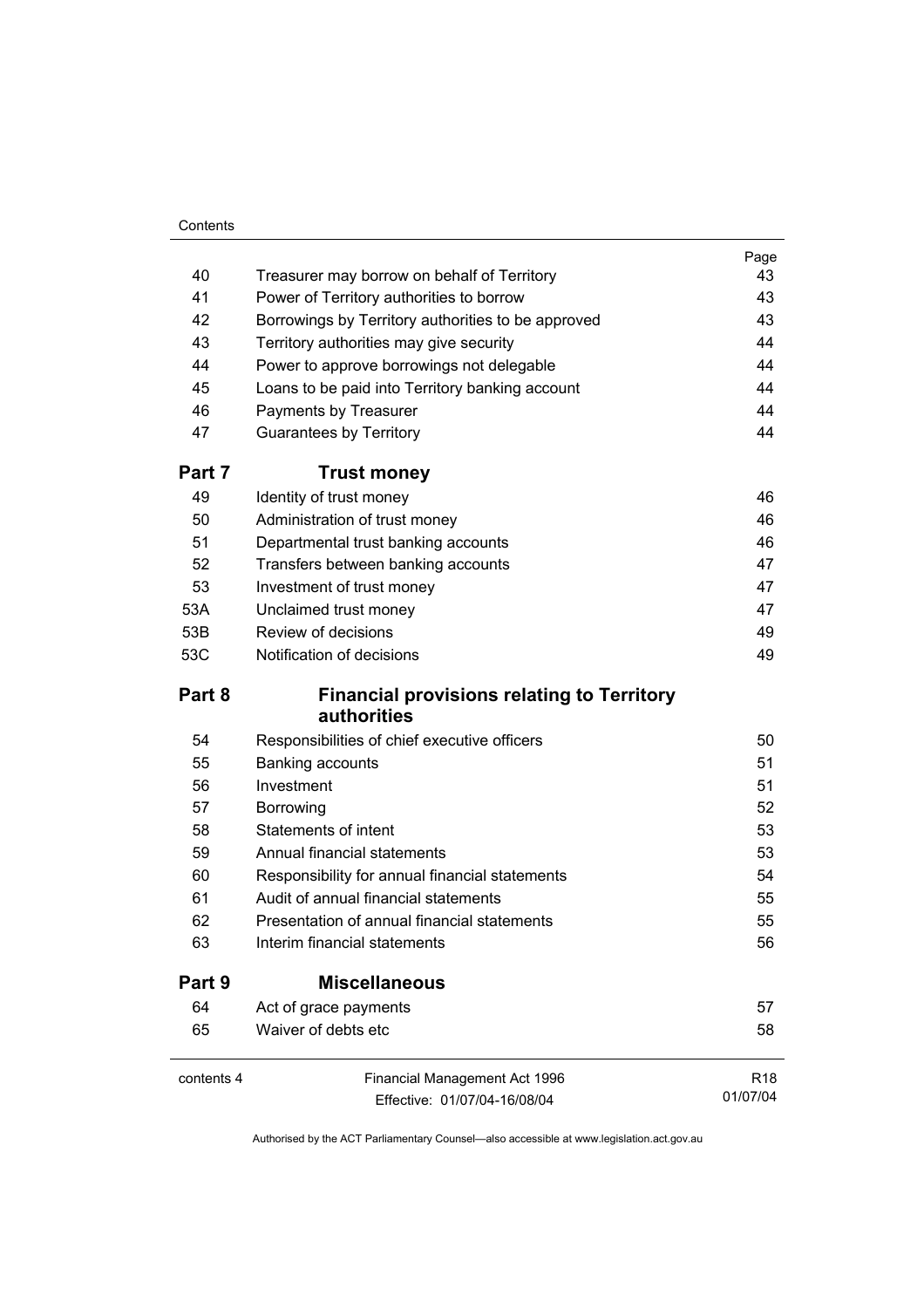|                   |                                          | Contents |
|-------------------|------------------------------------------|----------|
|                   |                                          | Page     |
| 66                | Payments in relation to deceased estates | 59       |
| 67                | Guideline-making power                   | 60       |
| 68                | Regulation-making power                  | 60       |
| <b>Dictionary</b> |                                          | 61       |
| <b>Endnotes</b>   |                                          |          |
| 1                 | About the endnotes                       | 67       |
| 2                 | Abbreviation key                         | 67       |
| 3                 | Legislation history                      | 68       |
| 4                 | Amendment history                        | 72       |
| 5                 | Earlier republications                   | 79       |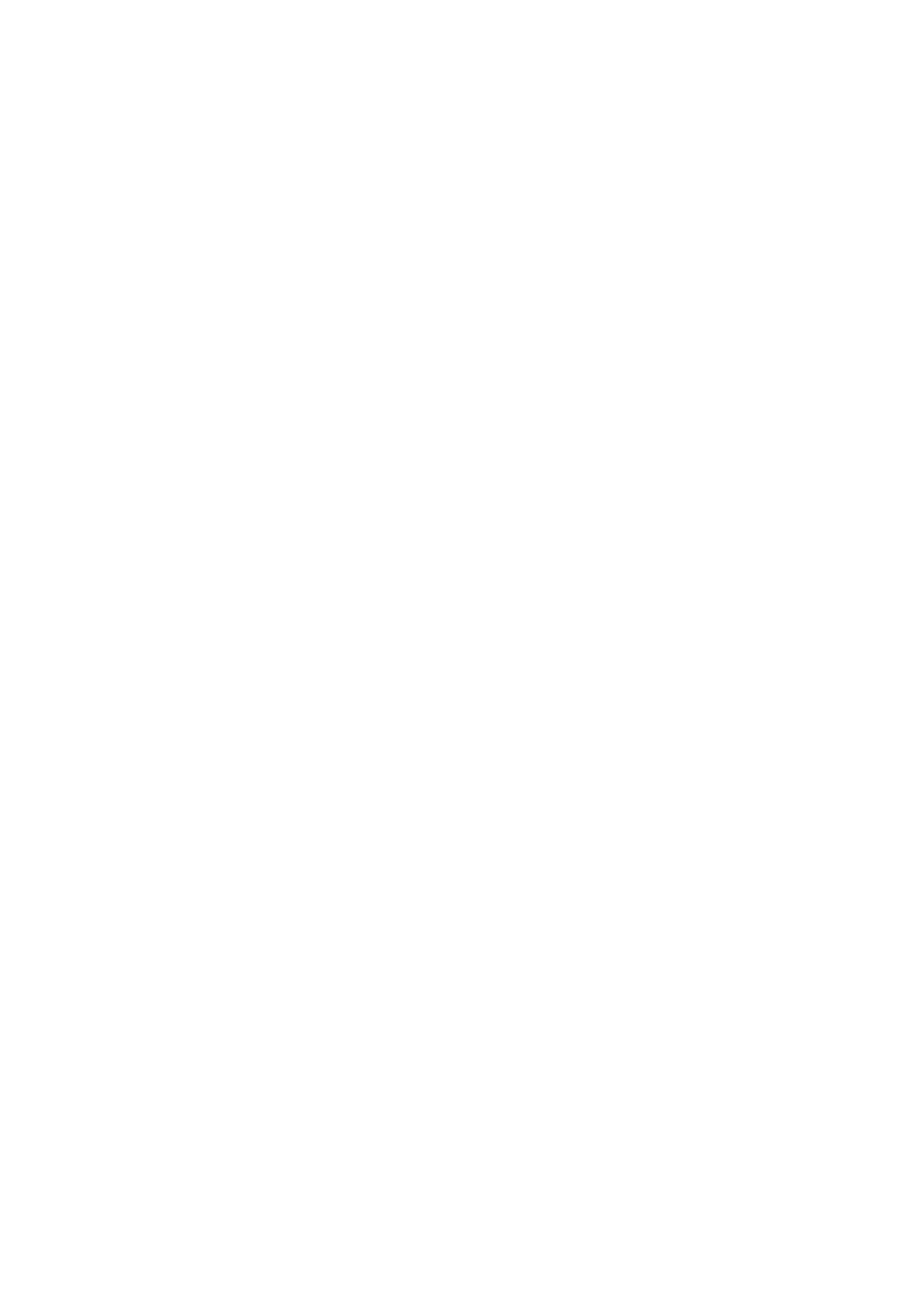

Australian Capital Territory

# **Financial Management Act 1996**

An Act to provide for the financial management of the government of the Territory, to provide for the scrutiny of that management by the Legislative Assembly, to specify financial reporting requirements for the government of the Territory, and for related purposes

R18 01/07/04

I

Financial Management Act 1996 Effective: 01/07/04-16/08/04

page 1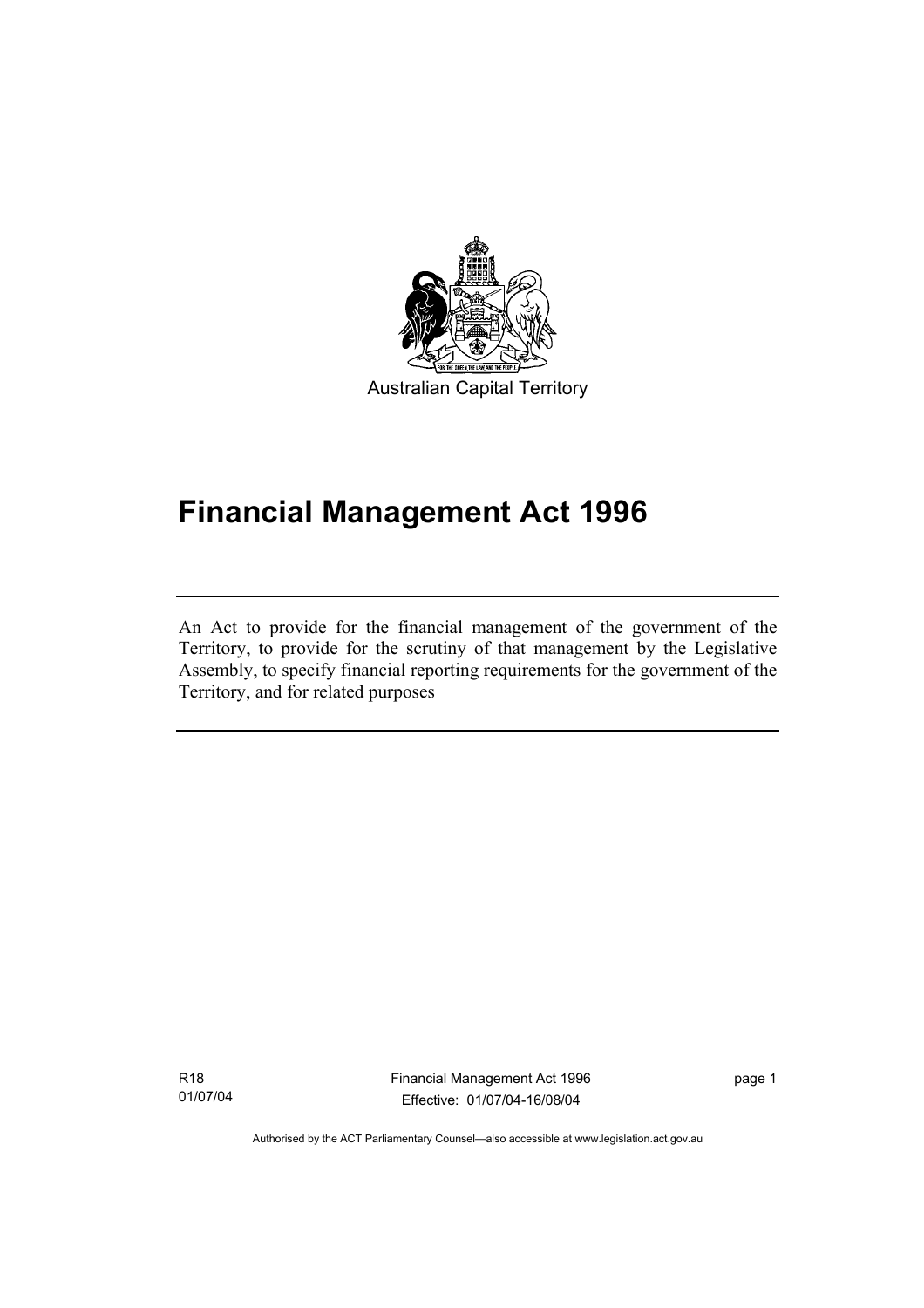#### **Part 1** Preliminary

Section 1

# **Part 1** Preliminary

#### **1 Name of Act**

This Act is the *Financial Management Act 1996*.

#### **2 Act subject to Territory Superannuation Provision Protection Act**

This Act is subject to the *Territory Superannuation Provision Protection Act 2000*.

#### **3 Dictionary**

The dictionary at the end of this Act is part of this Act.

*Note 1* The dictionary at the end of this Act defines certain words and expressions used in the Act, and includes references (*signpost definitions*) to other words and expressions defined elsewhere in this Act or in other legislation.

> For example, the signpost definition '*superannuation appropriation* see the *Territory Superannuation Provision Protection Act 2000*, dictionary.' means that the expression 'superannuation appropriation' is defined in that dictionary and the definition applies to this Act.

*Note 2* A definition in the dictionary (including a signpost definition) applies to the entire Act unless the definition, or another provision of the Act, provides otherwise or the contrary intention otherwise appears (see *Legislation Act 2001*, s 155 and s 156).

#### **3A Notes**

A note included in this Act is explanatory and is not part of the Act.

*Note* See *Legislation Act 2001*, s 127 (1), (4) and (5) for the legal status of notes.

R18 01/07/04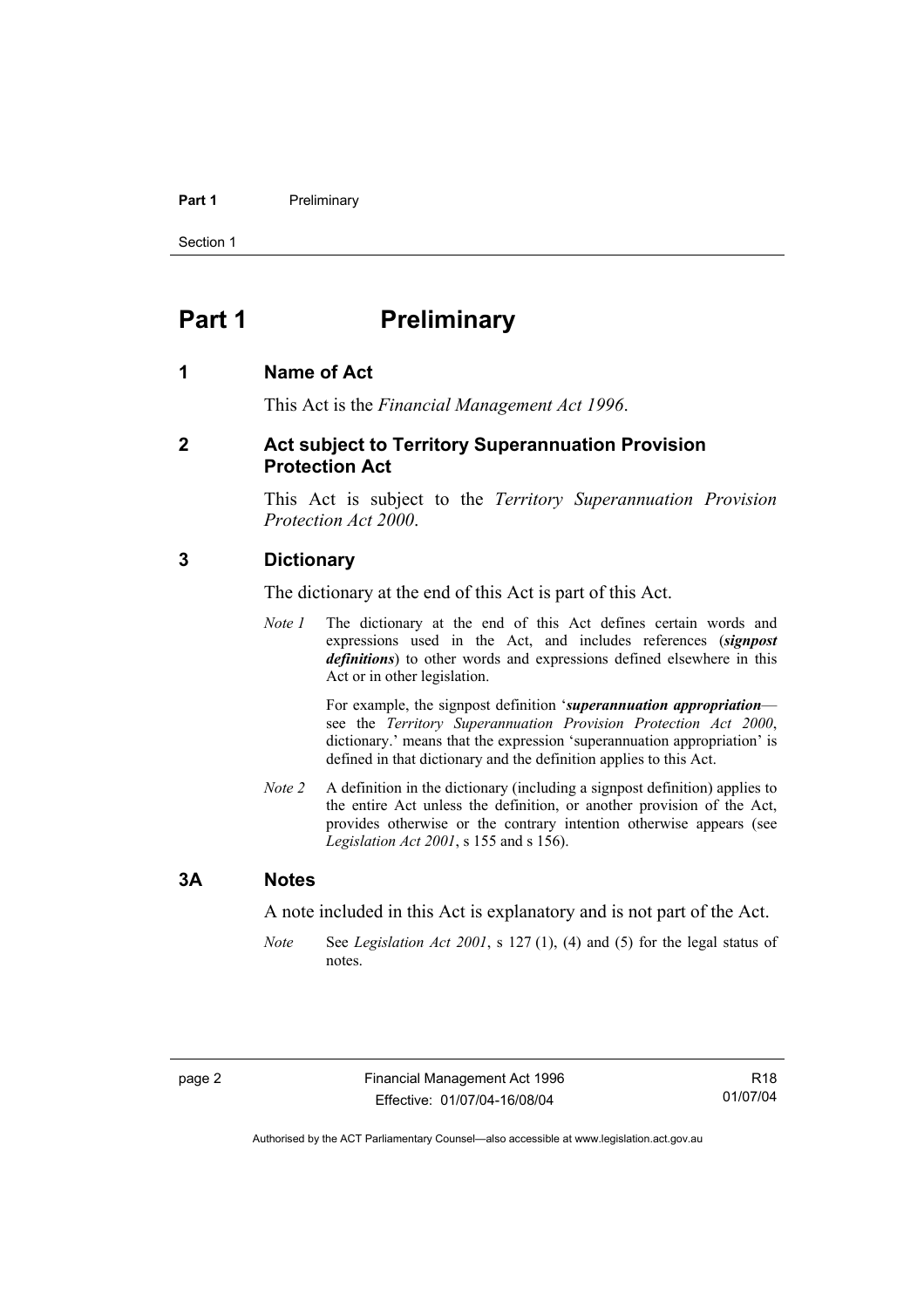#### **3B Declaration that certain authorities are not Territory authorities for Act**

- (1) The Treasurer may, in writing, declare that a stated body is not a Territory authority for this Act.
- (2) A declaration under subsection (1) is a notifiable instrument.

*Note* A notifiable instrument must be notified under the *Legislation Act 2001*.

#### **4 Application of pts 2, 3 and 5 to Legislative Assembly secretariat**

Unless the contrary intention appears, the provisions of parts 2, 3 and 5 apply to the Legislative Assembly secretariat as if—

- (a) a reference in those provisions to a department included a reference to the Legislative Assembly secretariat; and
- (b) a reference in those provisions to the responsible Minister of a department were a reference to the Speaker of the Legislative Assembly; and
- (c) a reference in those provisions to the responsible chief executive of a department included a reference to the clerk of the Legislative Assembly.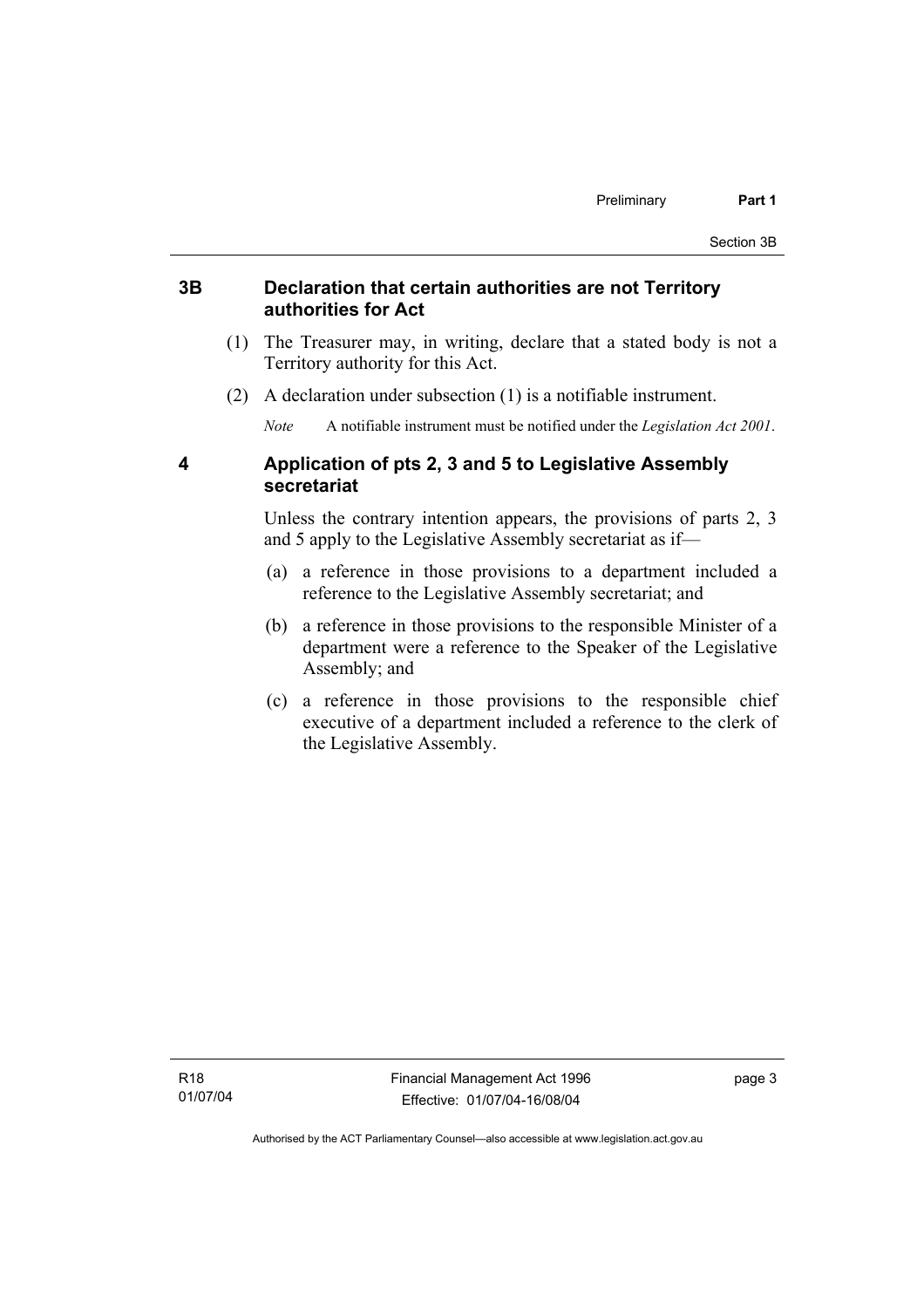**Part 2** Budget management<br>**Division 2.1** Appropriations and by **Division 2.1** Appropriations and budgets Section 5

# **Part 2 Budget management**

# **Division 2.1 Appropriations and budgets**

### **5 Timing of first Appropriation Bill for financial year**

Except as otherwise provided by a resolution of the Legislative Assembly, the first Appropriation Bill relating to a financial year shall be introduced into the Legislative Assembly not later than 3 months after the beginning of the financial year.

#### **6 Necessity for appropriation**

No payment of public money shall be made otherwise than in accordance with an appropriation.

#### **7 Payments authorised on lapse of appropriation**

If, before the end of a financial year, no Act other than this Act has been passed appropriating public money to meet the requirements of the next financial year, the Treasurer may pay the sums necessary to meet those requirements subject to the following provisions:

- (a) the authority of the Treasurer under this section shall cease on the commencement of the first Appropriation Act for the next financial year;
- (b) on that commencement all payments made under this section for the next financial year shall be taken for all purposes to have been paid out of money appropriated by that Act;
- (c) the payments made under this section for any purpose shall not exceed, in total,  $\frac{1}{2}$  of the amount appropriated by Appropriation Acts for the immediately previous financial year for that purpose.

R18 01/07/04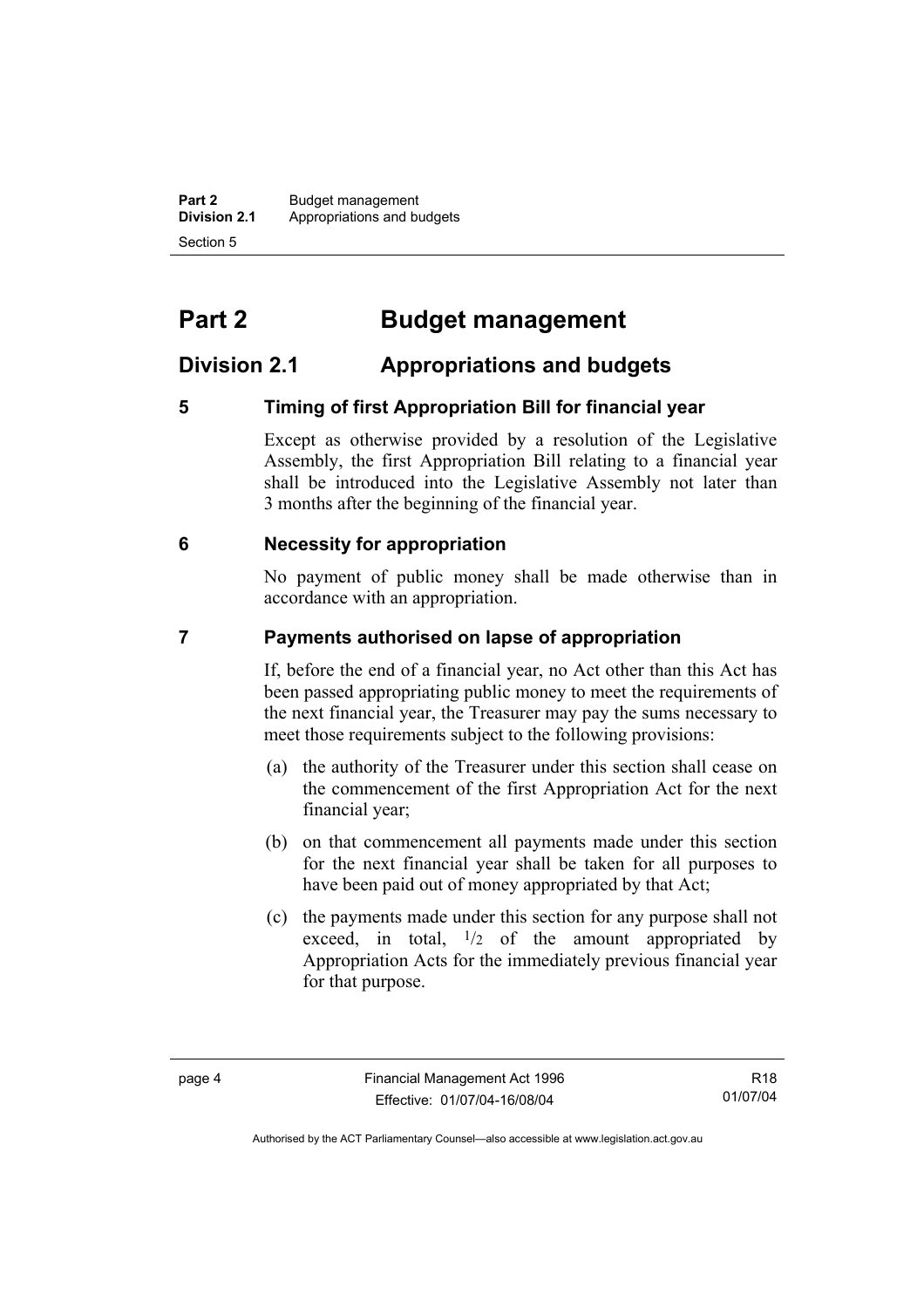#### **8 Form of appropriation**

An Appropriation Act shall make separate appropriations in relation to each department for—

- (a) the provision of outputs by the department; and
- (b) any capital injection to be provided to the department; and
- (c) any payments to be made by the department on behalf of the Territory.

- **9 Net appropriations for outputs** 
	- (1) An appropriation for the provision of outputs may be expressed to be made for the net cost of providing the outputs.
	- (2) Despite section 6, if an appropriation for a department is stated to be made for the net cost of providing outputs, the department may apply the following in paying the expenses and liabilities of the department in providing the outputs:
		- (a) the payments it is entitled to receive otherwise than under an Appropriation Act for providing the outputs;
		- (b) the value of the input tax credits to which it is entitled for taxable supplies in relation to providing the outputs.
	- (3) To remove any doubt, it is declared that, if the appropriations made by an Appropriation Act for a department do not state an amount, or state an '0' appropriation, for the provision of outputs by the department, the appropriations have effect as if they included an appropriation stated to be made for the provision of outputs by the department at no net cost to the Territory.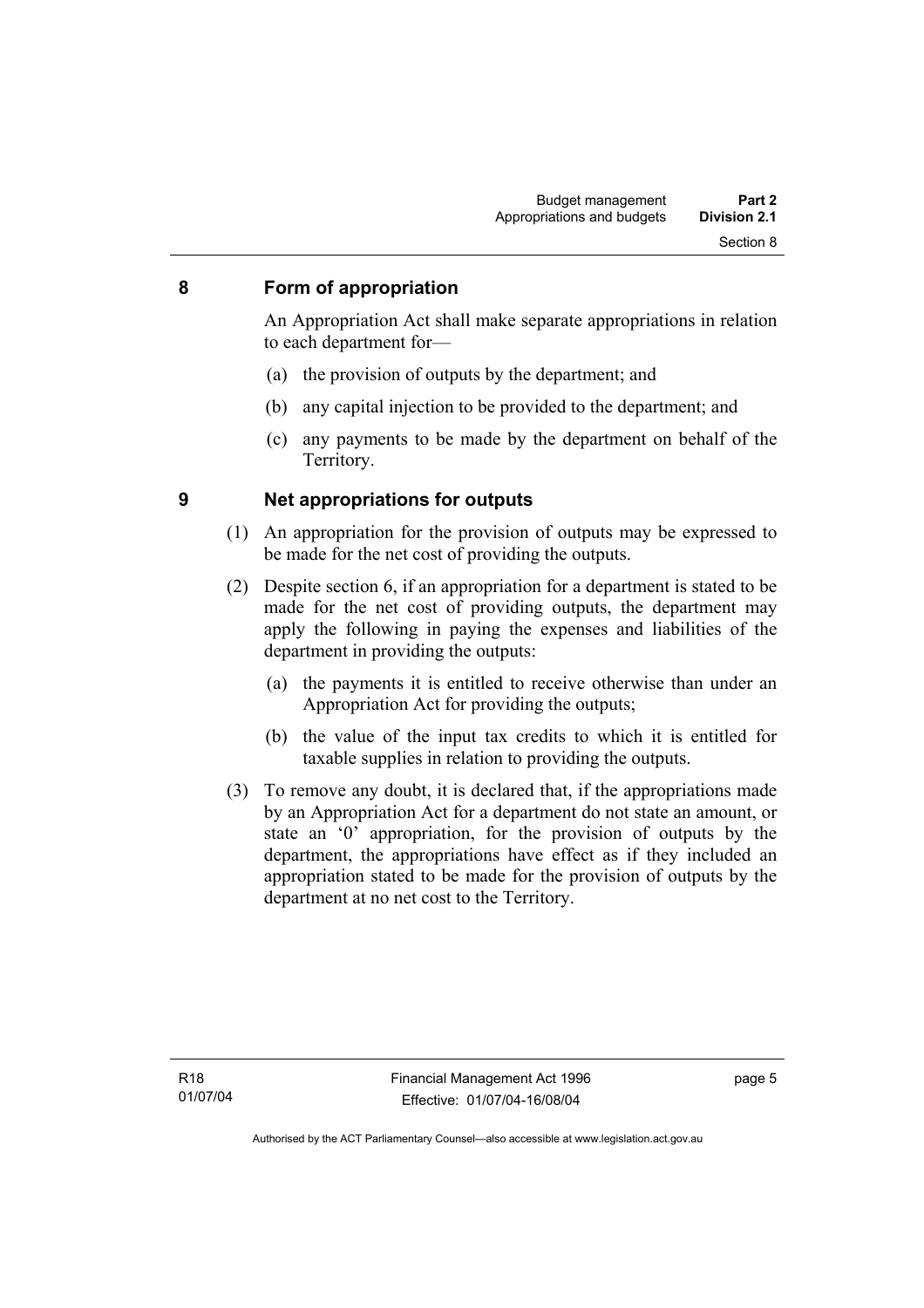### **9A Net appropriations for capital injections**

- (1) An appropriation for a capital injection may be stated to be made for, or partly for, the net cost of purchasing or developing assets.
- (2) Despite section 6, if an appropriation is stated to be made for, or partly for, the net cost of purchasing or developing assets, the value of the input tax credits to which the relevant entity is entitled for taxable supplies in relation to purchasing or developing the assets may be applied by the entity in paying the expenses and liabilities of the entity in purchasing or developing the assets.
- (3) In this section:

*relevant entity*, in relation to an appropriation for a capital injection, means the department, authority or corporation that is to undertake the purchasing or developing of assets for which the appropriation is made.

#### **9B Appropriations for payments on behalf of Territory to be net appropriations**

Despite section 6 (Necessity for appropriations), if an appropriation for a department is made for payments to be made on behalf of the Territory, the department may apply input tax credits to which the Territory is entitled for taxable supplies for which the payments are made towards the payments under the appropriation.

#### **10 Budget papers**

The Treasurer shall, for each financial year, immediately after the presentation of the Bill for the first Appropriation Act relating to the year, present to the Legislative Assembly—

- (a) the proposed budget for the Territory for the year; and
- (b) the proposed budget for each department for the year; and
- (c) the proposed budget for each public trading enterprise for the year; and

R18 01/07/04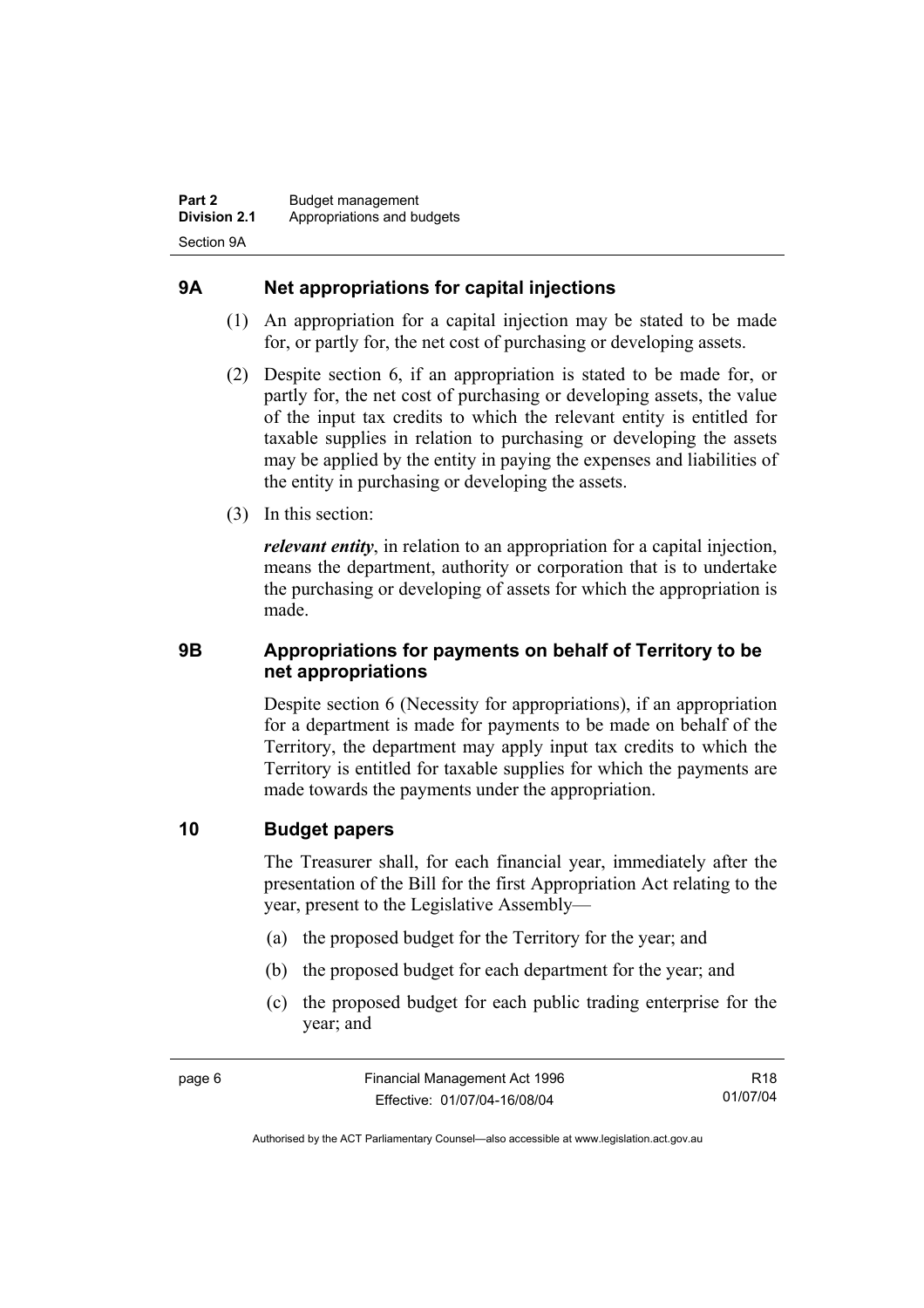- (d) a consolidated financial management statement in relation to—
	- (i) the general government sector; and
	- (ii) the public trading enterprise sector.

#### **11 Territory budgets**

- (1) The proposed budget for the Territory for a financial year presented to the Legislative Assembly under section 10 (a) must include—
	- (a) a financial policy objectives and strategies statement under section 11A for the financial year; and
	- (b) a statement of the economic or other assumptions used to make the budget estimates; and
	- (c) a statement about the sensitivity of the budget estimates to changes in the economic or other assumptions; and
	- (d) a statement of the risks, quantified if possible, that may affect the budget estimates, including contingent liabilities; and
	- (e) the financial statements required under the financial management guidelines.
- (2) The proposed budget must be prepared in a form that assists a comparison, for each appropriation unit, between the budget for the Territory for the previous financial year and the proposed budget.
- (3) The financial statements included in the proposed budget under subsection (1) (e) must include budget estimates, for each appropriation unit, for each of the next 3 financial years; and
- (4) The proposed budget must be prepared taking into account—
	- (a) the principles of responsible fiscal management;
	- (b) the object of providing a basis for sustainable social and economic services and infrastructure fairly to all ACT residents; and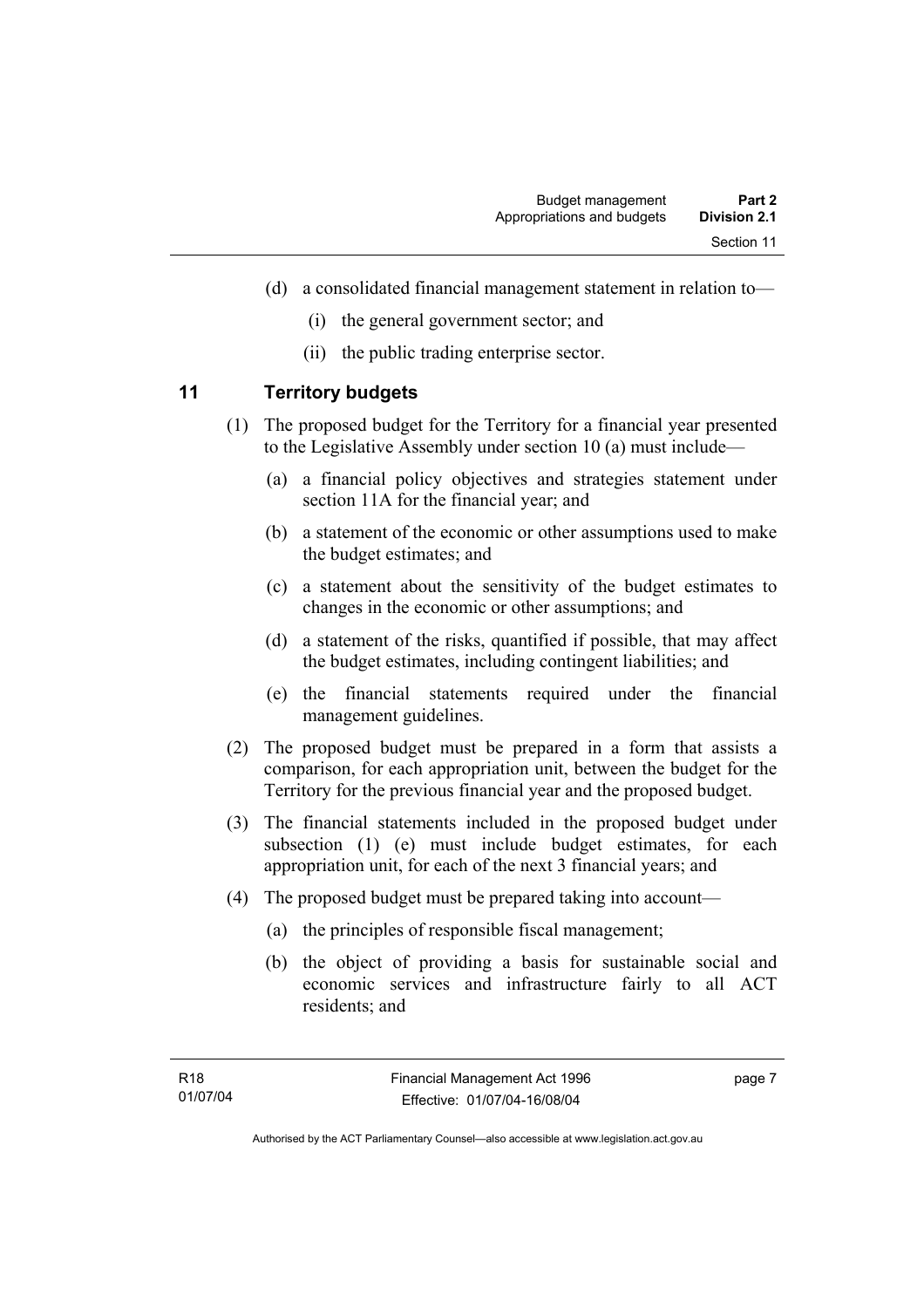- (c) the object of ecologically sustainable development.
- (5) The proposed budget may depart from the principles of responsible fiscal management, but if it does so—
	- (a) any departure must be temporary; and
	- (b) the Treasurer must present to the Legislative Assembly, when the first Appropriation Bill for the financial year is presented to the Legislative Assembly, a statement setting out—
		- (i) the reasons for the departure; and
		- (ii) the approach intended to be taken to return to the principles; and
		- (iii) when the principles are expected to be returned to.
- (6) In this section:

*ecologically sustainable development* means the effective integration of economic and environmental considerations in decision-making processes achievable through implementation of the following principles:

- (a) the precautionary principle;
- (b) the inter-generational equity principle;
- (c) conservation of biological diversity and ecological integrity;
- (d) improved valuation and pricing of environmental resources.

*fiscal risks* include the following:

- (a) risks from the level of the Territory's general government sector debt;
- (b) commercial risks from ownership of corporations and public enterprises:
- (c) risks from changes in the structure of the Territory's tax base;
- (d) risks from management of the Territory's assets and liabilities.

| page 8 | Financial Management Act 1996 | R <sub>18</sub> |
|--------|-------------------------------|-----------------|
|        | Effective: 01/07/04-16/08/04  | 01/07/04        |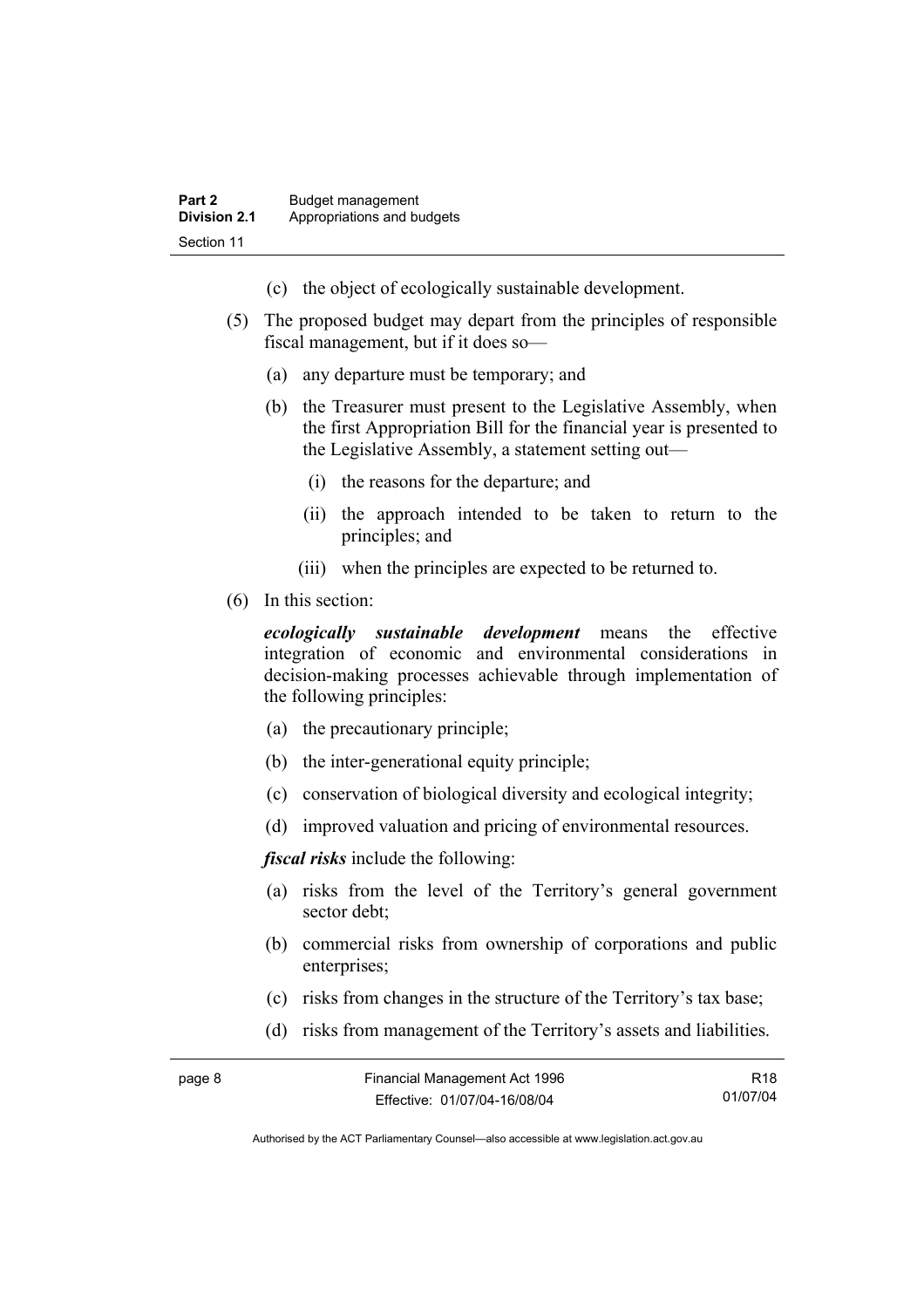*inter-generational equity principle* means that the present generation should ensure that the health, diversity and productivity of the environment is maintained or enhanced for the benefit of future generations.

*precautionary principle* means that, if there is a threat of serious or irreversible environmental damage, a lack of full scientific certainty should not be used as a reason for postponing measures to prevent environmental degradation.

*principles of responsible fiscal management* means the following principles:

- (a) ensuring that the total liabilities of the Territory are at prudent levels to provide a buffer against factors that may impact adversely on the level of total Territory liabilities in the future, and ensuring that, until prudent levels have been achieved, the total operating expenses of the Territory in each financial year are less than its operating revenue levels in the same financial year;
- (b) when prudent levels of total Territory liabilities have been achieved, maintaining the levels by ensuring that, on average, over a reasonable period of time, the total operating expenses of the Territory do not exceed its operating revenue levels;
- (c) achieving and maintaining levels of Territory net worth to provide a buffer against factors that may impact adversely on levels of Territory net worth in the future;
- (d) managing prudently the fiscal risks of the Territory;
- (e) pursuing spending and taxing policies that are consistent with a reasonable degree of stability and predictability in the level of the tax burden;
- (f) giving full, accurate and timely disclosure of financial information about the activities of the government and its agencies.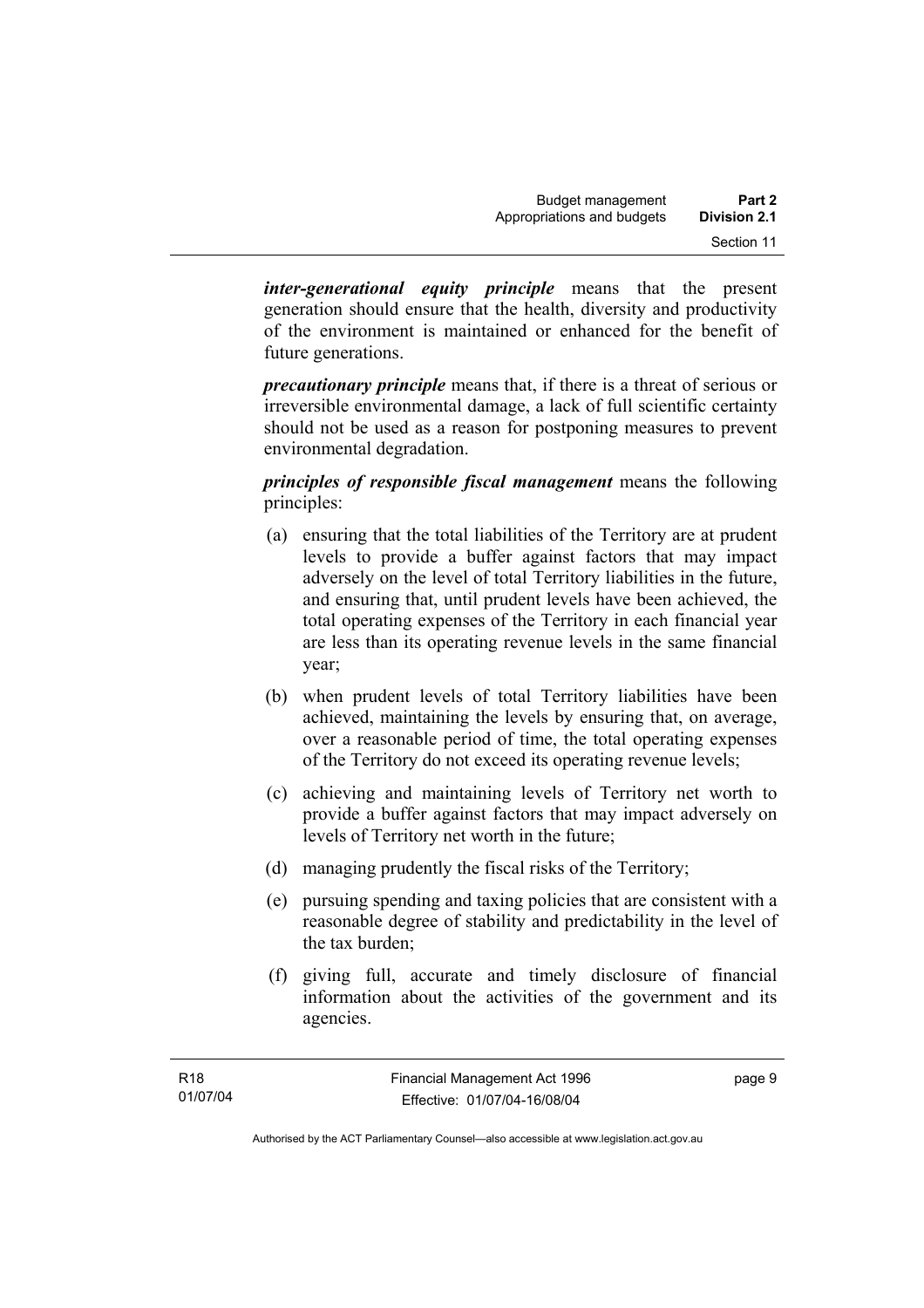#### **11A Financial policy objectives and strategies statement**

- (1) The purposes of a financial policy objectives and strategies statement included in a proposed budget under section 11 (1) (a) are—
	- (a) to make transparent the government's financial strategies; and
	- (b) to establish a benchmark for evaluating the government's conduct of financial policy.
- (2) The statement must be based on the principles of responsible fiscal management.
- (3) The statement must—
	- (a) state the government's long-term financial objectives within which financial policy for the financial year and the next 3 financial years will be framed; and
	- (b) explain the broad strategic priorities on which the budget is based; and
	- (c) state the key financial measures that the government has identified as being important and against which financial policy will be set and assessed; and
	- (d) state, for the financial year and the next 3 financial years—
		- (i) the government's short-term financial objectives; and
		- (ii) the targets for each stated key financial measure; and
	- (e) explain how the financial objectives and strategic priorities mentioned in paragraphs (a), (b) and (d) relate to the principles of responsible fiscal management; and
	- (f) state the reasons for any changes from the previous financial policy objectives and strategies statement.
- (4) In this section:

*principles of responsible fiscal management*—see section 11 (6).

| page 10 | Financial Management Act 1996 | R <sub>18</sub> |
|---------|-------------------------------|-----------------|
|         | Effective: 01/07/04-16/08/04  | 01/07/04        |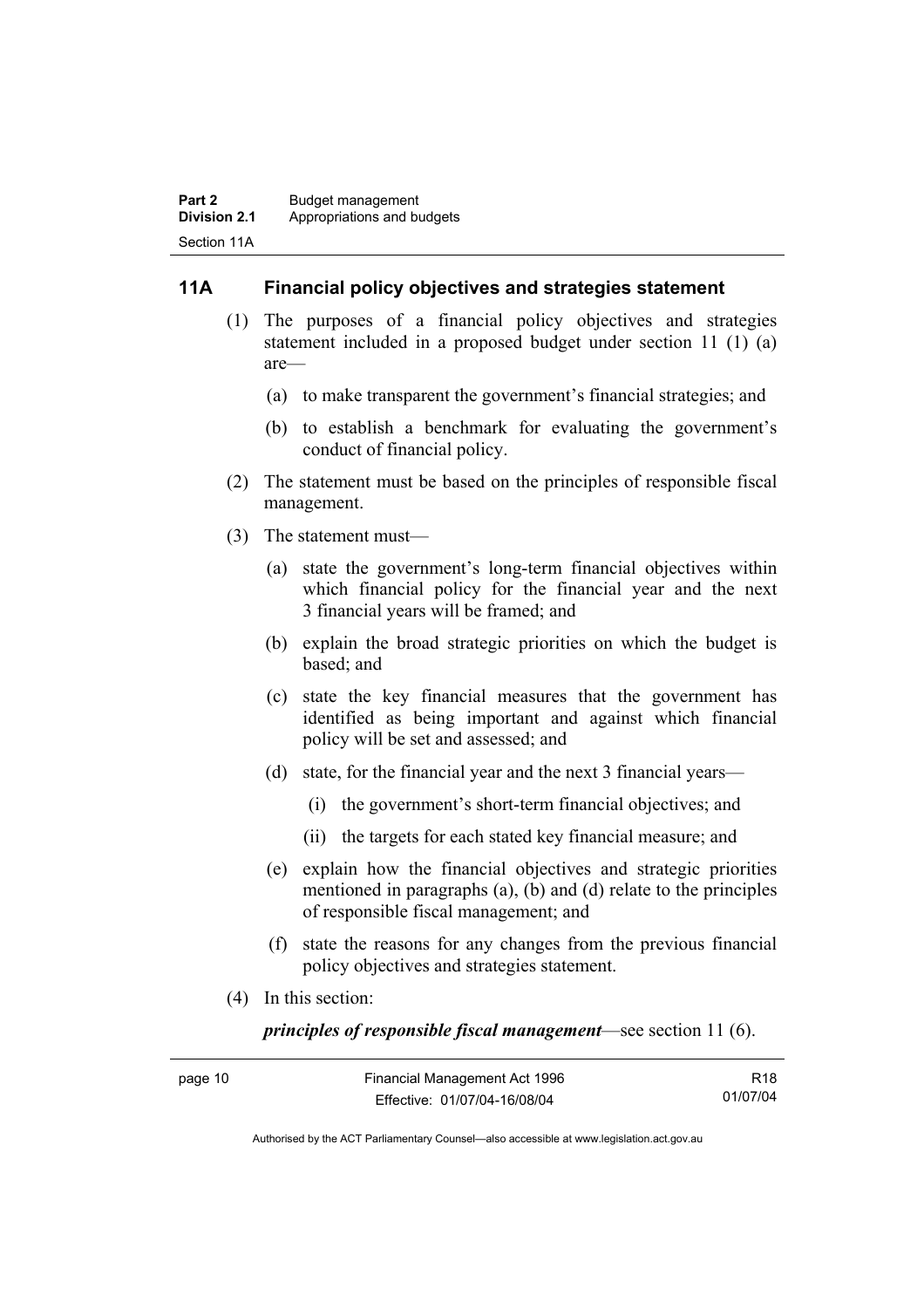#### **12 Departmental budgets**

- (1) A proposed budget for a department for a financial year presented to the Legislative Assembly under section 10 (b) must include—
	- (a) the financial statements required under the financial management guidelines; and
	- (b) a statement of the classes of outputs it is proposed the department should provide during the year and the performance criteria to be met by the department in providing the outputs; and
	- (c) if, during the year, the department is to be given a capital injection that must be repaid—a statement that—
		- (i) states that the capital injection is such an injection; and
		- (ii) sets out the conditions under which the injection is to be given, including the requirements about the time within which it must be repaid; and
	- (d) a statement of the financial targets of the department's operations during the year for which the chief executive of the department will be responsible.
- (2) Subsection (1) (b) does not apply to the Legislative Assembly secretariat.
- (3) A proposed budget is to be in a form that facilitates a comparison, in relation to outputs, between—
	- (a) the proposed budget; and
	- (b) the budget for the department for the previous financial year; and
	- (c) the expected whole of year results for the department for that previous financial year.
- (4) A proposed budget shall include budget estimates in relation to outputs of the department for each of the next 3 financial years.

| R18      | Financial Management Act 1996 | page 11 |
|----------|-------------------------------|---------|
| 01/07/04 | Effective: 01/07/04-16/08/04  |         |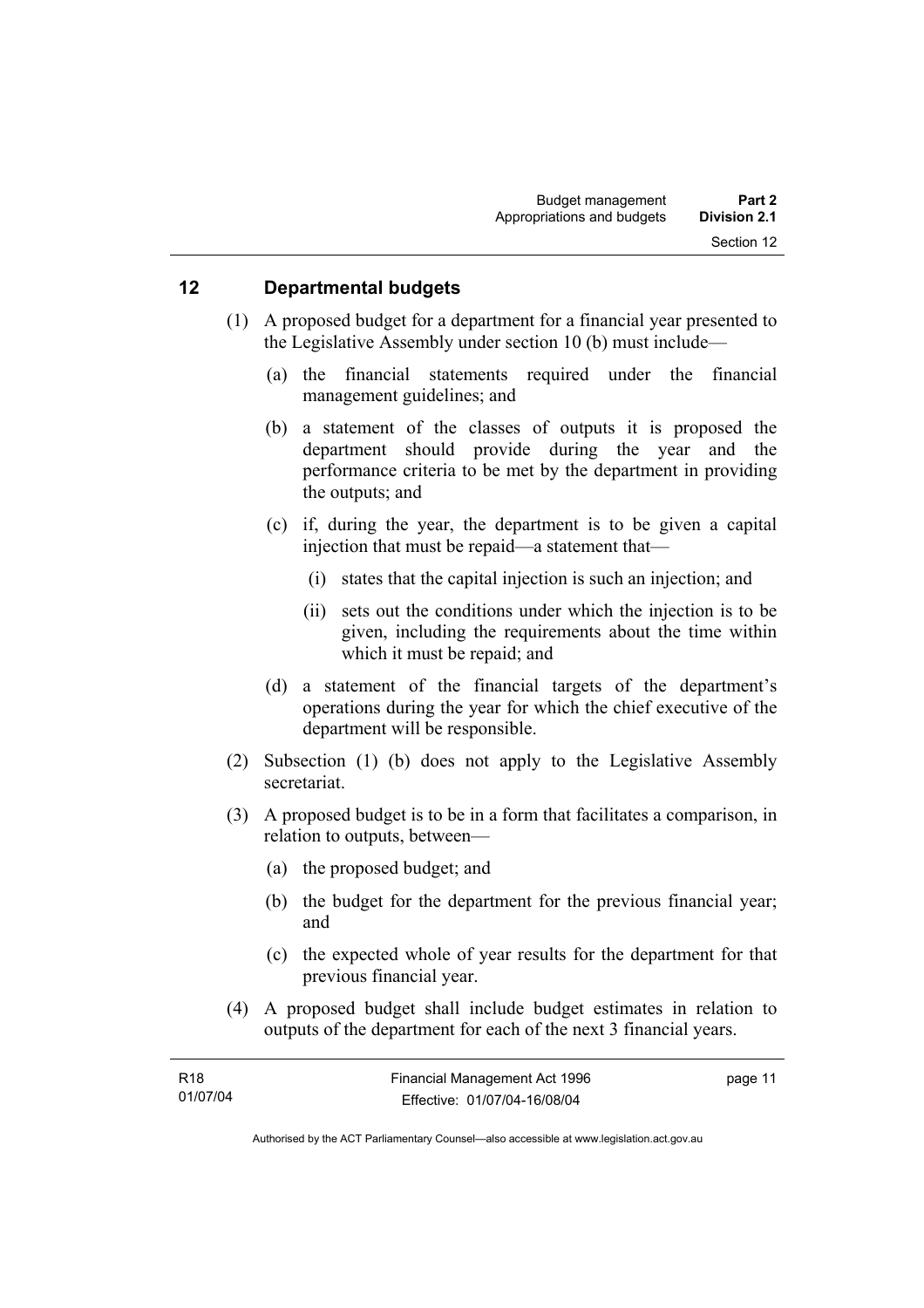### **12A Public trading enterprise budgets**

- (1) A proposed budget presented to the Legislative Assembly under section 10 (c) must include the financial statements required under the financial management guidelines.
- (2) A proposed budget shall be prepared in a form that facilitates a comparison between the budget for the public trading enterprise for the previous financial year and the proposed budget.
- (3) A proposed budget shall include budget estimates for each of the next 3 financial years.

### **13 Supplementary budget papers**

- (1) The Treasurer must, on the presentation of a bill for an Appropriation Act other than the first Appropriation Act relating to a financial year, present to the Legislative Assembly supplementary budget papers.
- (2) The supplementary budget papers must, for each department for which an appropriation is provided by the bill (an *affected department*)—
	- (a) state, for each purpose mentioned in section 8—
		- (i) the amount of the appropriation provided in the first Appropriation Act; and
		- (ii) the variations (if any) previously made to the appropriation under this Act; and
		- (iii) the amount of the appropriation provided by the bill; and
		- (iv) the total amount appropriated for the department for the financial year; and
	- (b) indicate the impact of the proposed variation.

Authorised by the ACT Parliamentary Counsel—also accessible at www.legislation.act.gov.au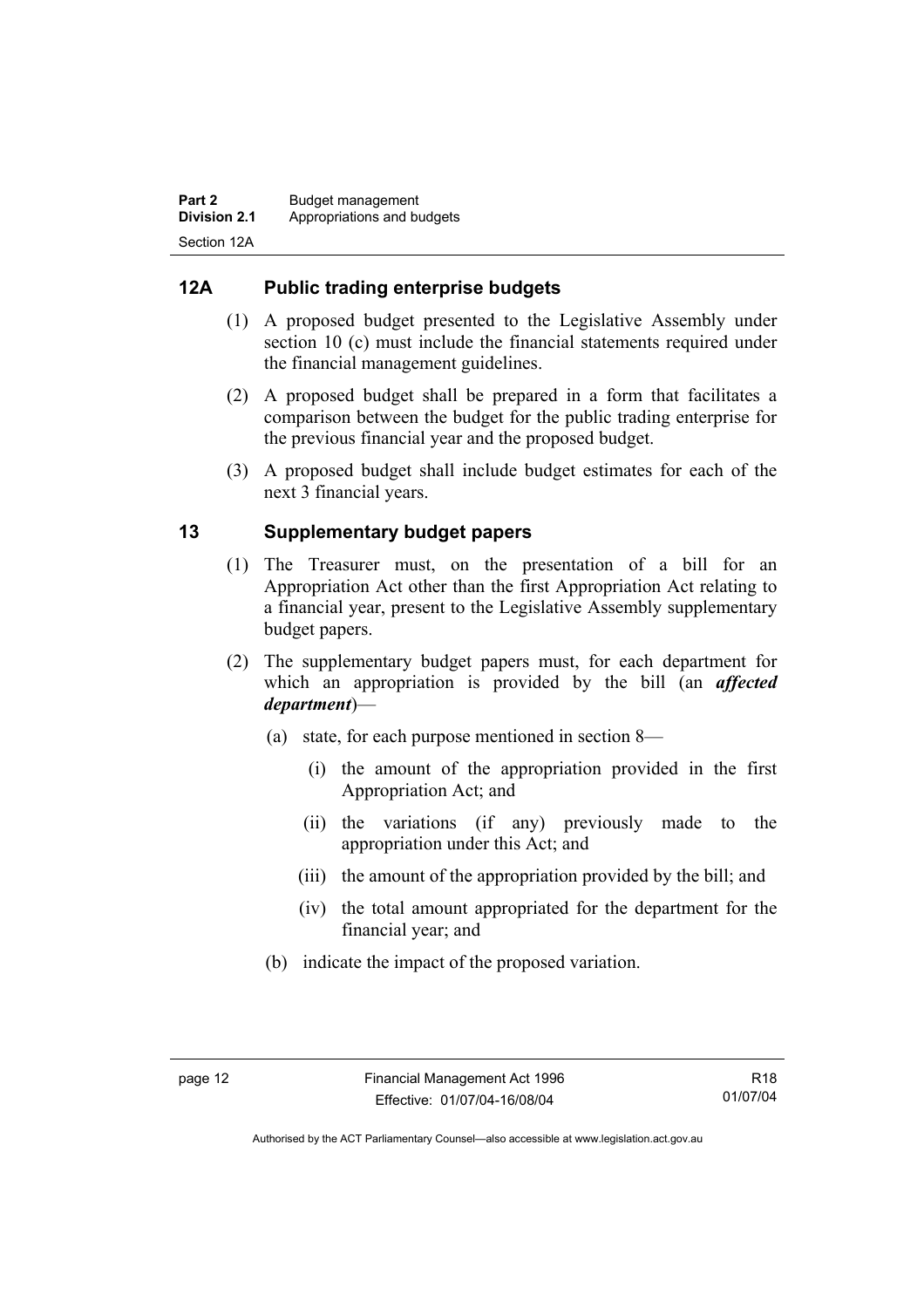- (3) For subsection (2) (b), the supplementary budget papers need not include an original or final budgeted financial statement (a *budgeted statement*) for an affected department.
- (4) If the supplementary budget papers do not include a budgeted statement for an affected department—
	- (a) the supplementary budget papers must state the reasons why the budgeted statement for the department is not included; and
	- (b) the Treasurer must present the budgeted statement for the department to the Legislative Assembly as soon as practicable after the passing of the bill.
- (5) A budgeted statement for a department—
	- (a) must include details of the impact on the budget of the department of all variations to the appropriation that happened in the financial year before the passing of the bill; and
	- (b) may show the impact of variations other than those resulting from additional appropriations.

#### **Example for par (b)**

The impact of revised economic forecasts.

*Note* An example is part of the Act, is not exhaustive and may extend, but does not limit, the meaning of the provision in which it appears (see *Legislation Act 2001*, s 126 and s 132).

#### **13A Amendment of departmental budget for supplementary appropriation**

- (1) If an appropriation is made for a department by an Appropriation Act other than the first Appropriation Act for a financial year, the budget for the department for the financial year is amended in accordance with—
	- (a) the supplementary budget papers presented to the Legislative Assembly under section 13 (1) in relation to the bill for the Act by which the appropriation was made; and

| R <sub>18</sub> | Financial Management Act 1996 | page 13 |
|-----------------|-------------------------------|---------|
| 01/07/04        | Effective: 01/07/04-16/08/04  |         |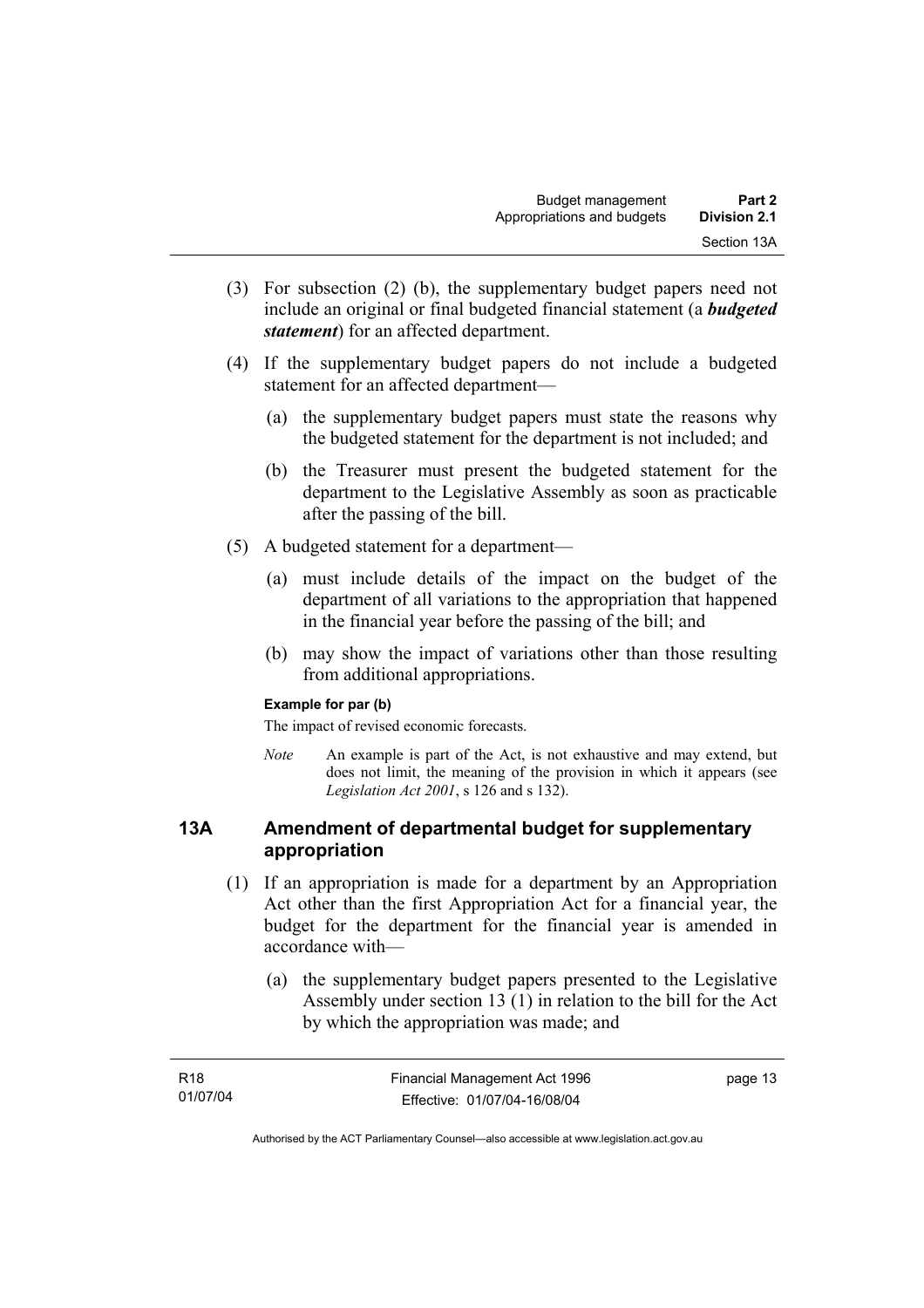| Part 2              | Budget management          |
|---------------------|----------------------------|
| <b>Division 2.1</b> | Appropriations and budgets |
| Section 14          |                            |

- (b) any statement presented to the Legislative Assembly under section 13 (4) (b) in relation to the bill.
- (2) In this section:

*budget*, for a department for a financial year, means the budget for the department for the year presented to the Legislative Assembly under section 10 (b) (Budget papers) and, if that budget has been amended under this Act, the budget as amended.

#### **14 Transfer of funds between appropriations**

- (1) Notwithstanding section 6, the Executive may, in writing, direct that appropriations made by an Appropriation Act be varied by transfers of funds between the appropriations.
- (3) A transfer of funds between appropriations under this section shall not cause an appropriation from which funds are transferred to be reduced by more than 3%.
- (4) If the Executive gives a direction under subsection (1), the Treasurer must present the following to the Legislative Assembly within 3 sitting days after the direction is given:
	- (a) a copy of the direction;
	- (b) a statement of the reasons for giving it.
- (5) Subsection (1) does not apply to a superannuation appropriation.

#### **15 Transfer of funds within appropriations**

- (1) The Executive may, in writing, direct that funds within the same appropriation that are allocated for the provision of different classes of outputs be reallocated in relation to those classes of outputs.
- (2) If a reallocation of funds under subsection (1) involves an amount larger than 3% of the appropriation within which the reallocation is made or \$150 000 (whichever is the larger), the Treasurer must

R18 01/07/04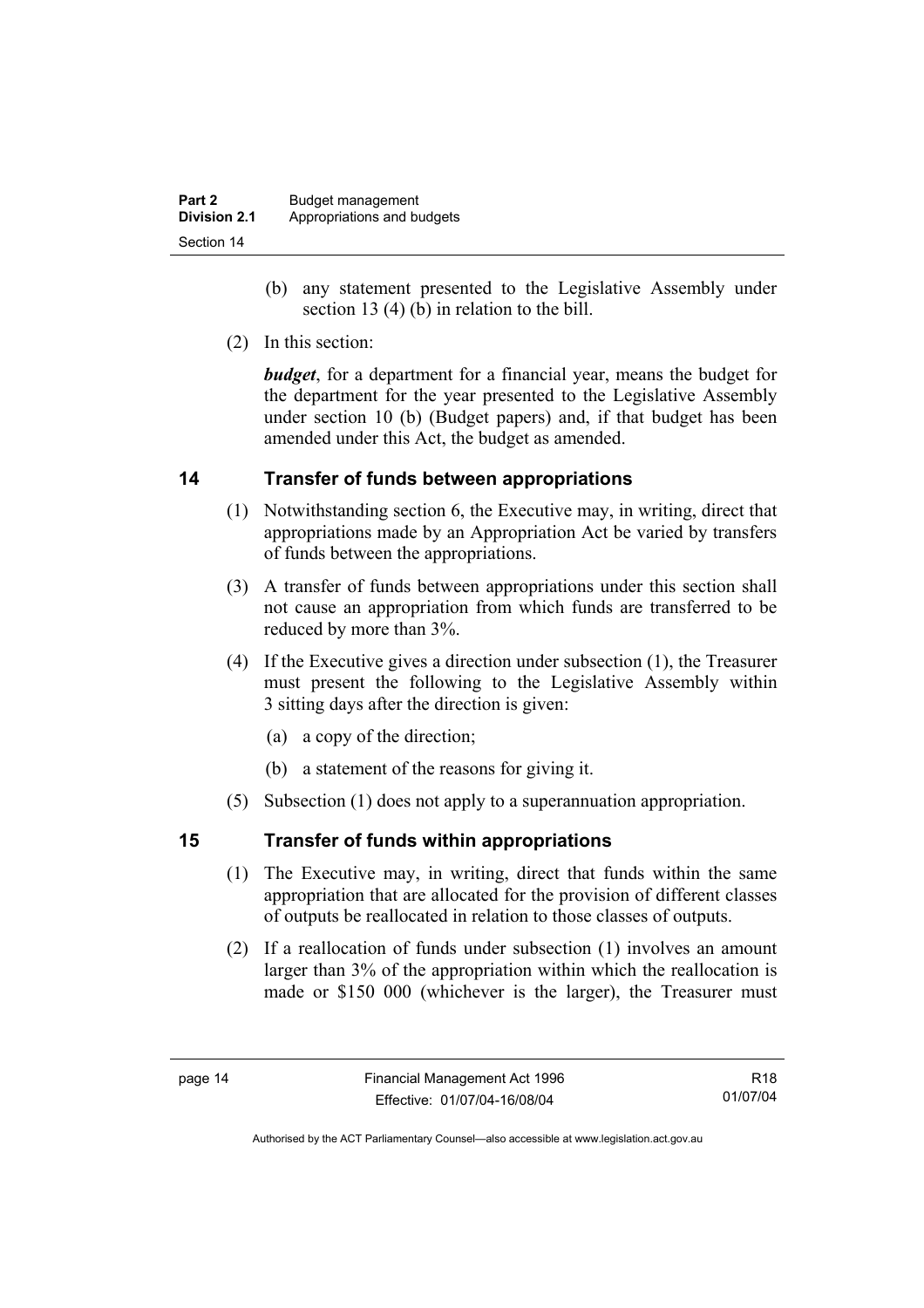present the following to the Legislative Assembly within 3 sitting days after a direction is given:

- (a) a copy of the direction;
- (b) a statement of the reasons for the reallocation.

# **15A Reclassification of certain appropriations**

- (1) If an appropriation has been classified by the Act by which it was made as an appropriation for payments to be made by a department on behalf of the Territory, the Treasurer may, if he or she is satisfied that the appropriation should be classified as an appropriation for the provision of outputs by the department, in writing, direct that the classification of the appropriation be changed accordingly.
- (2) If an appropriation has been classified by the Act by which it was made as an appropriation for the provision of outputs by a department, the Treasurer may, if he or she is satisfied that the appropriation should be classified as an appropriation for payments to be made by the department on behalf of the Territory, in writing, direct that the classification of the appropriation be changed accordingly.
- (3) If the Treasurer gives a direction under subsection (1) or (2), the Treasurer must present a copy of the direction to the Legislative Assembly within 3 sitting days after the direction is given.

# **16 Transfer of functions between departments**

 (1) If, after the passing of an Appropriation Act for a financial year, the responsibility for a service or function for which an appropriation is made in that Act is transferred from the department for which the appropriation was made to another department, the Treasurer may, in writing, direct that the appropriation shall not lapse but may be issued to, or applied by, that other department, in accordance with the direction, for that service or function.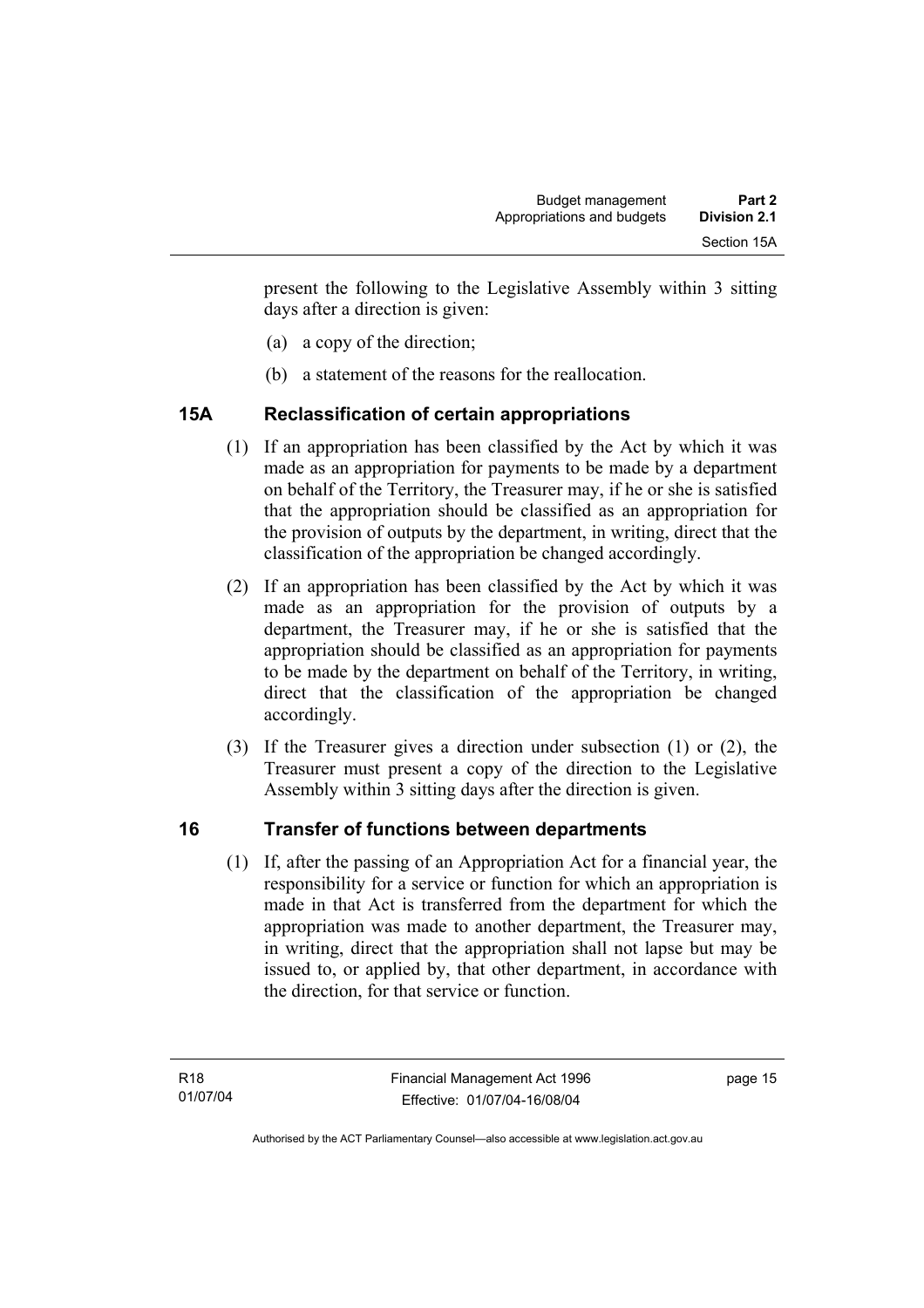| Part 2              | Budget management          |
|---------------------|----------------------------|
| <b>Division 2.1</b> | Appropriations and budgets |
| Section 17          |                            |

- (2) If the Treasurer gives a direction under subsection (1), the Treasurer must present a copy of the direction to the Legislative Assembly within 3 sitting days after it is given.
- (3) This section does not apply to a superannuation appropriation.

#### **17 Variation of appropriations for Commonwealth grants**

- (1) This section applies to an appropriation that is declared by the Act by which it is made to be an appropriation to which this section applies.
- $(2)$  If—
	- (a) an appropriation to which this section applies is to be funded in whole or in part by a payment made to the Territory by the Commonwealth for a nominated purpose; and
	- (b) an estimate of the level of the funding to be provided to the Territory by the Commonwealth for that purpose is contained in the budget papers presented to the Legislative Assembly in conjunction with the bill for the Act by which the appropriation was made; and
	- (c) the level of funding provided to the Territory by the Commonwealth for that purpose for the financial year for which the appropriation was made is greater than the level of funding specified in those budget papers;

the Treasurer may, in writing, direct that the appropriation be increased by an amount not exceeding the difference between the level of funding specified in the budget papers and the level of funding provided by the Commonwealth.

 (3) If the Treasurer gives a direction under subsection (2), the Treasurer must present a copy of the direction to the Legislative Assembly within 3 sitting days after it is given.

R18 01/07/04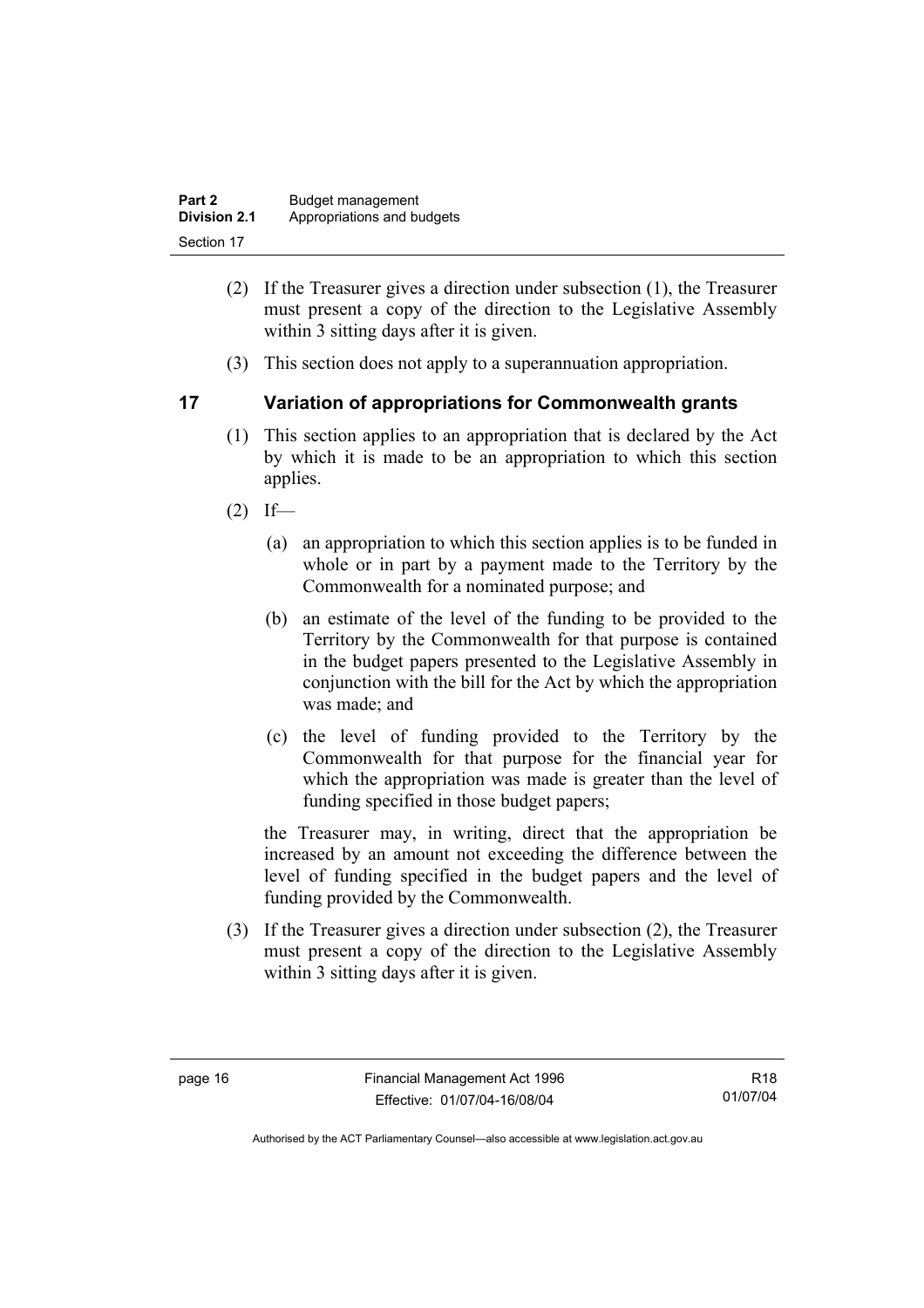#### **17A Variations of appropriations for certain payments to Commonwealth**

- (1) This section applies to an appropriation that is declared by the Act by which it is made to be an appropriation to which the section applies.
- (2) Where—
	- (a) an appropriation to which this section applies is made wholly or partially for a payment required to be made to the Commonwealth for the provision of a service; and
	- (b) an estimate of the amount of the payment is contained in the budget papers presented to the Legislative Assembly in conjunction with the bill for the Act by which the appropriation is made; and
	- (c) the amount of the payment exceeds the amount of the estimate;

the Treasurer may, by instrument, direct that the appropriation be increased by an amount not exceeding the difference between the amount of the estimate and the amount of the payment.

- (3) Where the Treasurer gives a direction under subsection (2), the Treasurer must present a copy of the direction to the Legislative Assembly within 3 sitting days after it is given.
- (4) This section expires on 30 June 2005.

#### **18 Treasurer's advance**

- (1) This section applies to expenditure that is—
	- (a) in excess of the amount specifically appropriated for expenditure of that kind; or
	- (b) not provided for by an appropriation.
- (2) The Treasurer may, in writing, authorise the appropriation if—
	- (a) the Treasurer is satisfied that—

| R18      | Financial Management Act 1996 | page 17 |
|----------|-------------------------------|---------|
| 01/07/04 | Effective: 01/07/04-16/08/04  |         |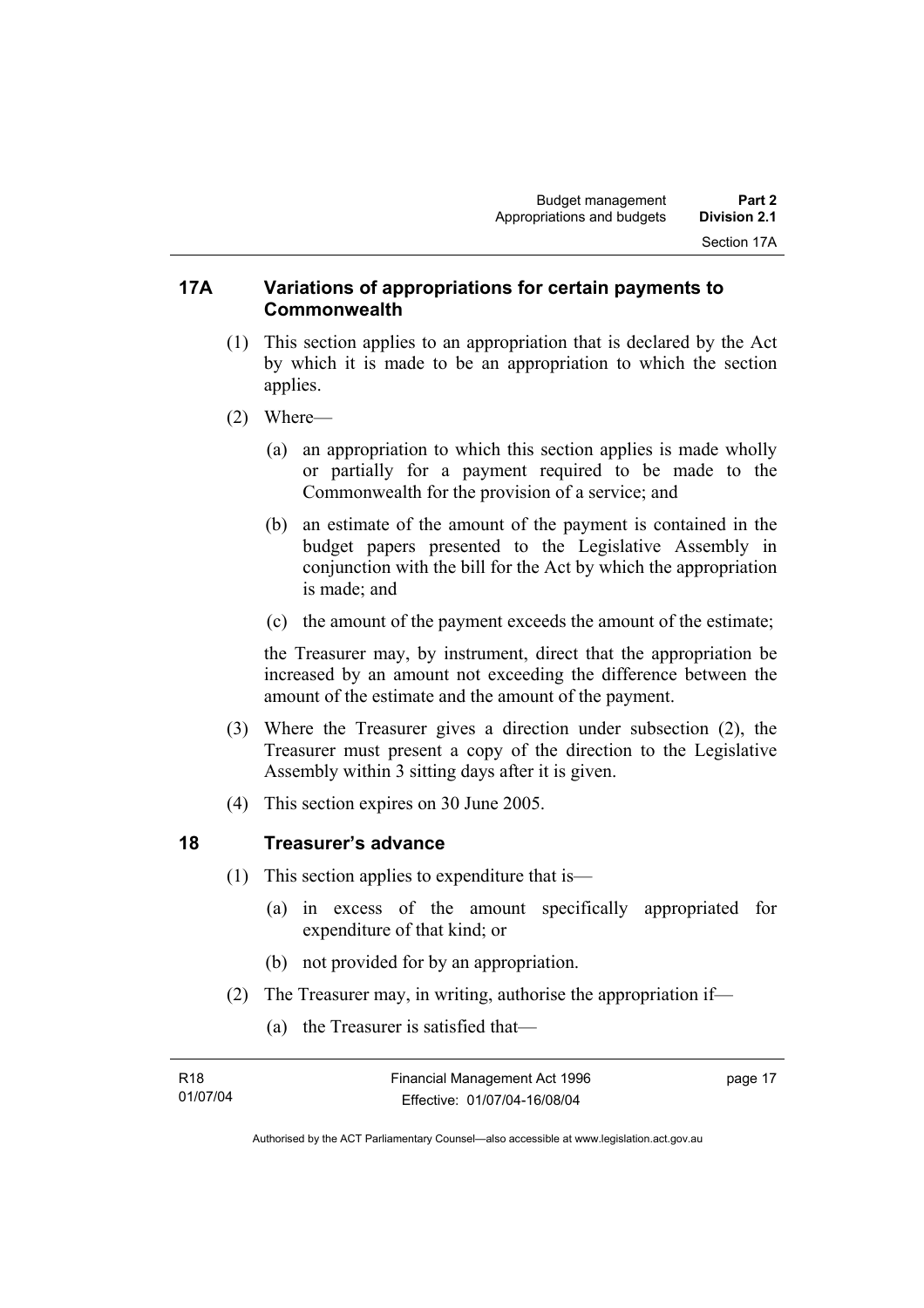- (i) there is an urgent need for the expenditure; and
- (ii) the expenditure is not provided for, or is insufficiently provided for, because of a prescribed circumstance; and
- (b) the total expenditure authorised under this subsection in any financial year does not exceed the amount appropriated for that year for this section.
- (3) The amount appropriated for this section for a financial year must not exceed 1% of the total amount appropriated by all Appropriation Acts for that year.
- (4) The guidelines may prescribe when there is an *urgent need for expenditure* for subsection (2) (a) (i).
- (5) In this section:

*expenditure* means—

- (a) a payment for, or entering into a contract to make a payment for, an output delivery, including a payment for goods, services or grants; or
- (b) a payment on behalf of the Territory, or entering into a contract to make a payment on behalf of the Territory, including a payment for goods, services or grants; or
- (c) a payment from, or entering into a contract to make a payment from, a capital injection.

*prescribed circumstance*—each of the following is a *prescribed circumstance* in relation to expenditure:

- (a) there was an erroneous omission or understatement in an appropriation;
- (b) the expenditure was unforeseen until after the last day when it was practicable to provide for it in the relevant Appropriation Bill before the bill was introduced into the Legislative Assembly.

R18 01/07/04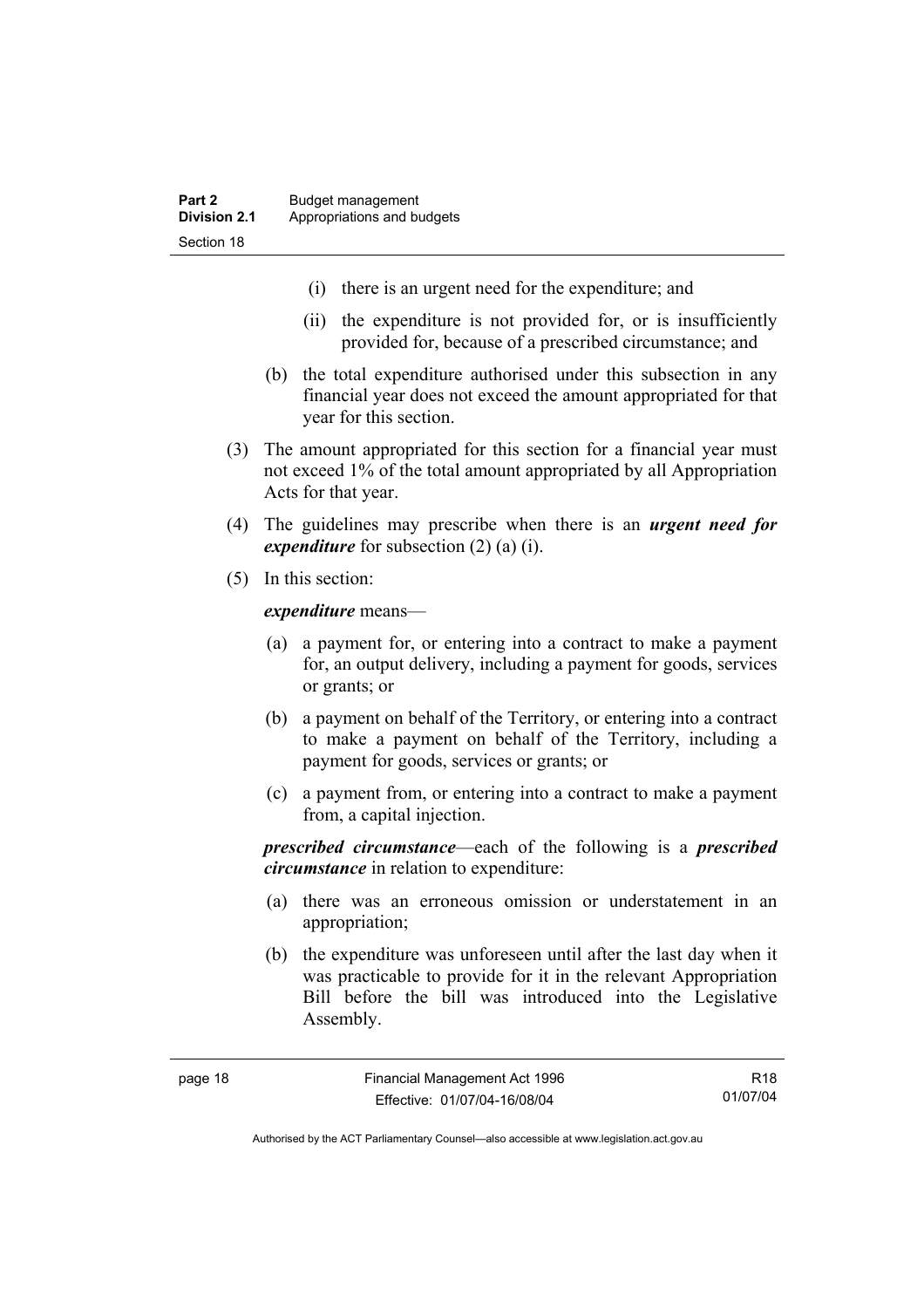*relevant Appropriation Bill*, for expenditure, means the 1st Appropriation Bill for the financial year when the expenditure is to happen.

### **18A Assembly to be told about treasurer's advance**

- (1) This section applies if the Treasurer authorises expenditure under section 18 for a financial year.
- (2) Within 3 sitting days after the day when the authorisation is given, the Treasurer must present to the Legislative Assembly—
	- (a) a copy of the authorisation; and
	- (b) a statement of the reasons for giving it; and
	- (c) a summary of the total expenditure authorised under section 18 for the financial year to date.
- (3) Within 3 sitting days after the end of the financial year, the Treasurer must present to the Legislative Assembly a summary of the total expenditure authorised.

#### **19 Refunds of payments made without liability**

- (1) If a payment is made to the Territory in purported discharge of a liability that does not exist, the amount paid may be refunded to the person by whom the payment was made whether or not there is an appropriation available for that purpose.
- (2) If a payment made to the Territory to discharge a liability exceeds the amount of the liability, the amount by which the payment exceeds the liability may be refunded to the person by whom the payment was made whether or not there is an appropriation available for that purpose.
- $(3)$  If—
	- (a) a person has paid an amount to the Territory for tax claimed by the Territory to be due from that person; and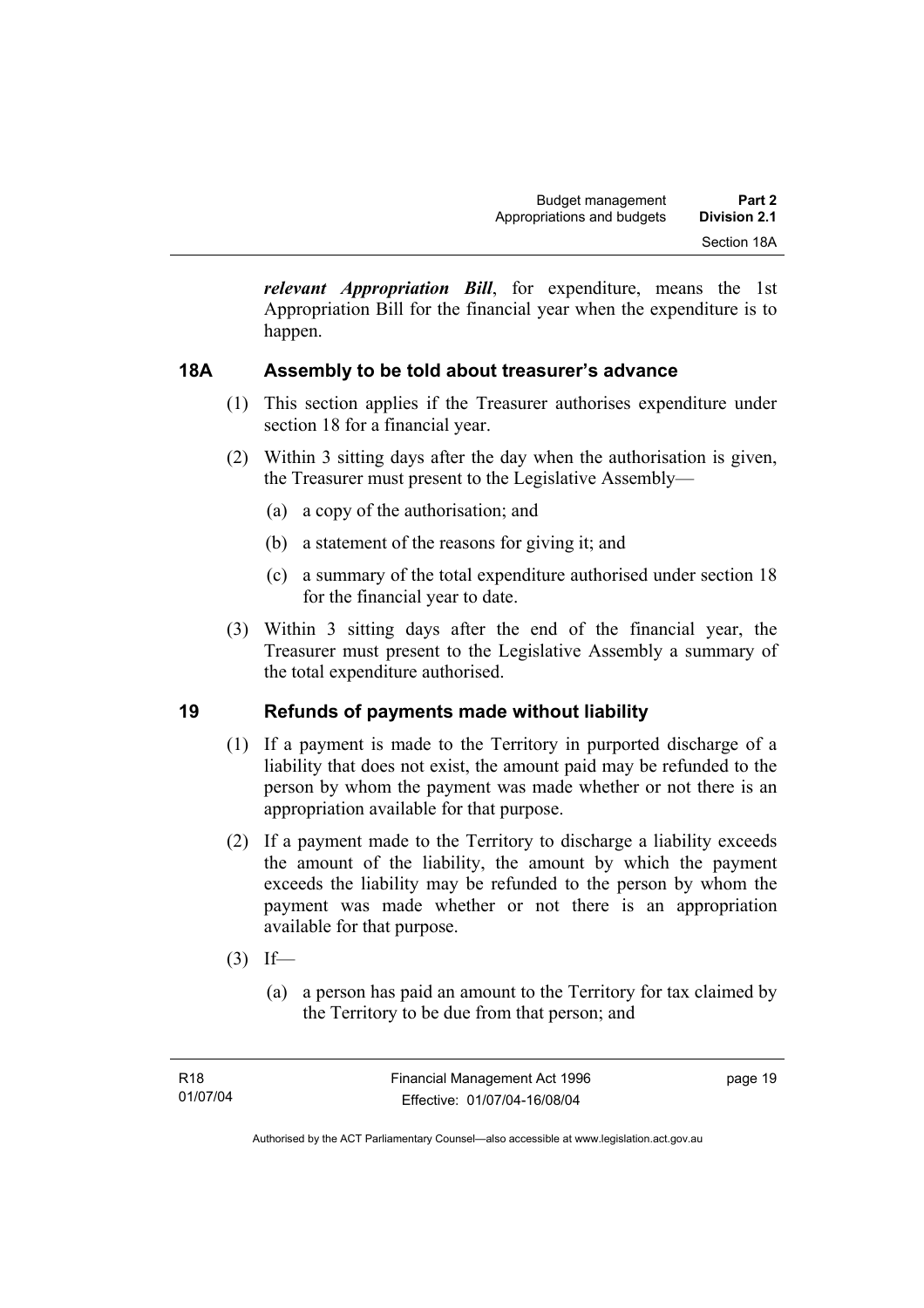| Part 2              | Budget management          |
|---------------------|----------------------------|
| <b>Division 2.1</b> | Appropriations and budgets |
| Section 19A         |                            |

 (b) a court or tribunal of competent jurisdiction subsequently finds that the person was not liable for that tax or was liable for an amount of tax less than the amount paid;

the amount paid, or the amount by which the payment exceeds the liability, as the case requires, may be refunded to the person who made the payment whether or not there is an appropriation available for that purpose.

#### **19A Payments for Territory GST liabilities**

Payments may be made to the Commonwealth for the GST liabilities of the Territory whether or not there is an appropriation for the purpose.

#### **19B Authorisation of expenditure of certain Commonwealth grants**

- (1) Notwithstanding section 6, if—
	- (a) funds have been provided to the Territory by the Commonwealth under an agreement that specifies how the funds may be applied; and
	- (b) no appropriation has been made in relation to the funds;

the Treasurer may, in writing, authorise the expenditure of the funds in accordance with the agreement.

 (2) If the Treasurer gives an authorisation under subsection (1), the Treasurer must present a copy of the authorisation to the Legislative Assembly within 3 sitting days after it is given.

#### **19C Amendment of conditions of capital injection**

 (1) If a capital injection is given under conditions set out under section 12 (1) (c) (ii) (Departmental budgets) in a statement included in a proposed budget for a department for a financial year, the Treasurer may, in writing, amend the conditions.

R18 01/07/04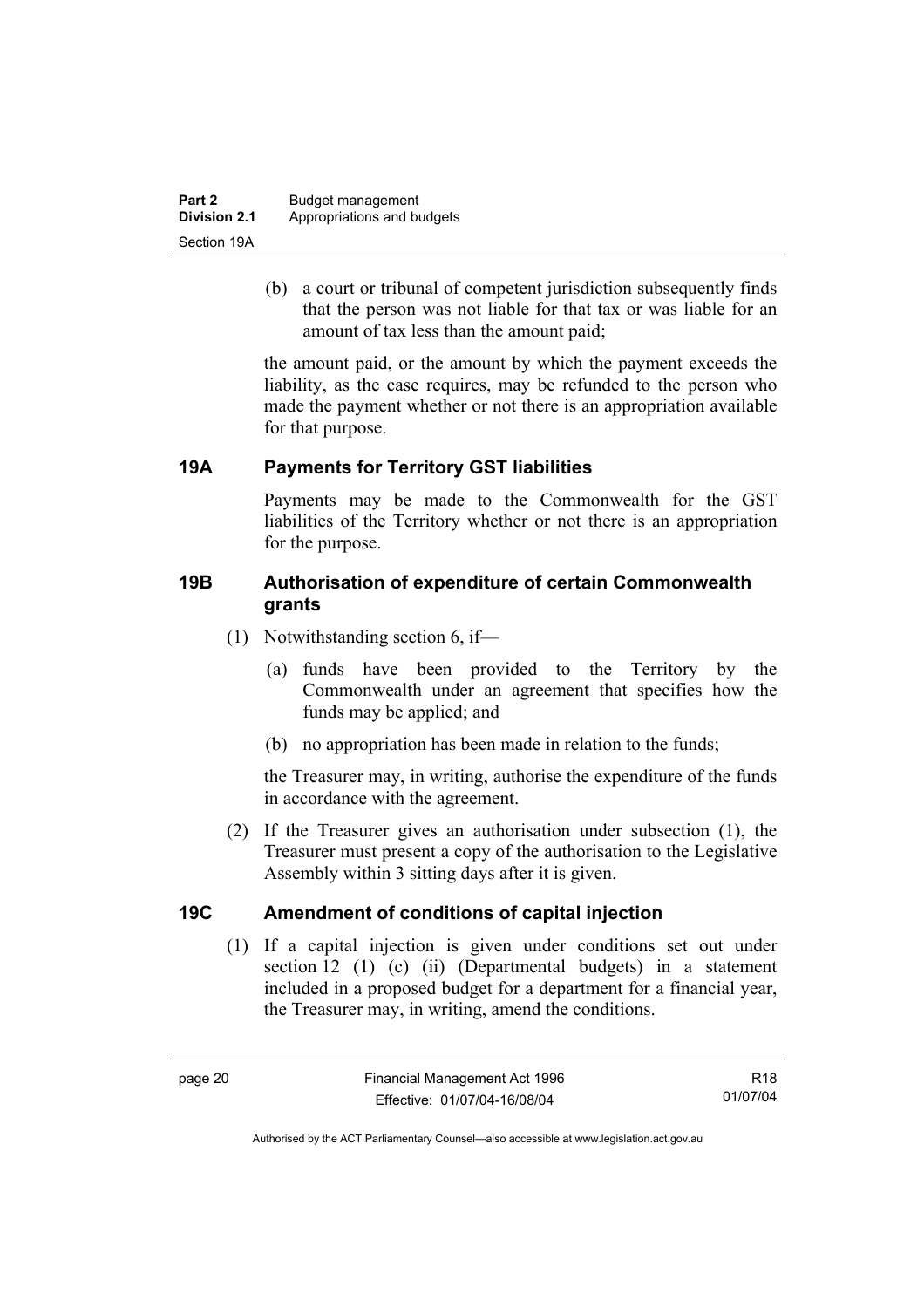- (2) An amendment of the conditions of the capital injection must state the Treasurer's reasons for the amendment.
- (3) An amendment of conditions of a capital injection is a notifiable instrument.
	- *Note* A notifiable instrument must be notified under the *Legislation Act 2001*.

#### **19D Amendment of performance criteria**

- (1) The responsible Minister of a department may, in writing, amend the performance criteria set out under section 12 (1) (b) in a statement included in a proposed budget for the department for a financial year.
- (2) Without limiting subsection (1), the responsible minister may amend the performance criteria if—
	- (a) the appropriations for the department for the financial year are varied under section 14 or 17; or
	- (b) the Executive gives a direction under section 15 (1) in relation to an appropriation made for the department; or
	- (c) funds are transferred to or from the department under section 16; or
	- (d) funds are given to the department under section 18 (Treasurer's advance); or
	- (e) funds mentioned in section 19B (Authorisation of expenditure of certain Commonwealth grants) are given to the department; or
	- (f) changes happen in the priorities of the department; or
	- (g) the Minister is satisfied that performance criteria (other than those stated in the budget) should be adopted for the provision of outputs by the department.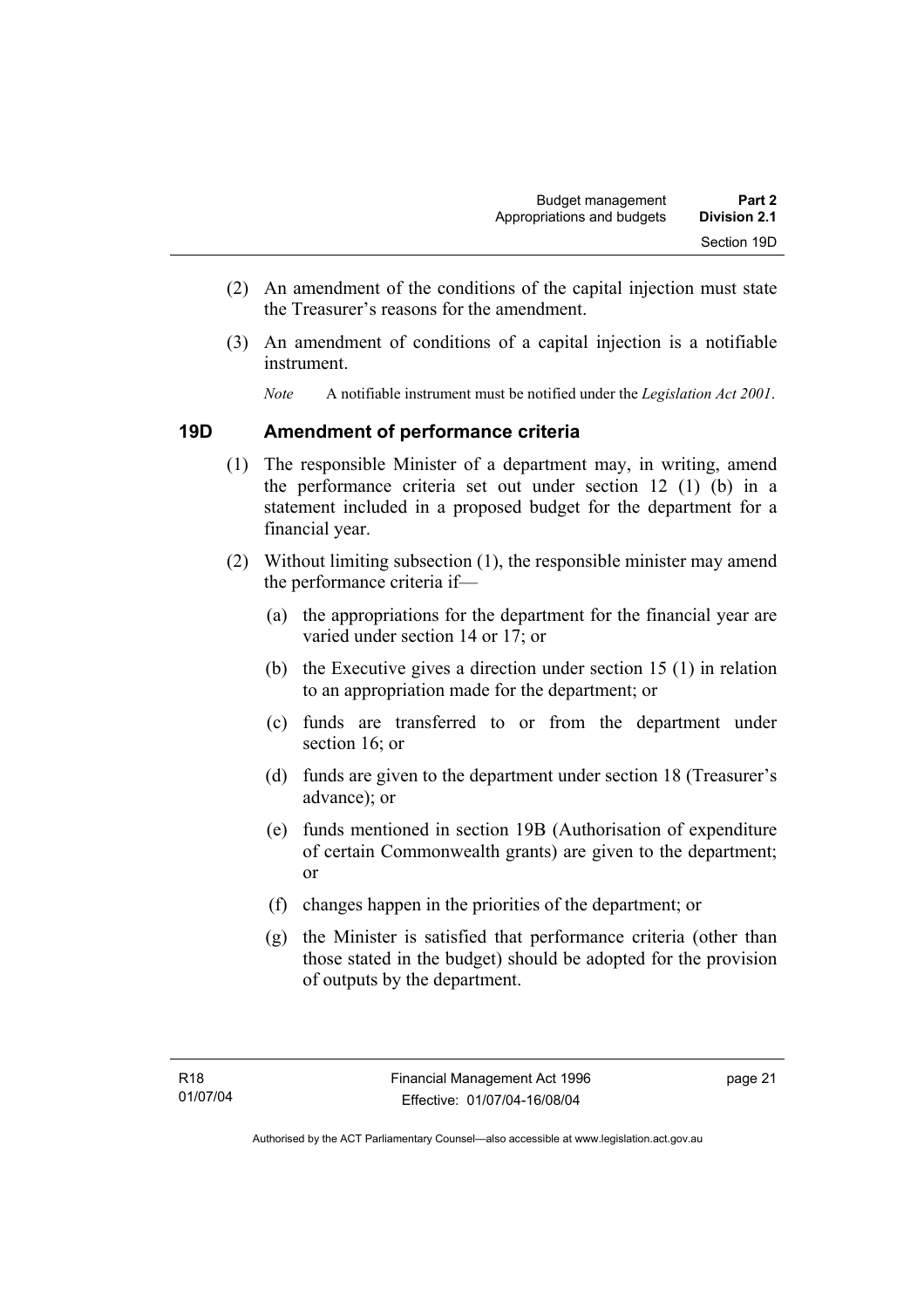| Part 2       | Budget management          |
|--------------|----------------------------|
| Division 2.1 | Appropriations and budgets |
| Section 19E  |                            |

- (3) An amendment of performance criteria must be made in such a way that the department's budget as amended will comply with section 12 (3).
- (4) An amendment of performance criteria is a notifiable instrument.

*Note* A notifiable instrument must be notified under the *Legislation Act 2001*.

(5) In this section:

*budget*, for a department for a financial year, means the budget for the department for the financial year presented to the Legislative Assembly under section 10 (b) (Budget papers) and, if that budget has previously been amended under this Act, the budget as amended.

### **19E Amendment of financial targets**

- (1) The Treasurer may, in writing, amend the financial targets set out in a statement under section 12 (1) (d) (Departmental budgets) included in a proposed budget for a department for a financial year.
- (2) An amendment of the financial targets must state the Treasurer's reasons for making the amendment.
- (3) An amendment of financial targets is a notifiable instrument.

*Note* A notifiable instrument must be notified under the *Legislation Act 2001*.

#### **19F Amendment of budgets**

 (1) If a variation is made in relation to an appropriation for a department for a financial year under section 14 (1), 15 (1), 15A (1) or  $(2)$ ,  $16$ ,  $17(2)$  or  $17A(2)$ , the Treasurer must, in writing, amend the budget for the department for the financial year to show the effects of the variation.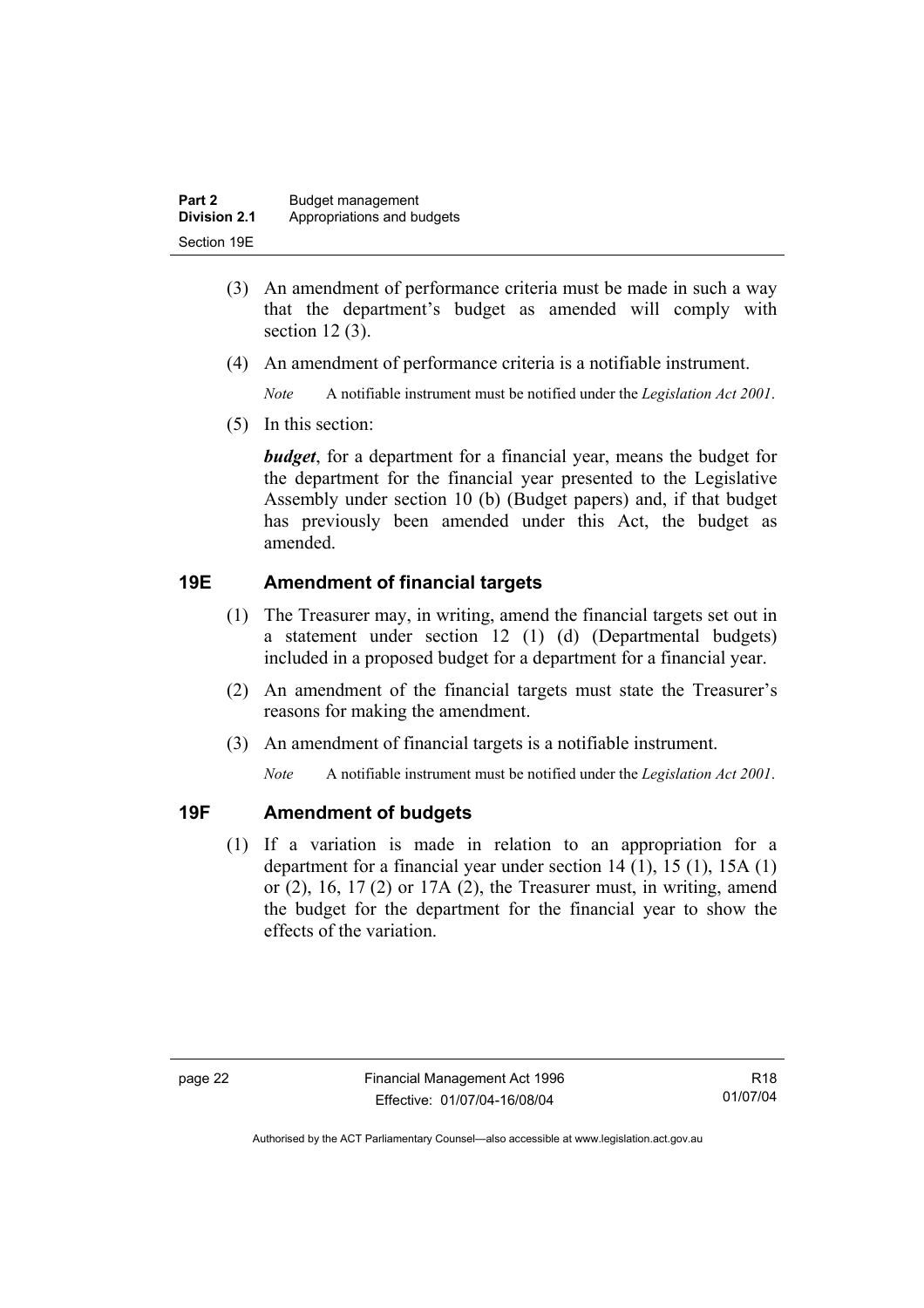(2) If funds are provided to a department for a financial year under section 18 or section 19B, the Treasurer must, in writing, amend the budget for the department for the financial year to show the effects of the provision of the funds.

*Note* A budget may also be amended under section 13A.

- (3) The budget for a department for a financial year may be amended under this section—
	- (a) at the time of the variation in relation to the appropriation or the provision of funds; or
	- (b) at a later time.
- (4) If the Treasurer amends the budget for a department for a financial year under this section, the Treasurer must, within 3 sitting days after the day on which the amendment is made, present to the Legislative Assembly a statement of the amendments made.
- (5) The financial management guidelines may prescribe the way in which a budget for a department may be amended under this section.
	- *Note* Amendments of a budget may be included in the same instrument as amendments of financial targets under section 19E (see Legislation Act, s 49).
- (6) In this section:

*budget*, for a department for a financial year, means the budget for the department for the year presented to the Legislative Assembly under section 10 (b) (Budget papers) or, if that budget has been amended under this Act, the budget as amended.

#### **20 Budgets for Legislative Assembly secretariat**

Before the beginning of a financial year, the Speaker of the Legislative Assembly may—

 (a) after consultation with an appropriate committee of the Legislative Assembly, advise the Treasurer of the

| R <sub>18</sub> | Financial Management Act 1996 | page 23 |
|-----------------|-------------------------------|---------|
| 01/07/04        | Effective: 01/07/04-16/08/04  |         |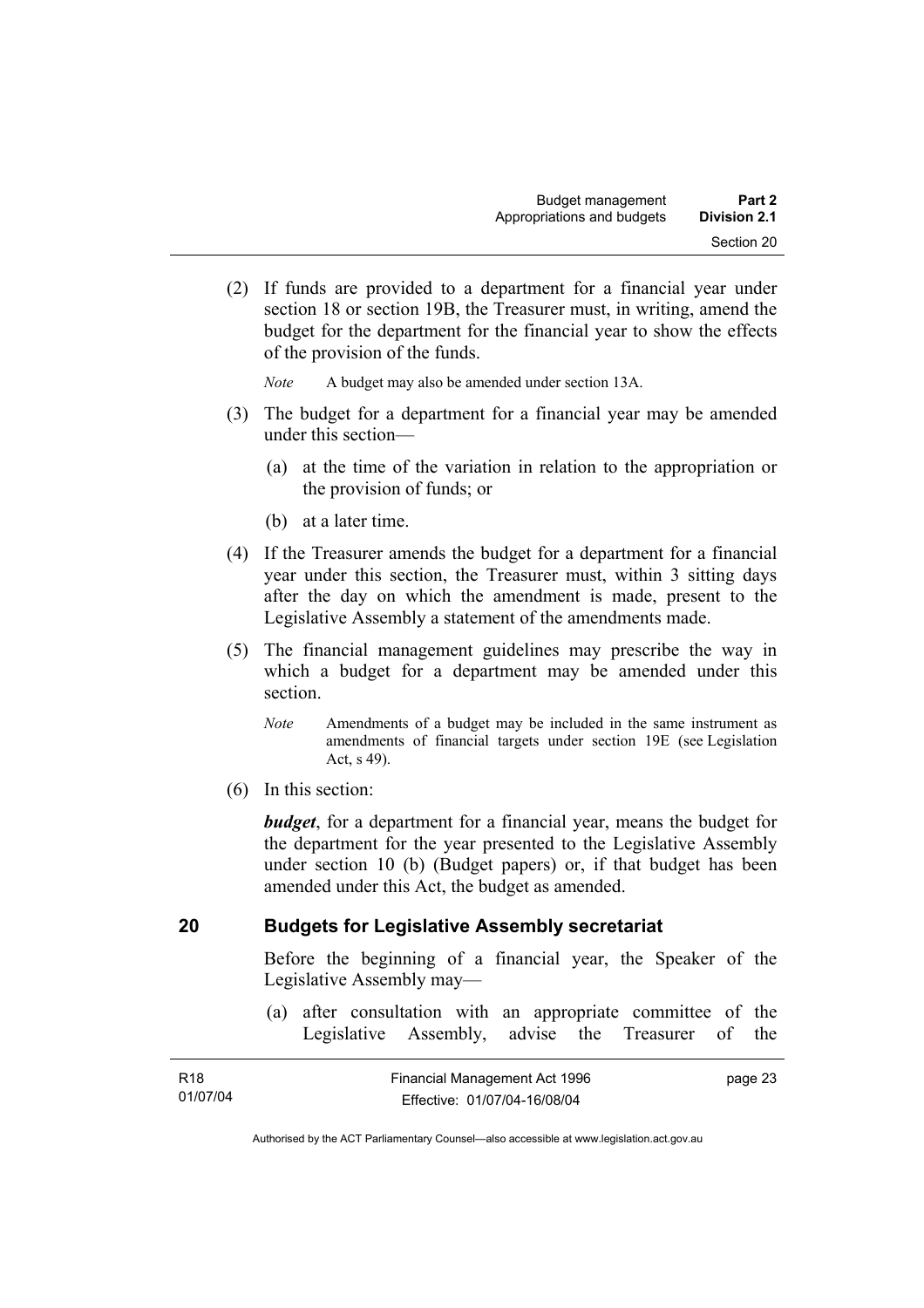appropriations that the Speaker considers should be made for the Legislative Assembly secretariat for the financial year; and

 (b) provide the Treasurer with a draft budget for the Legislative Assembly secretariat for the financial year that contains the information referred to in section 12 other than that referred to in subsection (1) (b).

# **Division 2.2 Budget reviews and pre-election updates**

#### **20A Budget review**

- (1) The Treasurer must prepare a budget review for each financial year.
- (2) The Treasurer must present the budget review for a financial year to the Legislative Assembly not later than 15 February in the financial year.
	- *Note* This is the same day as financial statements for the second quarter of the financial year are required to be presented under section 26 (Periodic financial statements).
- (3) However, if a sitting day does not fall in that year on or before 15 February, the Treasurer must give copies of the budget review to each member of the Legislative Assembly on or before that day.

#### **20B Purpose and contents of budget review**

- (1) The purpose of the budget review for a financial year is to give updated information to allow the assessment of the government's financial performance against the financial policy objectives and strategies set out in the financial policy objectives and strategies statement for the Territory budget for the financial year.
- (2) The budget review for a financial year must be based on the financial policy objectives and strategies statement for the Territory budget for the financial year.
- (3) The budget review for a financial year must—

| page 24 | Financial Management Act 1996 | R18      |
|---------|-------------------------------|----------|
|         | Effective: 01/07/04-16/08/04  | 01/07/04 |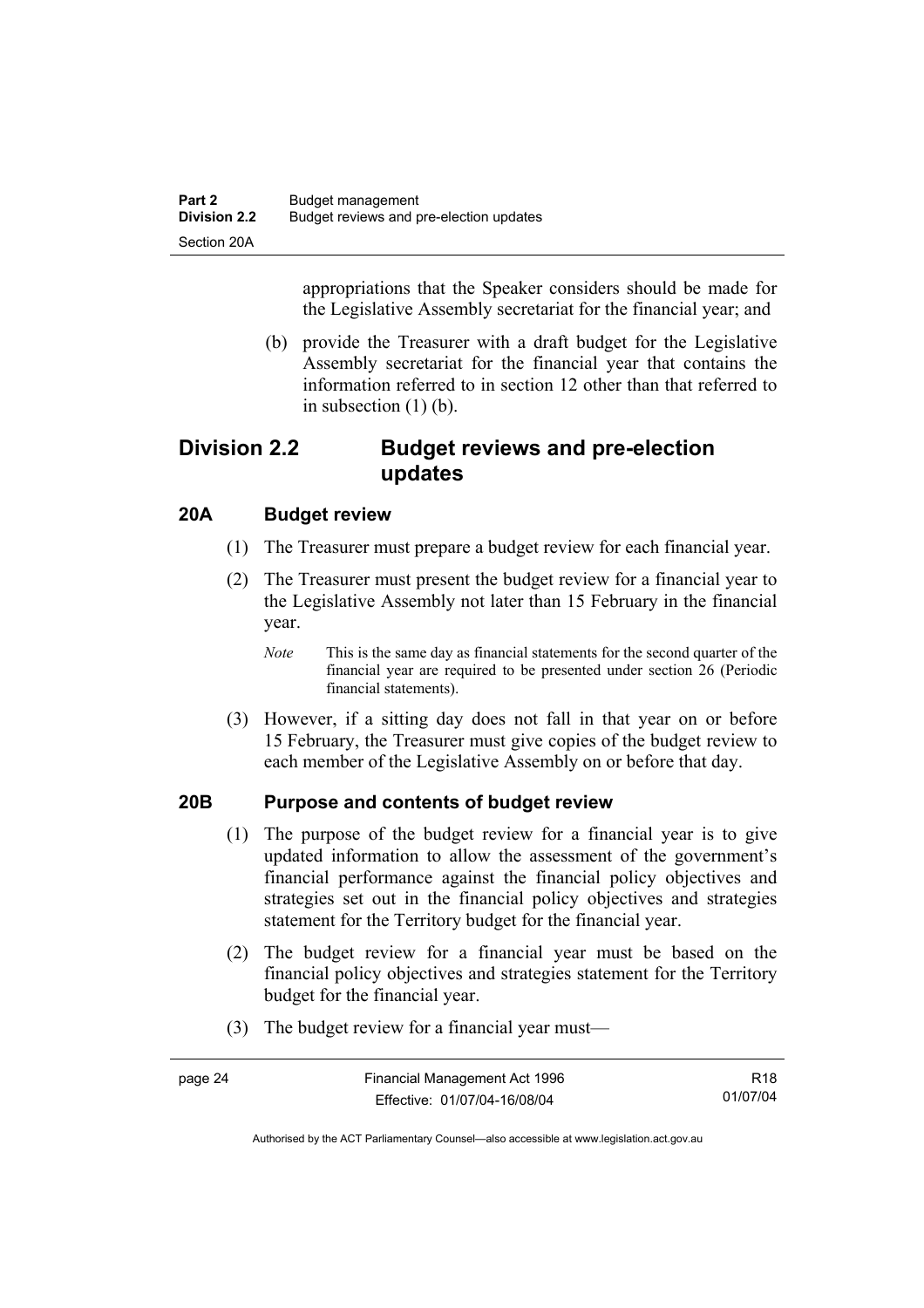- (a) include updated financial statements required under the financial management guidelines for the general government sector for the financial year; and
- (b) include whole-of-year results for the previous financial year, the budget for the financial year, the estimated financial position of the Territory at the end of the financial year and updated budget estimates for each of the next 3 financial years; and
- (c) include a review of the financial policy objectives and strategies statement included in the budget for the financial year that satisfies the requirements of section 11A (2) and (3); and
- (d) state the date as at when the review was done.
- (4) However, if particular information required to be included in the budget review is unchanged from information set out in full in the budget for the Territory under section 11 (1) for the financial year, the review may instead summarise the information and state that it is unchanged from that set out in the budget.
- (5) For subsection (3):

*budget*, for a financial year, means the budget for the year presented to the Legislative Assembly under section 10 (a) (Budget papers) and, if that budget has been amended under this Act, the budget as amended.

#### **20C Pre-election budget update**

- (1) At least 30 days before the polling day for an ordinary election, the chief executive must prepare a pre-election budget update and give it to the parliamentary counsel for notification.
- (2) At least 20 days before the polling day for an election mentioned in the *Australian Capital Territory (Self-Government) Act 1988* (Cwlth), section 16 (Dissolution of Assembly by Governor-General)

page 25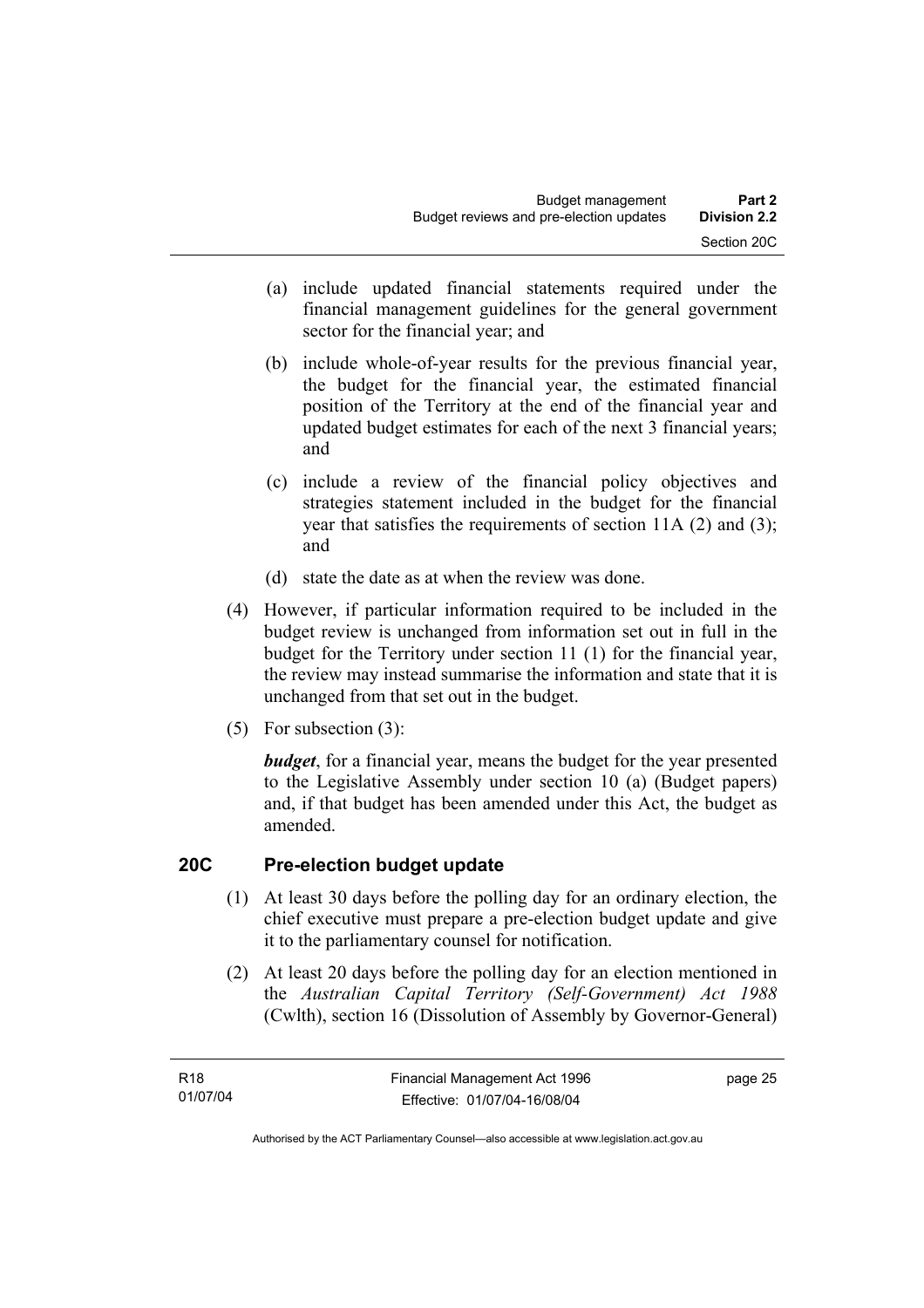or section 48 (Resolution of no confidence in Chief Minister), the chief executive must prepare a pre-election budget update and give it to the parliamentary counsel for notification.

(3) A pre-election budget update is a notifiable instrument.

*Note* A notifiable instrument must be notified under the Legislation Act.

(4) In this section:

*ordinary election*—see the *Electoral Act 1992*, dictionary.

*polling day*—see the *Electoral Act 1992*, dictionary.

#### **20D Purpose and contents of pre-election budget update**

- (1) The purpose of a pre-election budget update for an election is—
	- (a) to allow the assessment of the government's financial performance against the financial policy objectives and strategies set out in the latest financial policy objectives and strategies statement; and
	- (b) to give the electorate an accurate picture of the Territory's financial position before the election.
- (2) A pre-election budget update must be based on the latest financial policy objectives and strategies statement.
- (3) A pre-election budget update for an election must include—
	- (a) updated financial statements required under the financial management guidelines for the financial year in which the election is to be held; and
	- (b) updated budget estimates for the general government sector, public trading enterprises and the Territory for that financial year and for each of the next 3 financial years; and
	- (c) a statement of the economic or other assumptions used in preparing the updated financial statements and budget estimates; and

R18 01/07/04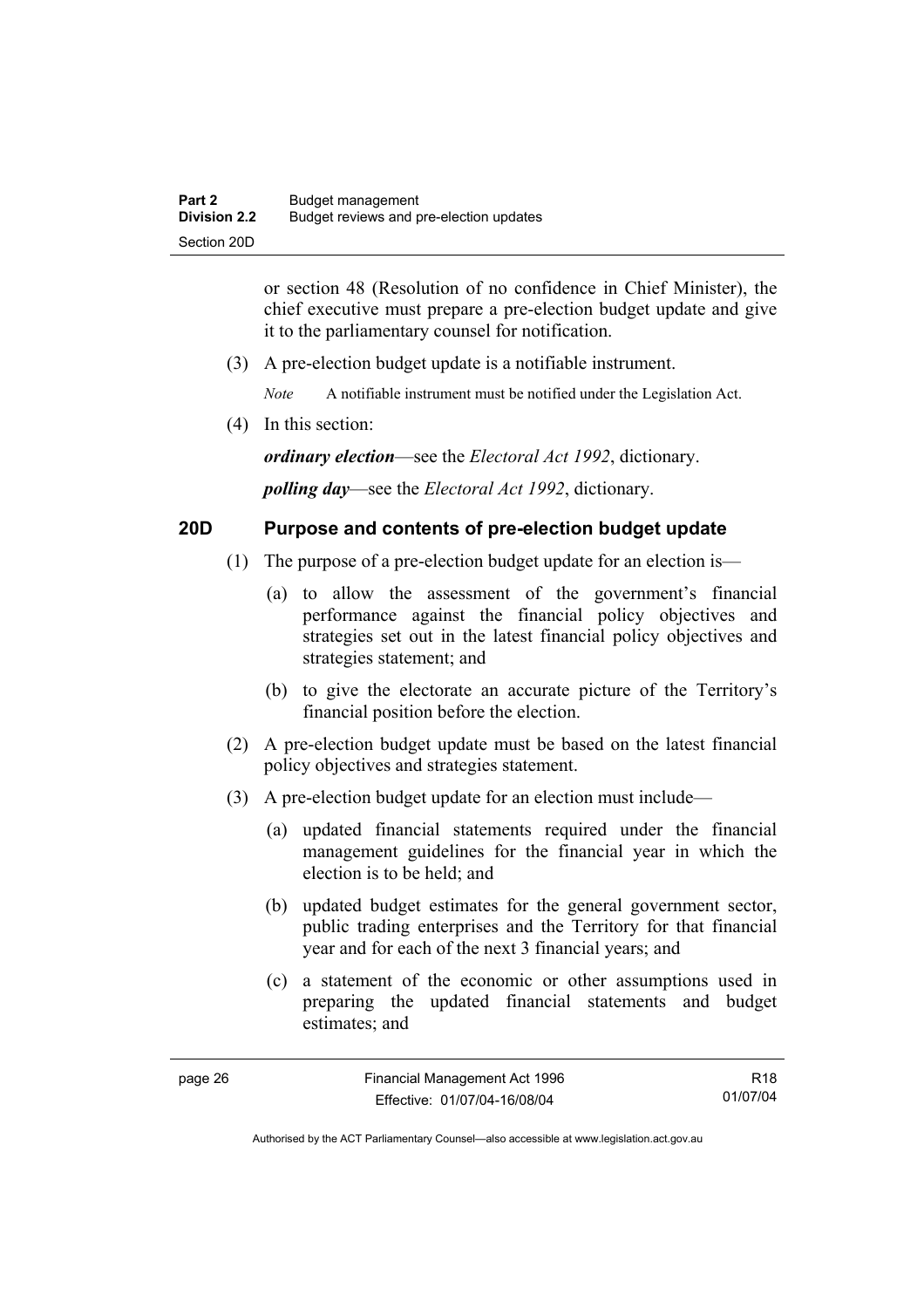- (d) a statement about the sensitivity of the updated financial statements and budget estimates to changes in the economic or other assumptions; and
- (e) a statement of the risks, quantified if possible, that may affect the economic or other assumptions, including—
	- (i) contingent liabilities; and
	- (ii) publicly announced government commitments that are not yet included in the updated financial statements and budget estimates.
- (4) Information in the pre-election budget update must—
	- (a) take into account government decisions and other circumstances that may have material effect on the financial statements and budget estimates; and
	- (b) state the date as at when the updating was done.
- (5) However, if particular information required to be included in the pre-election budget update is unchanged from information set out in full in the latest financial statements, the budget estimates mentioned in section 11 (Territory budgets) or budget review, the pre-election budget update may instead summarise the information and state that it is unchanged from that set out in the financial statements, budget estimates or budget review.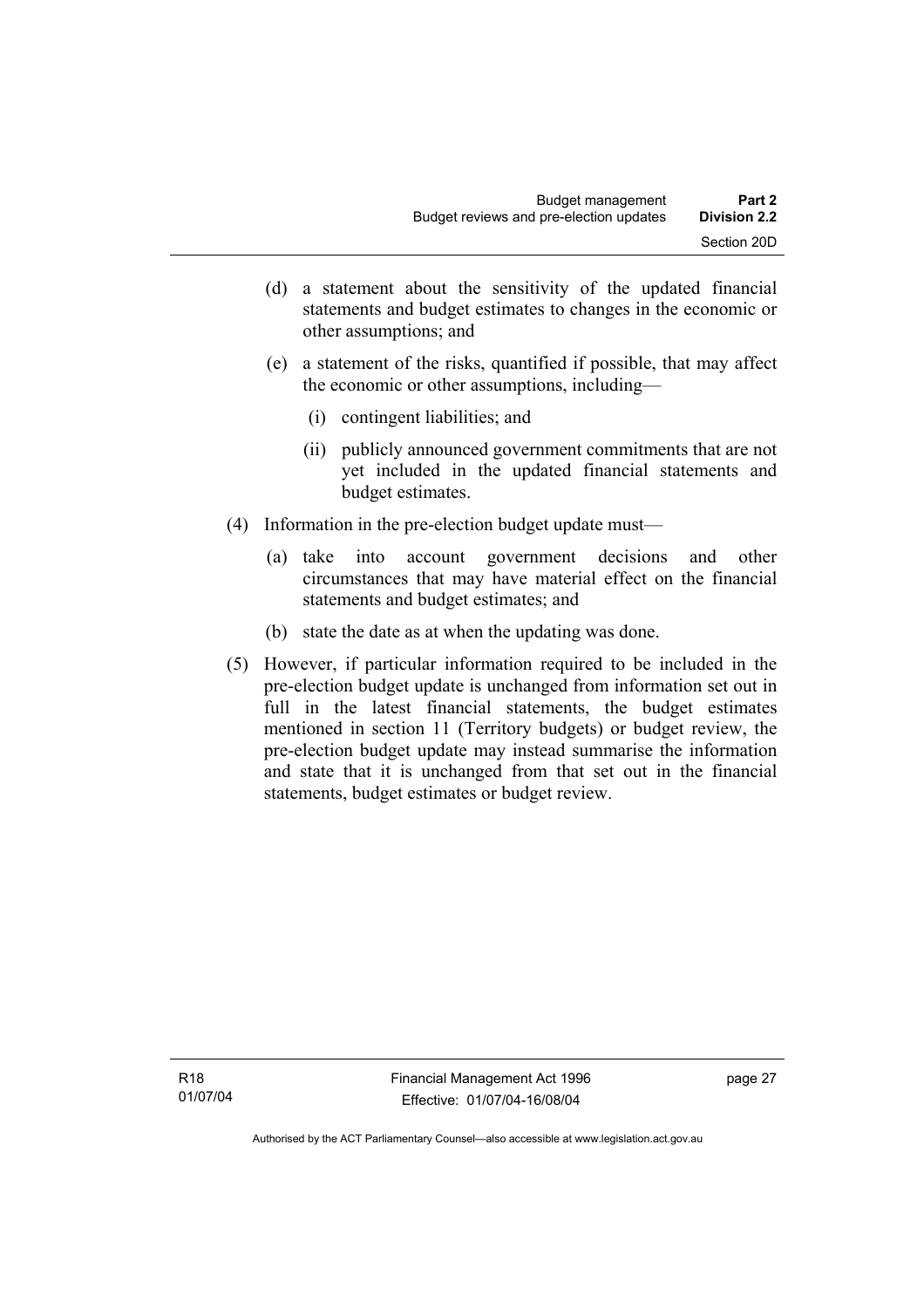# **Part 3 Financial reports**

# **Division 3.1 Financial reports of the Territory**

### **21 Meaning of** *the Territory* **in div 3.1**

In this division, a reference to *the Territory* includes a reference to all Territory authorities and all Territory owned corporations.

### **22 Annual financial statements of the Territory**

- (1) The Treasurer shall, as soon as practicable after the end of a financial year, prepare annual financial statements for the Territory for that year.
- (2) The statements must be prepared in accordance with generally accepted accounting practice and include—
	- (a) the financial statements required under the financial management guidelines; and
	- (b) a statement of the accounting policies adopted by the Territory; and
	- (c) such other statements as are necessary to fairly reflect the financial operations of the Territory during the year and its financial position at the end of the year.

# **23 Responsibility for annual financial statements**

- (1) Annual financial statements of the Territory shall have endorsed on them, or attached to them, a statement of responsibility signed by—
	- (a) the Treasurer; and
	- (b) the chief executive of the administrative unit to which responsibility for the administration of this Act has been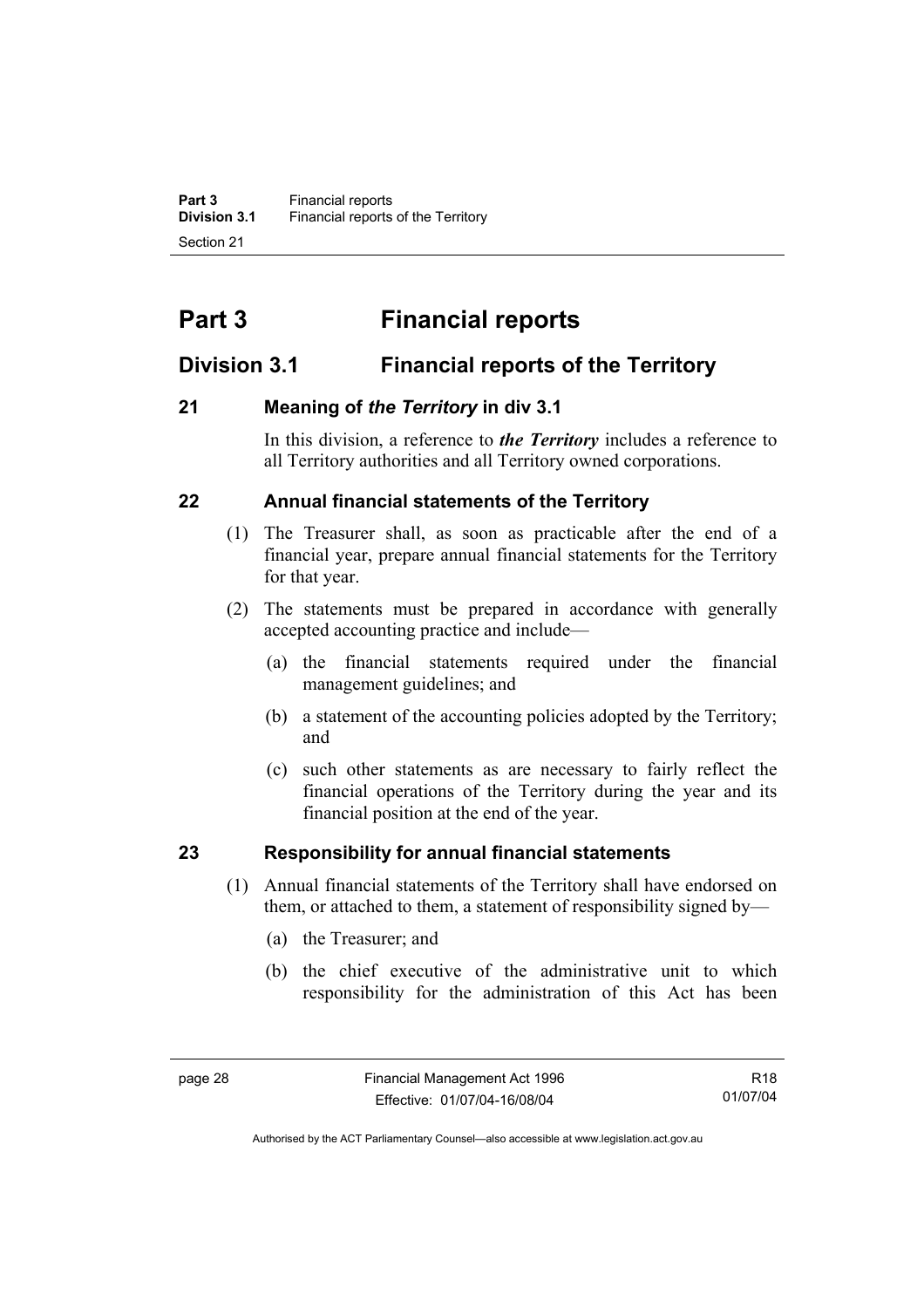allocated under the *Public Sector Management Act 1994*, section 14.

- (2) A statement of responsibility shall comprise—
	- (a) a statement by the Treasurer that in his or her opinion the financial statements fairly reflect the financial operations of the Territory during the year to which they relate and the financial position of the Territory at the end of the year; and
	- (b) a statement by the chief executive that the financial statements have been prepared in accordance with generally accepted accounting practice.

## **24 Audit of annual financial statements**

- (1) The Treasurer must give the auditor-general a copy of the annual financial statements of the Territory for a financial year within 3 months after the end of the year.
- (2) The auditor-general shall, within 30 days after he or she receives a copy of annual financial statements under subsection (1), give the Treasurer an audit opinion about the statements.
- (3) Despite subsections (1) and (2), if an ordinary election is to be held in the year after the end of the financial year—
	- (a) the Treasurer must give the auditor-general a copy of the annual financial statements of the Territory for the financial year in sufficient time for the auditor-general to give an audit opinion about the statements within 3 months after the end of the financial year; and
	- (b) the auditor-general must give an audit opinion to the Treasurer within 3 months after the end of the financial year.
- (4) In this section:

*ordinary election*—see the *Electoral Act 1992*, dictionary.

page 29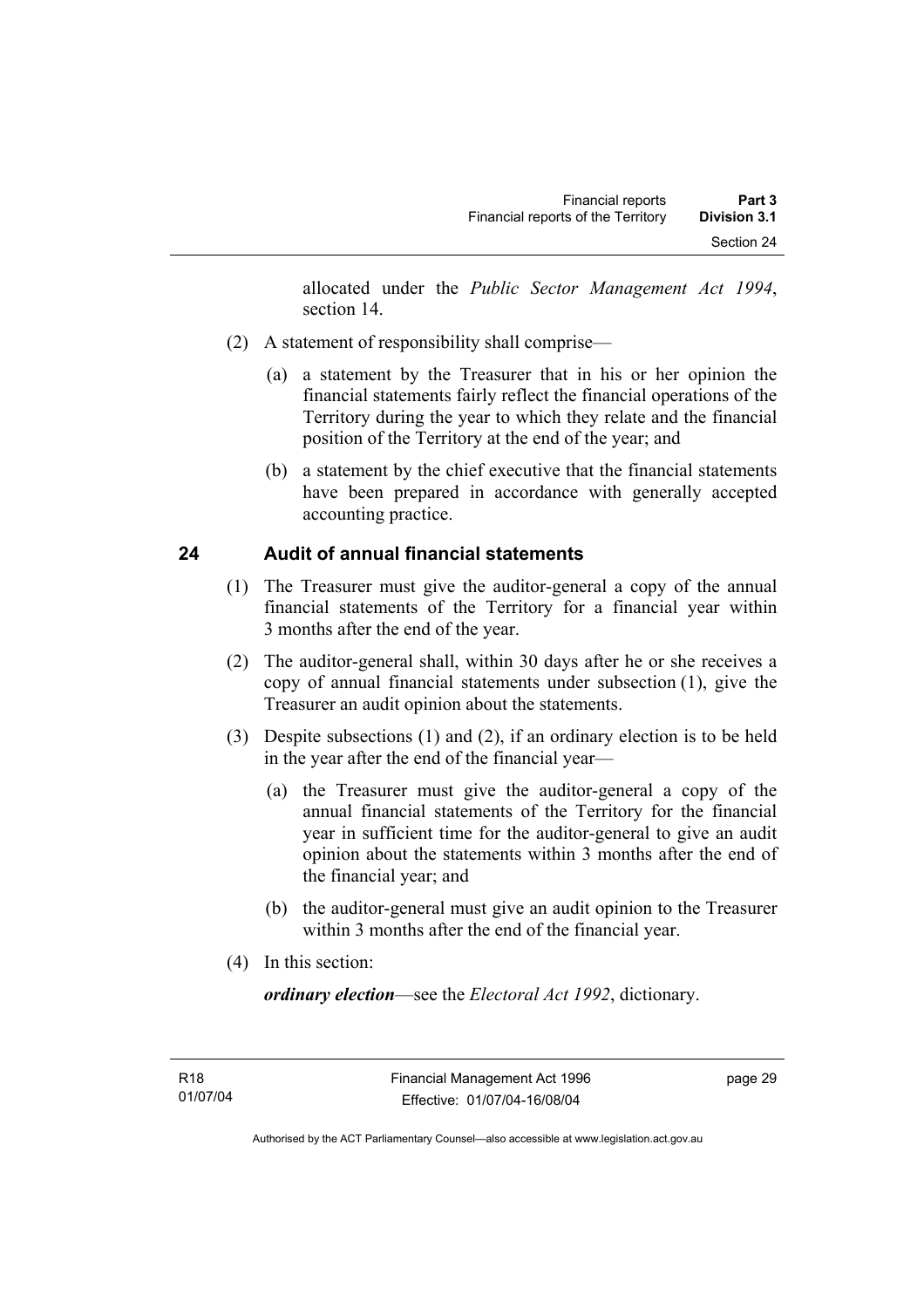## **25 Presentation of annual financial statements to Legislative Assembly**

- (1) If the Treasurer receives, under section 24 (2), an audit opinion about annual financial statements, the Treasurer must present to the Legislative Assembly, within 3 sitting days after receiving the opinion—
	- (a) a copy of the annual financial statements; and
	- (b) a copy of the audit opinion.
- (2) If the Treasurer receives, under section 24 (3) (b), an audit opinion about annual statements, the Treasurer must give to each member of the Legislative Assembly, within 7 days after receiving the opinion—
	- (a) a copy of the annual financial statements; and
	- (b) a copy of the audit opinion.

## **26 Periodic financial statements**

- (1) Within 45 days after the end of each quarter of a financial year, the Treasurer must prepare financial statements for—
	- (a) the quarter; and
	- (b) the period from the beginning of the financial year until the end of the quarter.
- (2) The statements must be prepared in accordance with the financial management guidelines.
- (3) The Treasurer must present copies of the statements prepared under subsection (1) to the Legislative Assembly on the first sitting day after they are prepared.
- (4) If the first sitting day mentioned in subsection (3) does not fall within 45 days after the end of the relevant quarter, the Treasurer

R18 01/07/04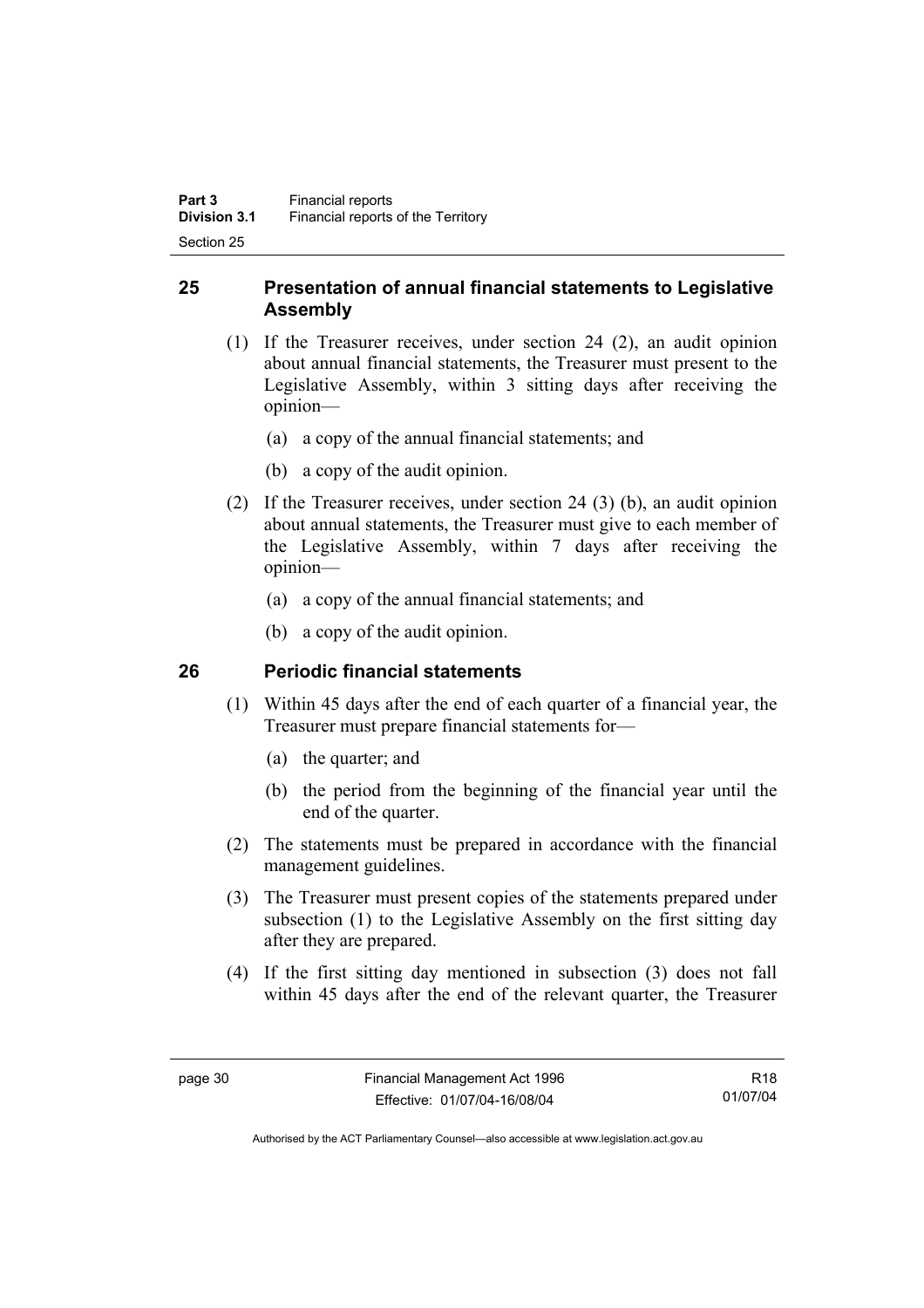must give copies of the statements prepared under subsection (1) to each member of the Legislative Assembly within the 45 days.

# **Division 3.2 Financial reports of departments**

#### **27 Annual financial statements of departments**

- (1) A department shall, as soon as practicable after the end of each financial year, prepare annual financial statements relating to its operations during the year.
- (2) The annual financial statements of a department shall be prepared in accordance with generally accepted accounting practice and in a form that facilitates a comparison between the financial operations of the department during the year and the estimates of those operations contained in the budget for the department for the financial year.
- (3) The annual financial statements must include—
	- (a) the financial statements required under the financial management guidelines; and
	- (b) a statement of the performance of the department in providing each class of outputs provided by it during the year; and
	- (c) if a change was made during the year to the conditions of a capital injection set out under section 12 (1) (c) (ii) (Departmental budgets) in a statement included in a proposed budget for the department for a financial year—a statement of the change and the reasons for it; and
	- (d) a statement of the accounting policies adopted by the department; and
	- (e) any other statements necessary to fairly reflect the financial operations of the department during the year and its financial position at the end of the year.
- (4) A statement of a department under subsection (3) (b) must—

| R18      | Financial Management Act 1996 | page 31 |
|----------|-------------------------------|---------|
| 01/07/04 | Effective: 01/07/04-16/08/04  |         |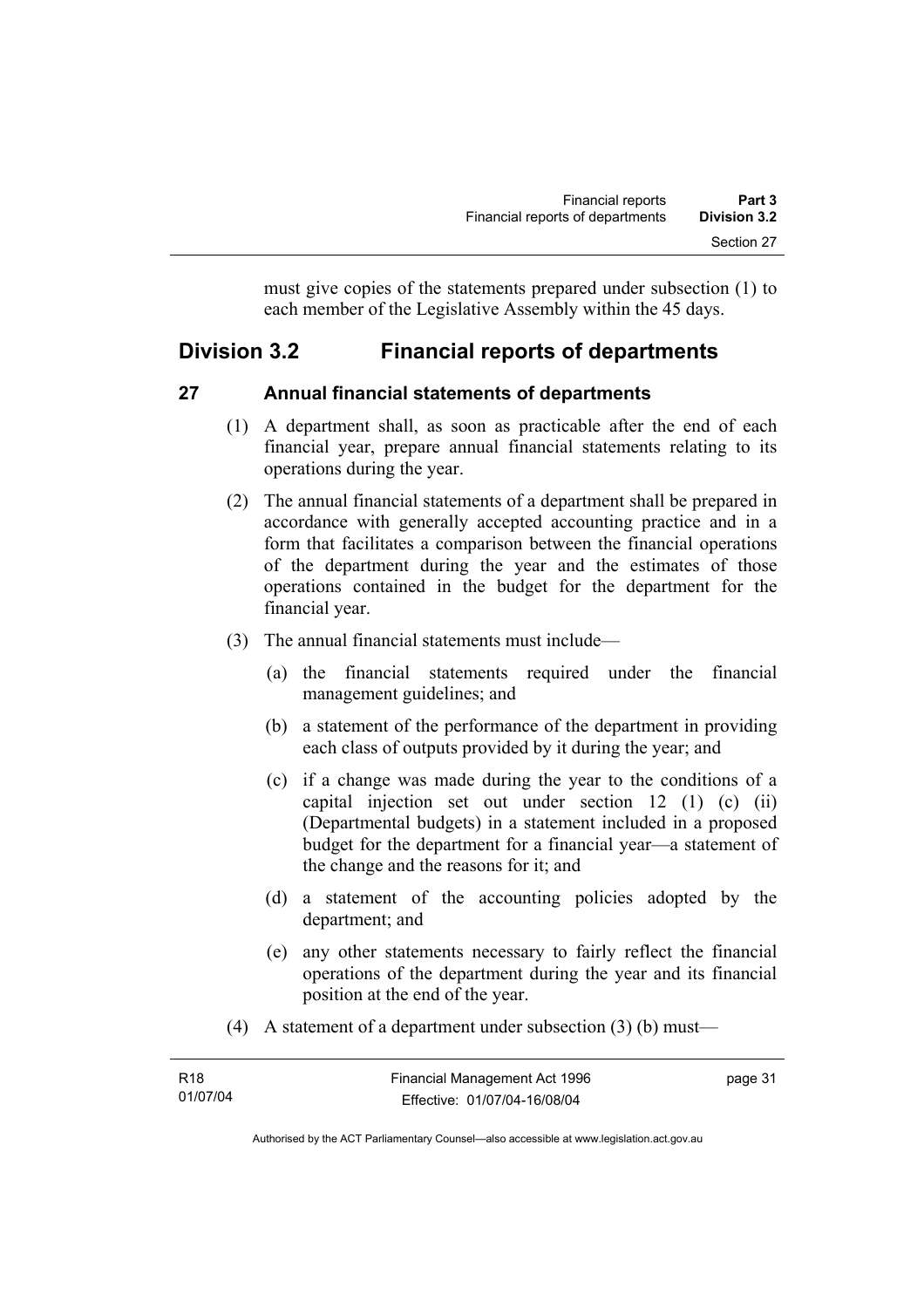- (a) compare the performance of the department in providing each class of outputs provided by it during the financial year with the forecast of the performance in the budget for the department for the year; and
- (b) give particulars of the extent to which the performance criteria included in the budget for the provision of the outputs were met.
- (5) In subsections  $(2)$  and  $(4)$ :

*budget*, for a department for a financial year, means the budget for the department for the year presented to the Legislative Assembly under section 10 (b) (Budget papers) and, if that budget has been amended under this Act, the budget as amended.

## **28 Responsibility for annual financial statements**

- (1) Annual financial statements of a department shall have endorsed on them, or attached to them, a statement of responsibility made by the responsible chief executive.
- (2) A statement of responsibility shall—
	- (a) state that, in the opinion of the responsible chief executive, the financial statements fairly reflect the financial operations and service performance of the department during the year to which they relate and the financial position of the department at the end of the year; and
	- (b) be signed by the responsible chief executive.

## **29 Audit of financial statements of departments**

 (1) The responsible chief executive of a department must give the auditor-general a copy of the financial statements of the department for a financial year as soon as practicable after the statements are prepared.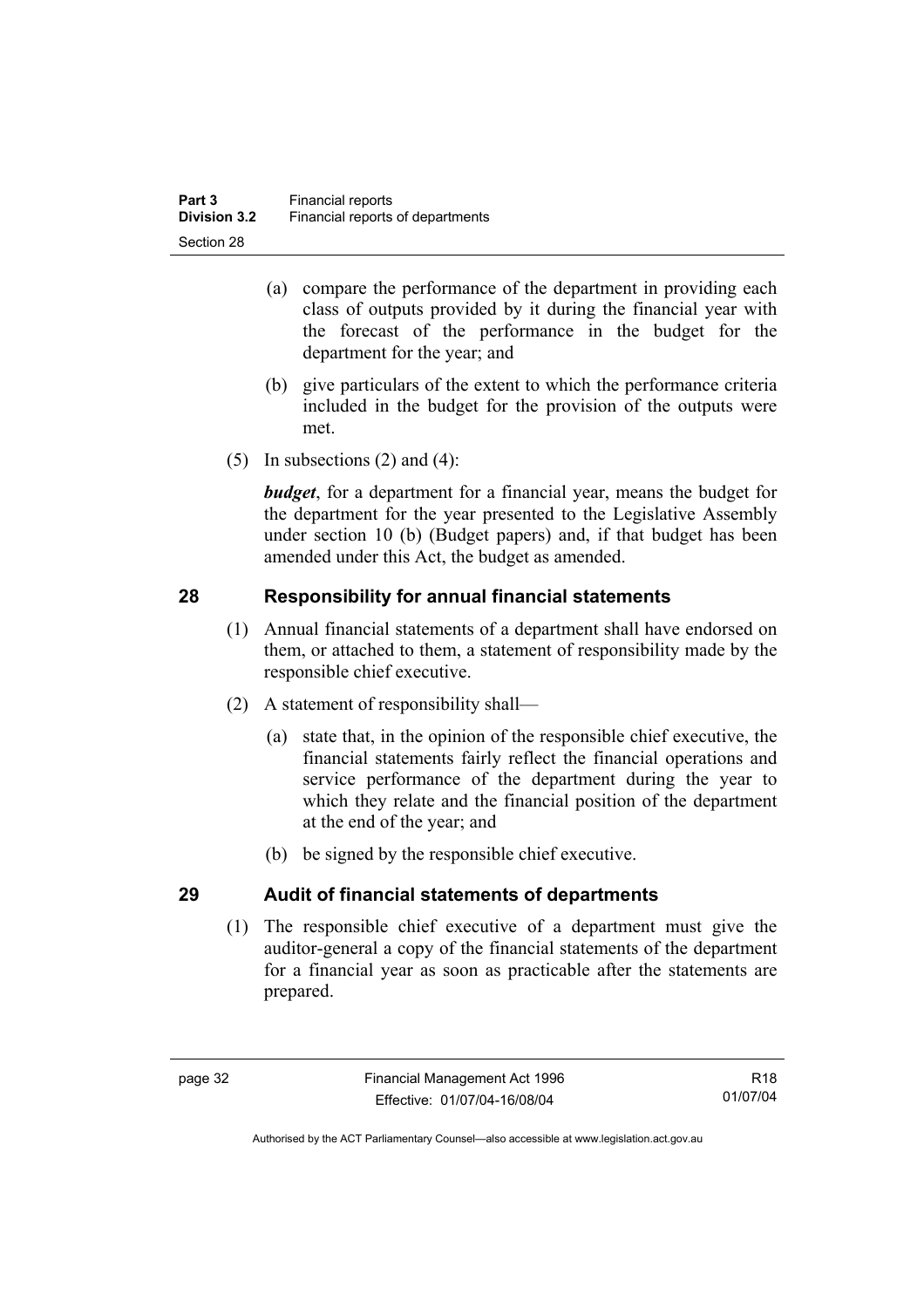- (2) The copy of the financial statements given to the auditor-general under subsection (1) must have endorsed on them, or attached to them, a signed copy of the statement of responsibility made for the financial statements under section 28.
- (3) The auditor-general must give the responsible chief executive an audit opinion about the financial statements as soon as practicable after the auditor-general receives them.

## **30 Presentation of annual financial statements**

If, under section 29 (2), the responsible chief executive of a department receives an audit opinion about annual financial statements of the department, the responsible Minister of the department must present to the Legislative Assembly, within 6 sitting days after the chief executive receives the audit opinion—

- (a) a copy of the annual financial statements; and
- (b) a copy of the audit opinion.

## **30A Quarterly departmental performance reports**

- (1) A Minister shall within 30 days after the end of each quarter of a financial year, prepare a quarterly performance report for each department for which he or she is responsible.
- (2) A Minister shall, on the first sitting day after a report referred to in subsection (1) has been prepared, present the report to the Legislative Assembly.
- (3) If the first sitting day referred to in subsection (2) does not fall within 30 days after the end of the relevant quarter, a Minister shall make a copy of a report prepared under subsection (1) available to members of the Legislative Assembly within those 30 days.
- (4) A report referred to in subsection (1) shall include—
	- (a) a progress report on delivery of outputs; and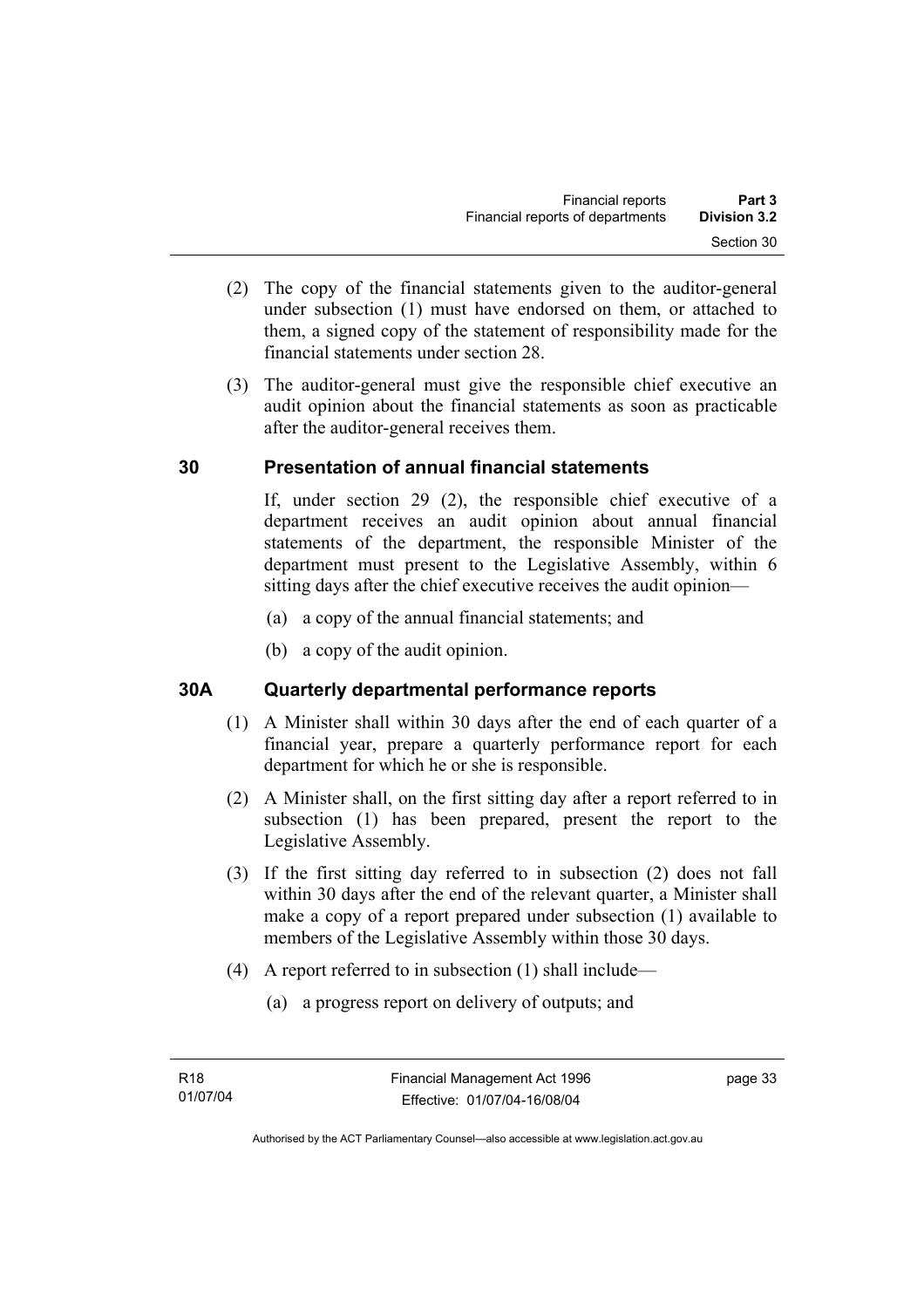- (b) an explanation of any significant variations from performance criteria.
- (5) This section does not apply in relation to the Legislative Assembly secretariat.

page 34 Financial Management Act 1996 Effective: 01/07/04-16/08/04

R18 01/07/04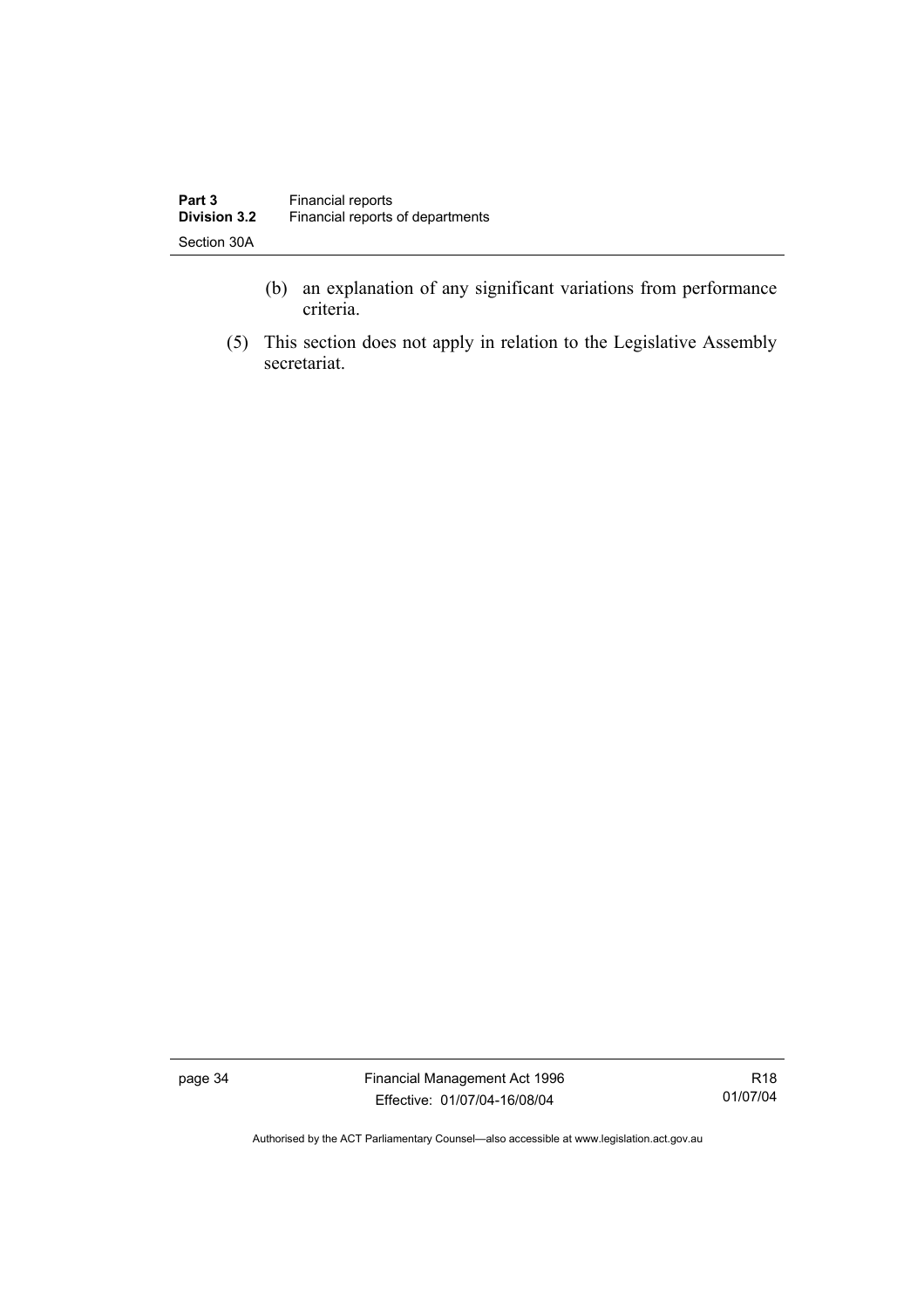# **Part 4 Financial management responsibilities of chief executives of departments**

## **31 Responsibilities of chief executives of departments**

- (1) The responsible chief executive of a department shall be accountable to the responsible Minister of the department for the efficient and effective financial management of the department.
- (2) The responsible chief executive of a department shall be responsible under the responsible Minister, for ensuring—
	- (a) that money spent by the department is spent in accordance with appropriations made for the department (including appropriations available under section 34B); and
	- (b) that the operations of the department in a financial year give the financial targets at the end of the year set out in the statement of financial targets in the proposed budget for the department for the year (or, if the statement has been amended by the Treasurer, in the amended statement) to be targets for which the chief executive is responsible; and
	- (c) that the officers and employees of the department comply with the requirements of this Act and the financial management guidelines; and
	- (d) that proper accounts and records are kept of the transactions and affairs of the department in accordance with generally accepted accounting practice; and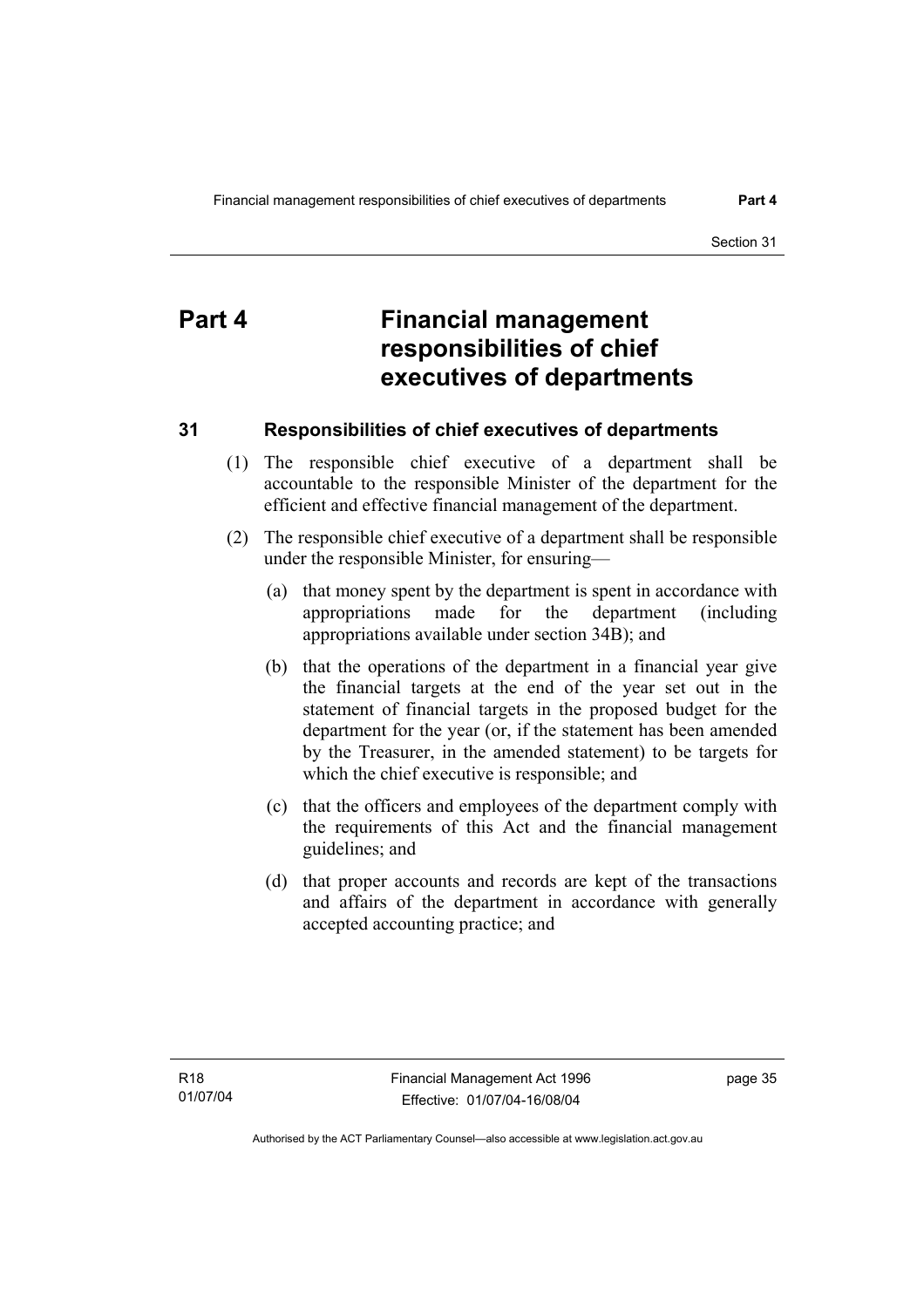- (e) that adequate control is maintained over the assets of the department and assets in the control of the department; and
- (f) that adequate control is maintained over the incurring of liabilities by the department.

page 36 Financial Management Act 1996 Effective: 01/07/04-16/08/04

R18 01/07/04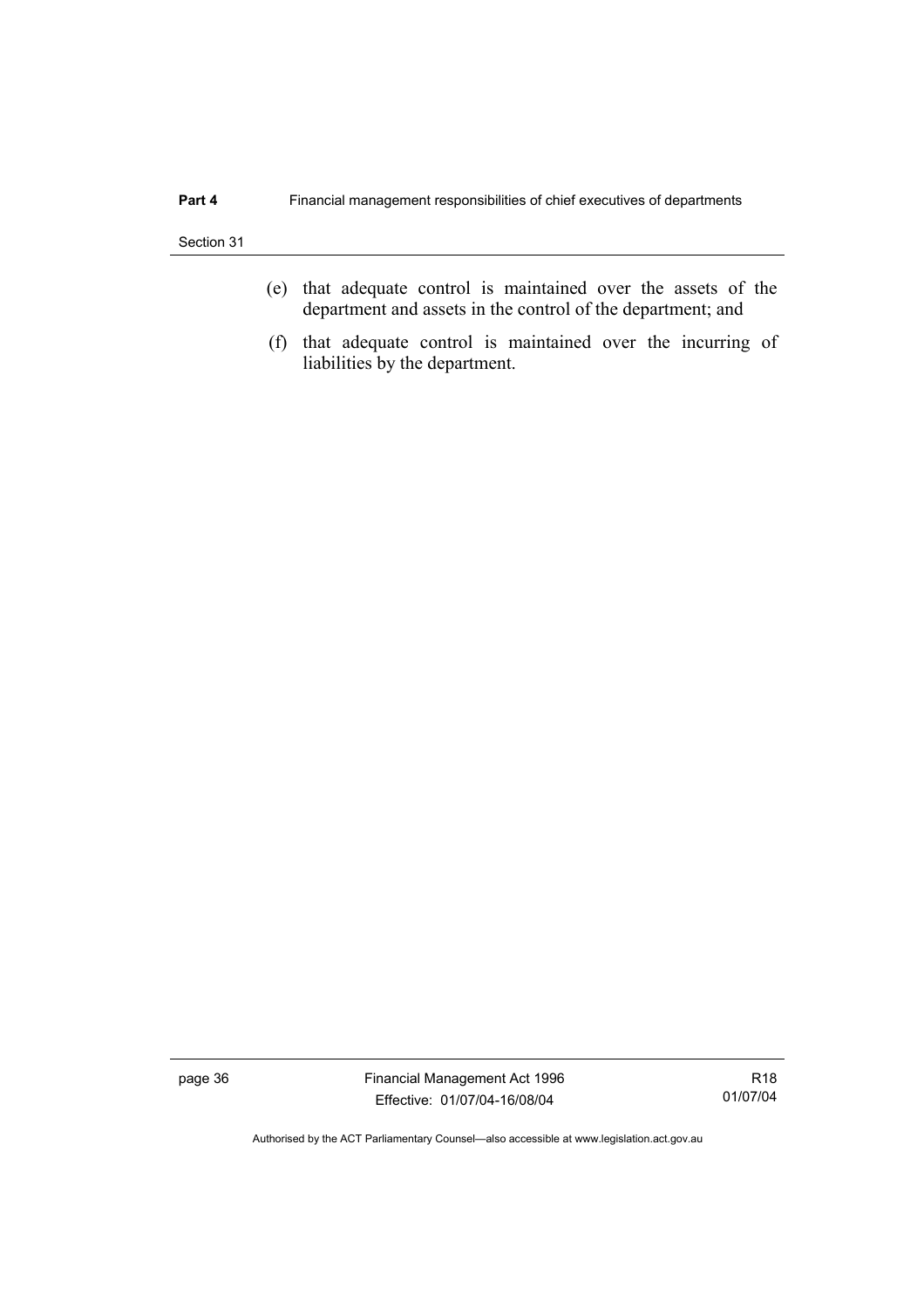# **Part 5 Banking and investment**

#### **32 Agreement for the conduct of banking for Territory**

- (1) The Treasurer may enter into an agreement with an authorised deposit-taking institution relating to the conduct of banking for the Territory.
- (2) An agreement shall not be entered into unless it contains a provision to the effect that it may be terminated by the Territory at any time subject to the giving of written notice that specifies the date the termination is to take effect.

## **33 Territory banking account**

The Treasurer shall open and maintain a banking account for the purposes of the Territory.

## **34 Departmental banking accounts**

- (1) The responsible Minister or the responsible chief executive may open 1 or more banking accounts for the purposes of the relevant department.
- (2) A departmental banking account shall be maintained by the chief executive.
- (3) A departmental banking account must not, without the Treasurer's written approval, be opened or maintained otherwise than with an authorised deposit-taking institution with which an agreement is in force under section 32.
- (4) The responsible Minister or the responsible chief executive of a department may close a departmental banking account of the department.

page 37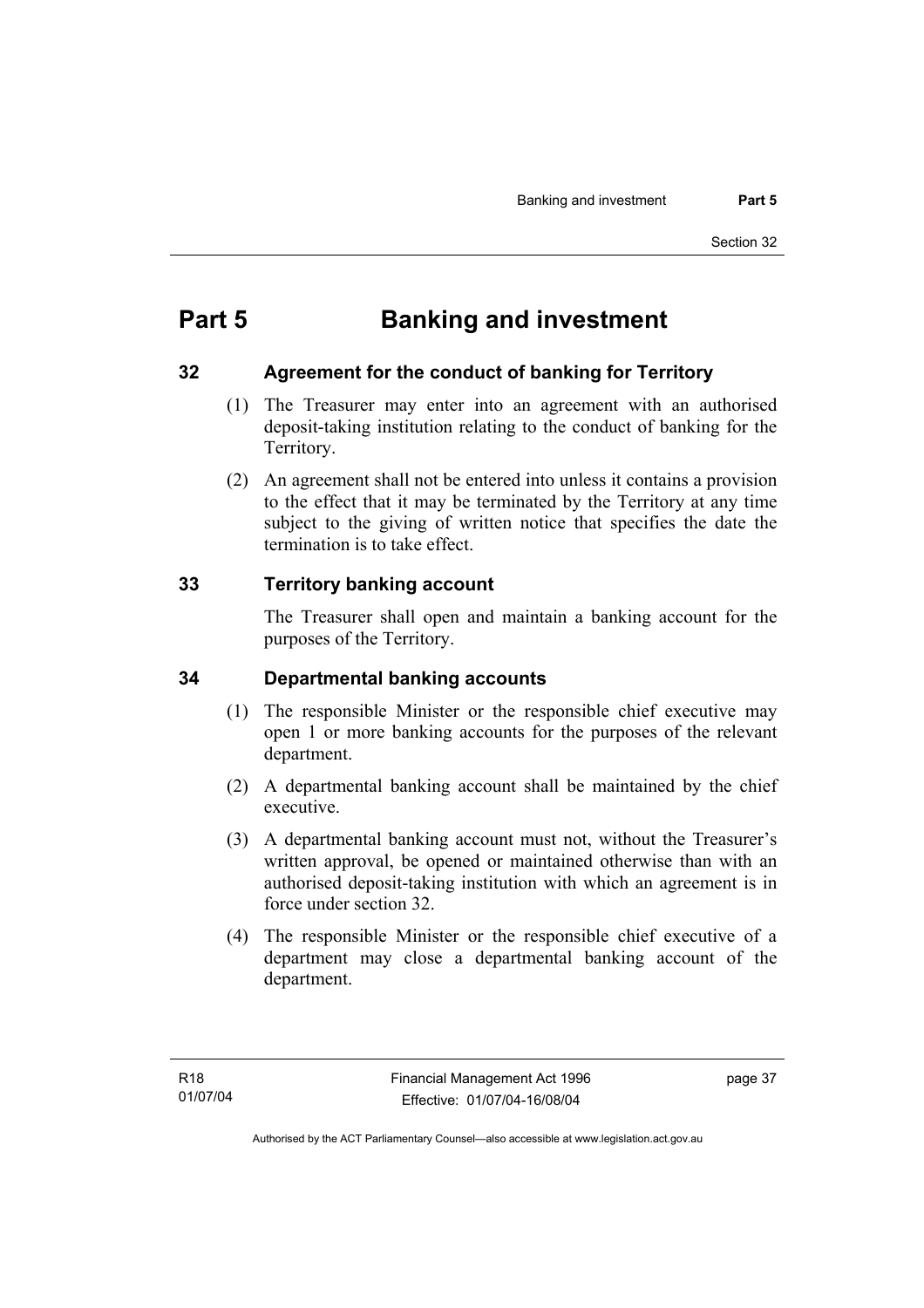#### **Part 5 Banking and investment**

Section 34A

- (5) If the responsible Minister or the responsible chief executive of a department closes a departmental banking account under subsection (4), he or she must transfer any money standing to the credit of the account to another departmental banking account of the department or to the Territory banking account.
- (6) The Treasurer may, at any time, after consultation with the responsible Minister, close or suspend the operation of a departmental banking account.
- (7) A Minister or a chief executive shall not open or operate a departmental banking account otherwise than in accordance with this Act.

#### **34A Transfer of departmental banking account**

- (1) If, in the Treasurer's opinion, it is desirable, because of changes in departmental responsibilities, to transfer a departmental banking account from a department to another department, the Treasurer may, in writing, direct the responsible chief executive of the department that holds the account to arrange for it to be transferred to another department nominated in the direction.
- (2) A chief executive who receives a direction under subsection (1) must comply with the direction.
- (3) A departmental banking account transferred in accordance with a direction under subsection (1) becomes a departmental banking account of the department to which it is transferred.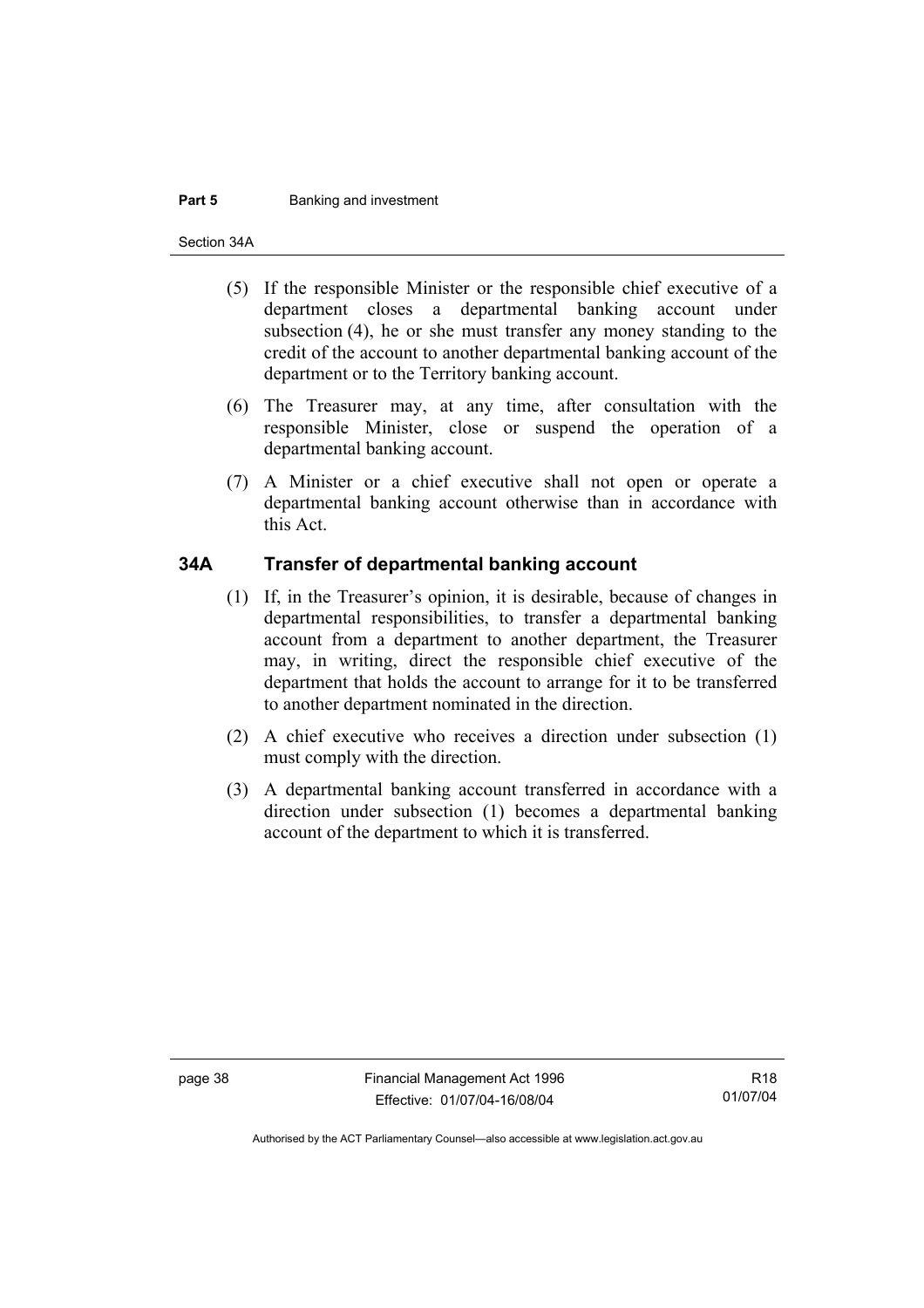#### **34B End of year balances of departmental banking accounts**

- (1) If at the end of a financial year amounts appropriated for a department for that financial year are held in a departmental banking account, the amounts may be applied after the end of that financial year for the purposes for which they were appropriated.
- (2) If at the end of a financial year a departmental banking account has a debit balance, the chief executive of the department shall devise and implement a scheme to recoup the amount of the deficit.

#### **35 Payments into banking accounts**

- (1) All public money is the property of the Territory.
- (2) If public money is received by a person other than for the purpose of making a payment in the course of his or her duties, the person shall take reasonable steps to safeguard the money until it is paid into a banking account in accordance with this section.
- (3) Money shall be paid into a departmental banking account of a department if the money is—
	- (a) money that may be disbursed to the department as a consequence of an appropriation; or
	- (b) a receipt relating to the operations of the department; or
	- (c) a receipt relating to the sale or disposal of assets of the Territory held by the department.
- (4) All public money, except money payable into a departmental banking account, shall be paid into the Territory banking account.
- (5) The Treasurer may issue financial management guidelines regarding the banking of public money.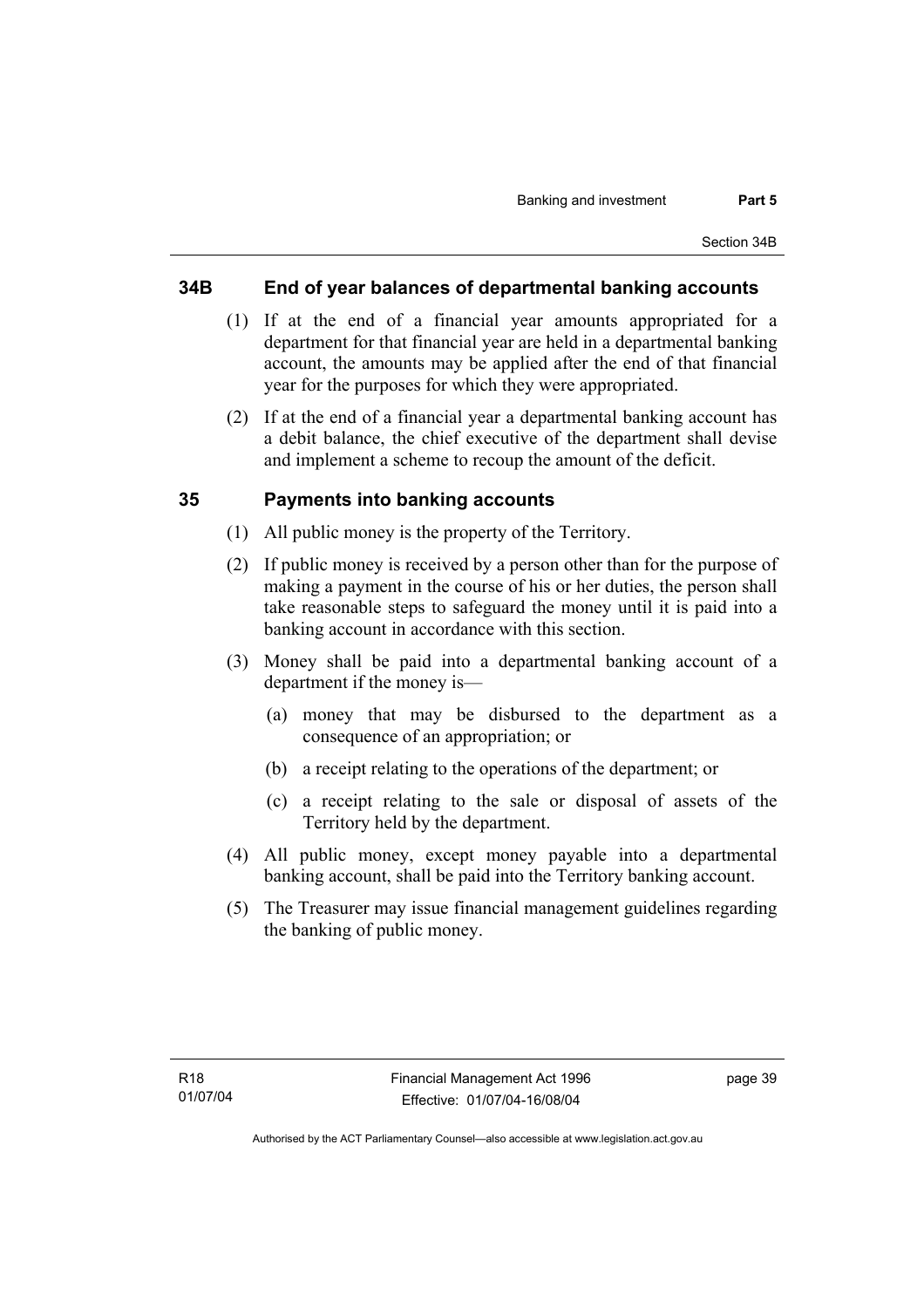#### **Part 5 Banking and investment**

Section 36

#### **36 Transfer following change in departmental responsibilities**

- (1) If, in the opinion of the Treasurer, it is necessary as a consequence of changes in departmental responsibilities, to transfer to another account money held in the Territory banking account or a departmental banking account, the Treasurer shall determine the amount to be transferred and direct that the transfer be made.
- (2) The Treasurer shall not exercise his or her powers under subsection (1) in relation to a departmental banking account except after consultation with the responsible Minister.

#### **36A Transfers from departmental banking accounts to Territory banking account**

If, in the Executive's opinion, it is desirable for the management of the public money of the Territory to transfer an amount held in a departmental banking account to the Territory banking account, the Executive may direct that the transfer be made.

#### **37 Payments from Territory banking account**

- (1) An amount must not be paid out of the Territory banking account except to a departmental banking account under an appropriation.
- (2) This section is subject to—
	- (a) the *Territory Superannuation Provision Protection Act 2000*, section 11 (2) (which is about transfers between the Territory banking account and departmental banking accounts to facilitate investment of superannuation funds); and
	- (b) this Act, section 38 (3) (which is about transfers of public money to facilitate investment); and
	- (c) this Act, section 38 (7) (which is about the payment of interest on certain investments of public money); and

R18 01/07/04

Authorised by the ACT Parliamentary Counsel—also accessible at www.legislation.act.gov.au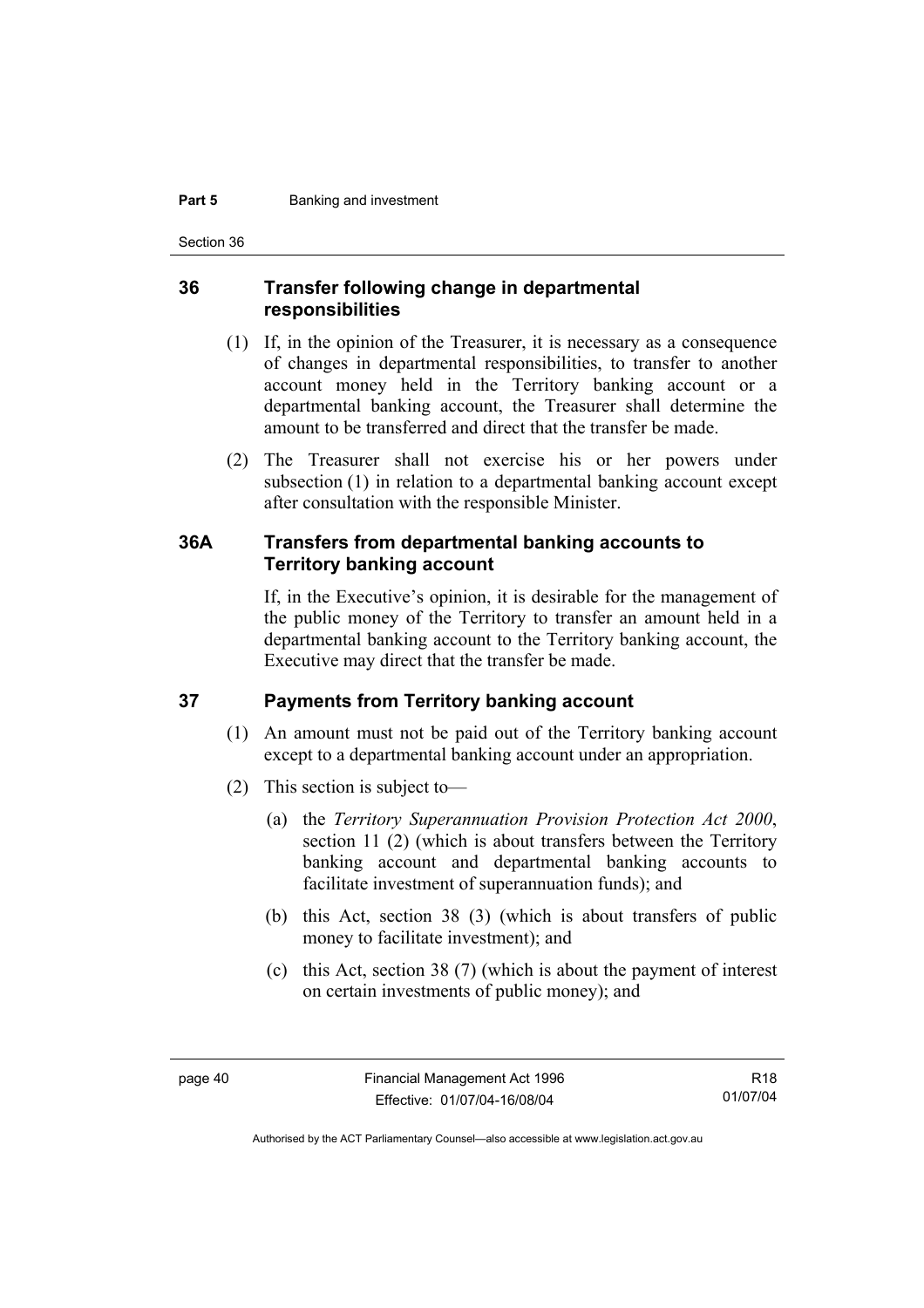(d) this Act, section 56 (7) (which is about transfers between the Territorybanking account and Territory authorities of interest earned on certain investments for Territory authorities).

#### **38 Investment of certain public money**

- (1) The Treasurer may invest any money held in the Territory banking account or departmental banking accounts for the period and on the terms and conditions the Treasurer considers appropriate—
	- (a) on deposit with an authorised deposit-taking institution; or
	- (b) in the purchase of a bill of exchange that is drawn or accepted by an authorised deposit-taking institution; or
	- (c) in a loan to a person who is a dealer in the short-term money market; or
	- (d) in Territory, State or Commonwealth securities; or
	- (e) in any investment prescribed under the financial management guidelines for this paragraph.
- (2) However, an investment may be made under this section only to increase or protect the financial wealth of the Territory.
- (3) Transfers of money for investment, including transfers between the Territory banking account and departmental banking accounts to facilitate investment, may be made without appropriation.
- (4) Interest received from the investment of public money under this section shall be paid to the Territory banking account.
- (5) However, if an investment of public money is made or managed for the Territory by an entity other than a department, the entity may deduct from the interest received by the entity for the investment—
	- (a) a fee charged by the entity for making or managing the investment; and

page 41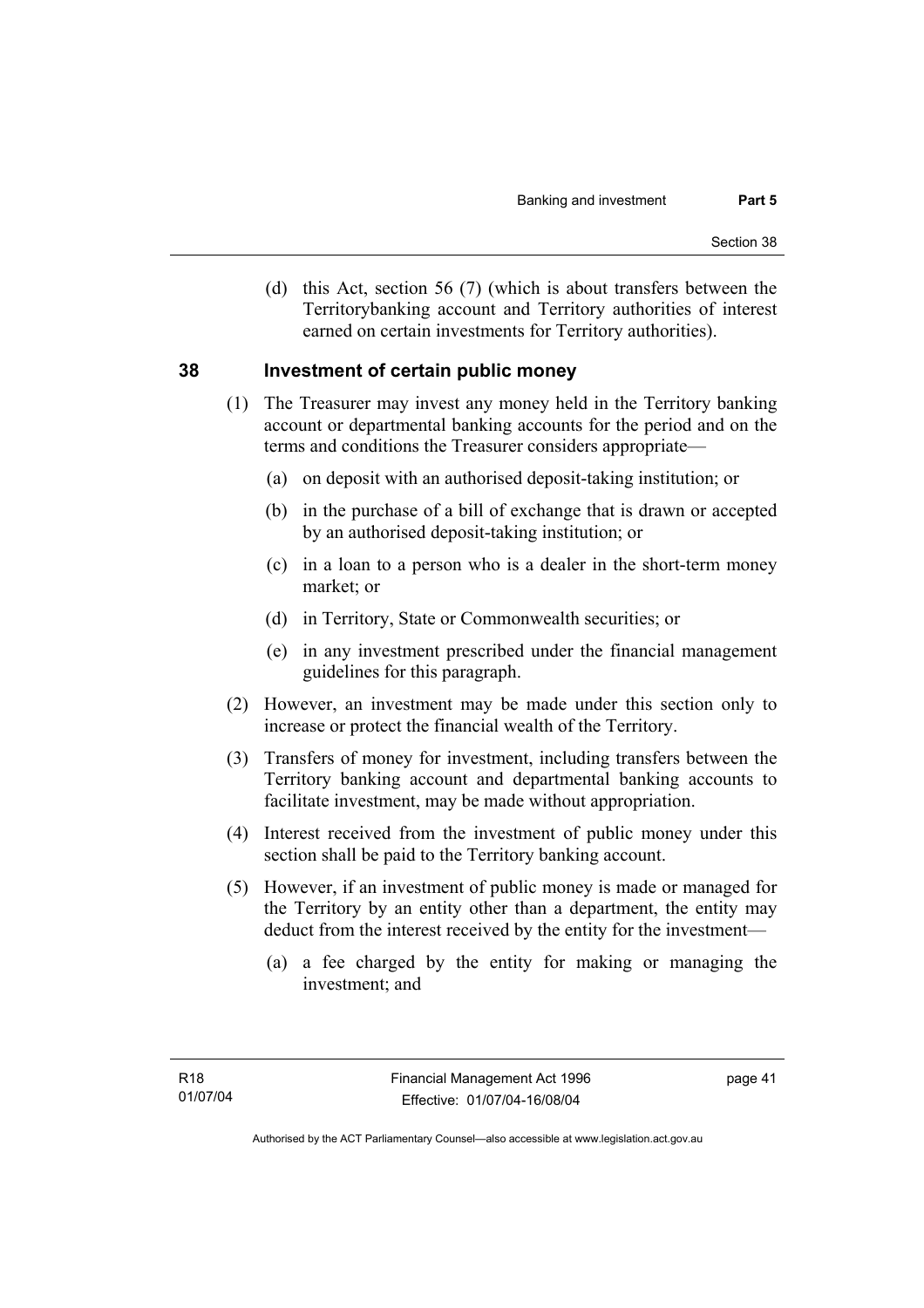#### **Part 5 Banking and investment**

Section 38

- (b) expenses reasonably incurred by the entity in making or managing the investment.
- (6) The Treasurer may decide the amounts of interest from investments under this section that are to be credited to departmental banking accounts.
- (7) The amounts decided by the Treasurer may be paid from the Territory banking account without further appropriation.
- (8) However, the total of the amounts paid under subsection (7) must not exceed the total of the interest received from investments under this section.
- (9) This section does not apply to money held in a superannuation banking account.

page 42 Financial Management Act 1996 Effective: 01/07/04-16/08/04

R18 01/07/04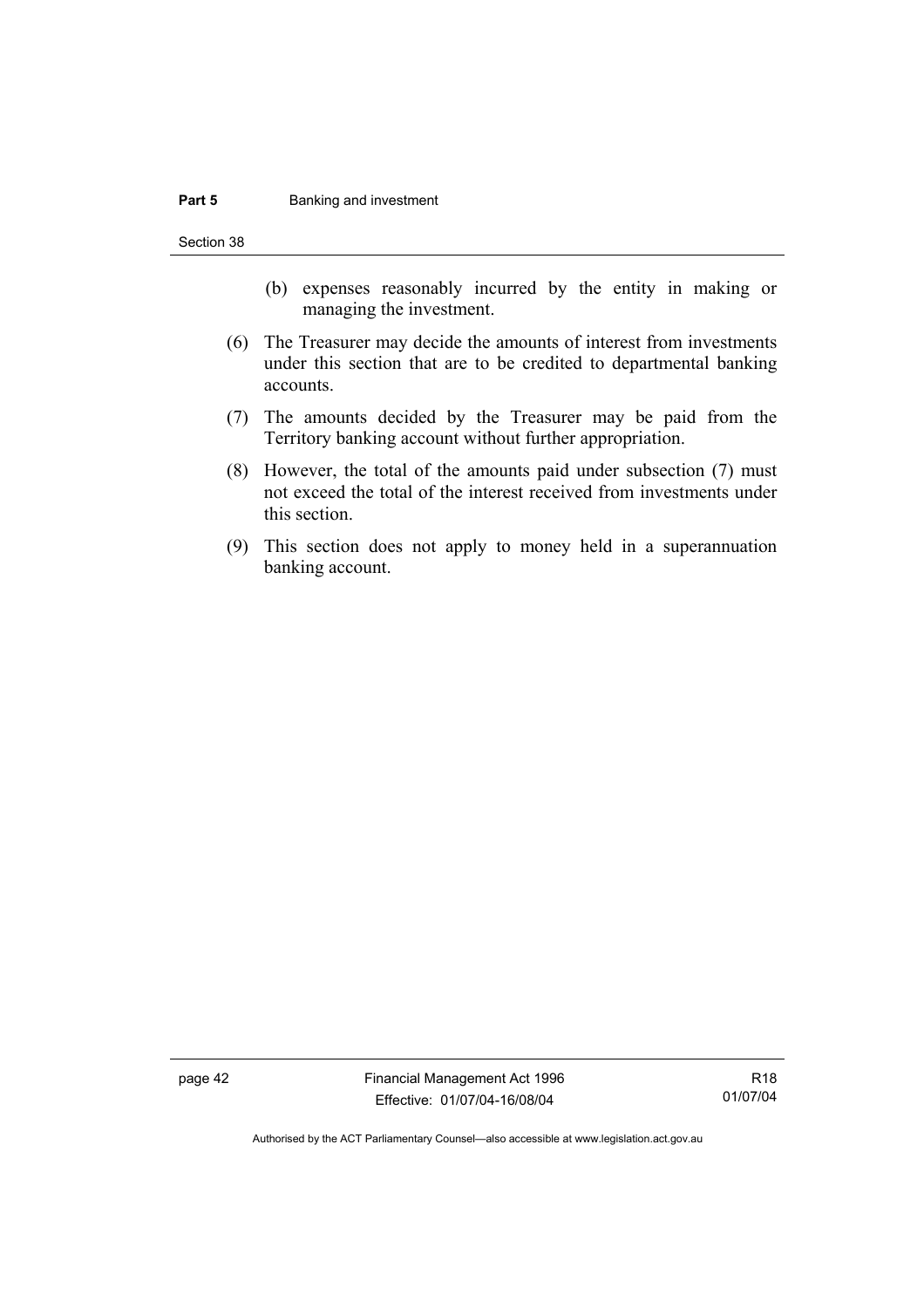# **Part 6 Borrowing and guarantees**

#### **39 Power of Territory to borrow**

The Territory may only borrow in accordance with this Act or another law of the Territory.

#### **40 Treasurer may borrow on behalf of Territory**

The Treasurer may, on behalf of the Territory, if necessary or expedient in the public interest to do so—

- (a) borrow money; or
- (b) give security for the repayment of an amount borrowed or the payment of interest on such an amount; or
- (c) enter into a financing lease.

#### **41 Power of Territory authorities to borrow**

Despite any other Act, a Territory authority may only borrow (other than from the Territory) in accordance with this Act.

## **42 Borrowings by Territory authorities to be approved**

- (1) A Territory authority shall not borrow unless—
	- (a) the borrowing is approved in writing by the Treasurer; and
	- (b) the terms and conditions of the borrowing include the terms and conditions (if any) specified in the approval and are otherwise consistent with the approval; and
	- (c) the borrowing is within the borrowing limits (if any) of the authority for the financial year in which the borrowing is entered into, being limits approved in writing by the Treasurer.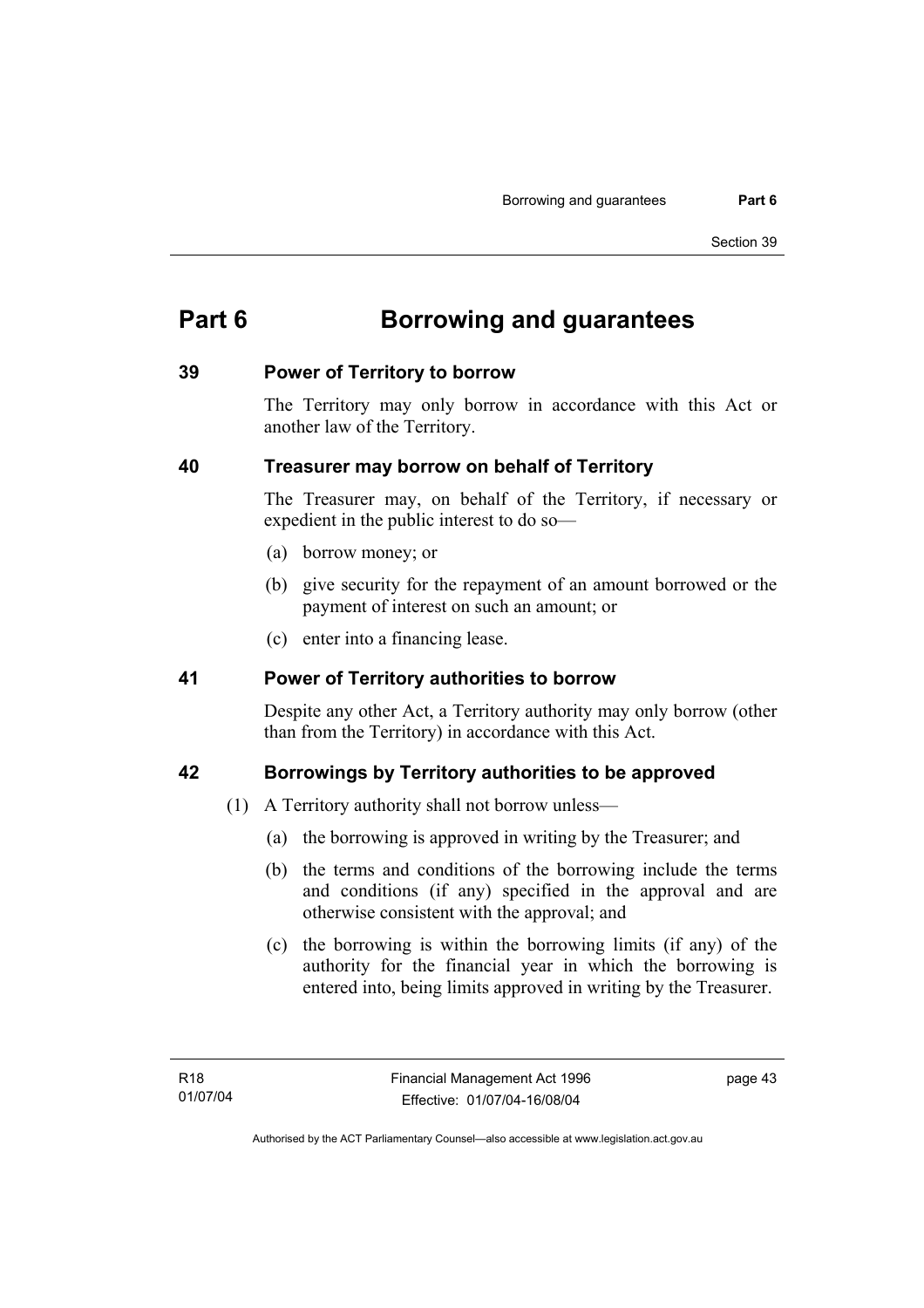Section 43

 (2) However, subsection (1) (a) and (b) does not apply to a loan made to a Territory authority under section 57 (1) (b).

#### **43 Territory authorities may give security**

Subject to the Treasurer's approval of the borrowing under section 42 (a), a Territory authority may give security for the repayment of an amount borrowed, or for the payment of interest on that amount, by issuing securities.

#### **44 Power to approve borrowings not delegable**

The Treasurer shall not delegate to any person his or her power under section 42 (a) to approve borrowings by Territory authorities.

#### **45 Loans to be paid into Territory banking account**

Subject to this Act and any other Act, the proceeds of a loan raised on behalf of the Territory must be paid into the Territory banking account.

#### **46 Payments by Treasurer**

The Treasurer may, without further appropriation, make payments needed for—

- (a) payment of interest on borrowings made for the Territory; or
- (b) repayment of borrowings made for the Territory; or
- (c) payment of the expenses of making or repaying borrowings for the Territory.

#### **47 Guarantees by Territory**

- (1) The Territory may only give a guarantee for the payment of money or the performance of an obligation in accordance with this Act.
- (2) The Treasurer may approve in writing a guarantee by the Territory for the payment of money or the performance by any person of an

R18 01/07/04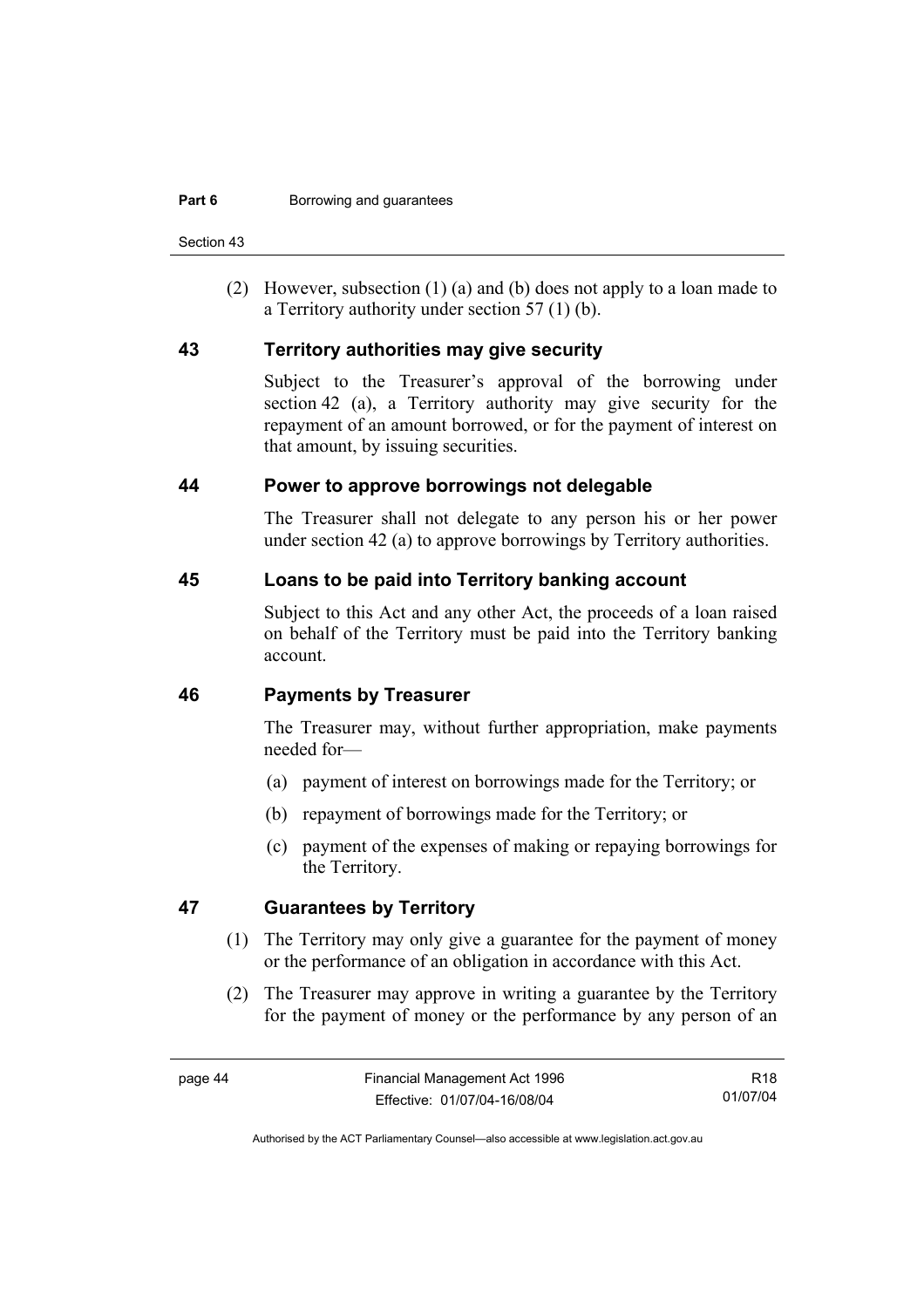obligation under a contract, subject to any conditions the Treasurer may specify in the approval.

 (3) If the Treasurer approves a guarantee under subsection (2), the Treasurer must present a copy of the approval to the Legislative Assembly within 3 sitting days after the approval is given.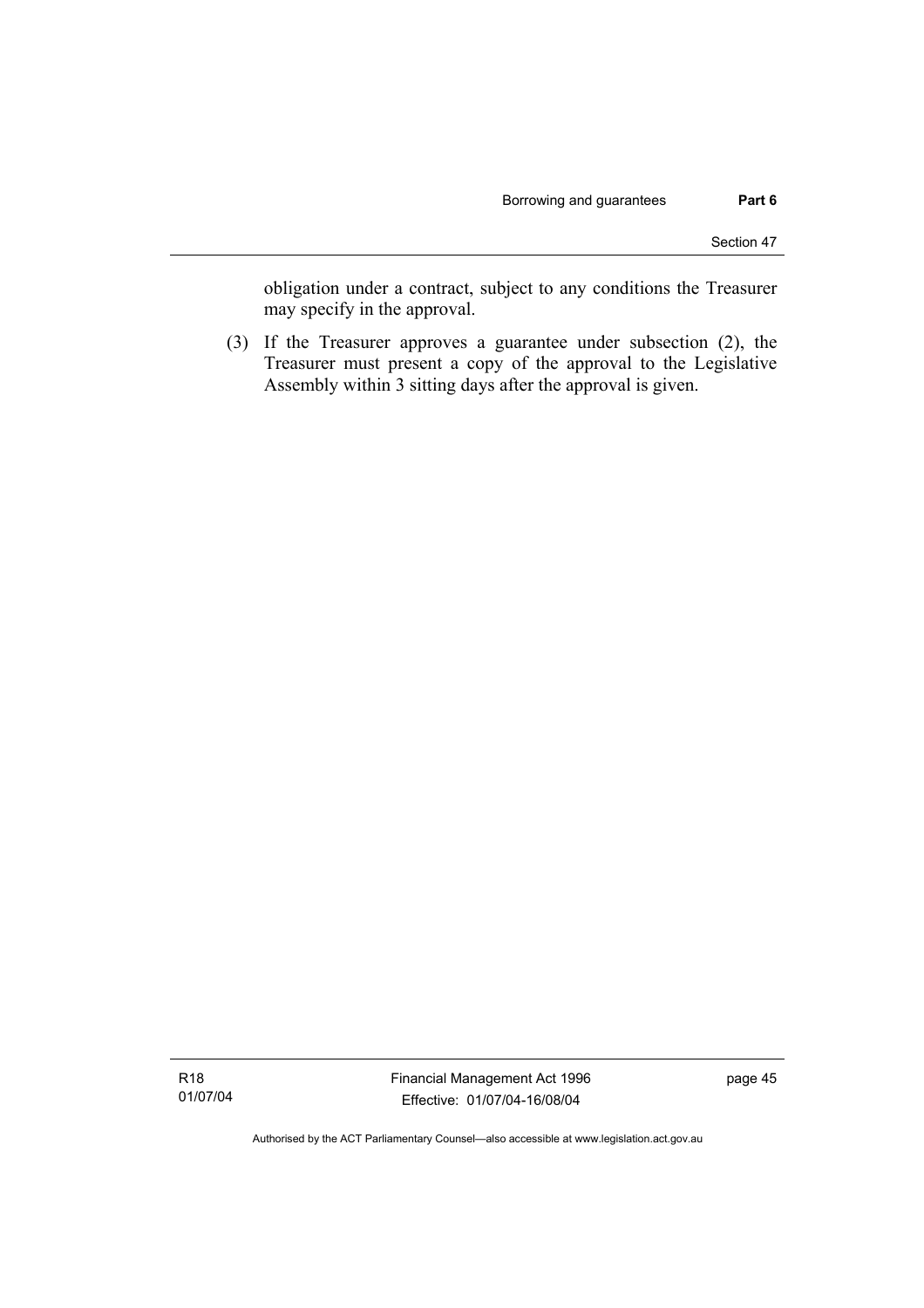#### **Part 7 Trust money**

Section 49

# **Part 7 Trust money**

#### **49 Identity of trust money**

All trust money held by the Territory shall be accounted for separately from public money.

#### **50 Administration of trust money**

- (1) Trust money shall be administered by the appropriate department on behalf of the Territory.
- (2) The Treasurer may, in writing, specify a department as the appropriate department in relation to an amount of trust money.
- (3) In this section:

*appropriate department*, in relation to an amount of trust money, means—

- (a) except if paragraph (b) applies—the department responsible for matters or enactments that relate most closely to the purpose of the payment; or
- (b) the department specified under subsection (2).

## **51 Departmental trust banking accounts**

- (1) The responsible Minister or the responsible chief executive may open a trust banking account for the purposes of the relevant department.
- (2) A trust banking account shall be maintained by the chief executive.
- (3) A trust banking account must not, without the Treasurer's written approval, be opened or maintained otherwise than with an authorised deposit-taking institution with which an agreement is in force under section 32 (Agreement for the conduct of banking for Territory).

| page 46 | Financial Management Act 1996 | R18      |
|---------|-------------------------------|----------|
|         | Effective: 01/07/04-16/08/04  | 01/07/04 |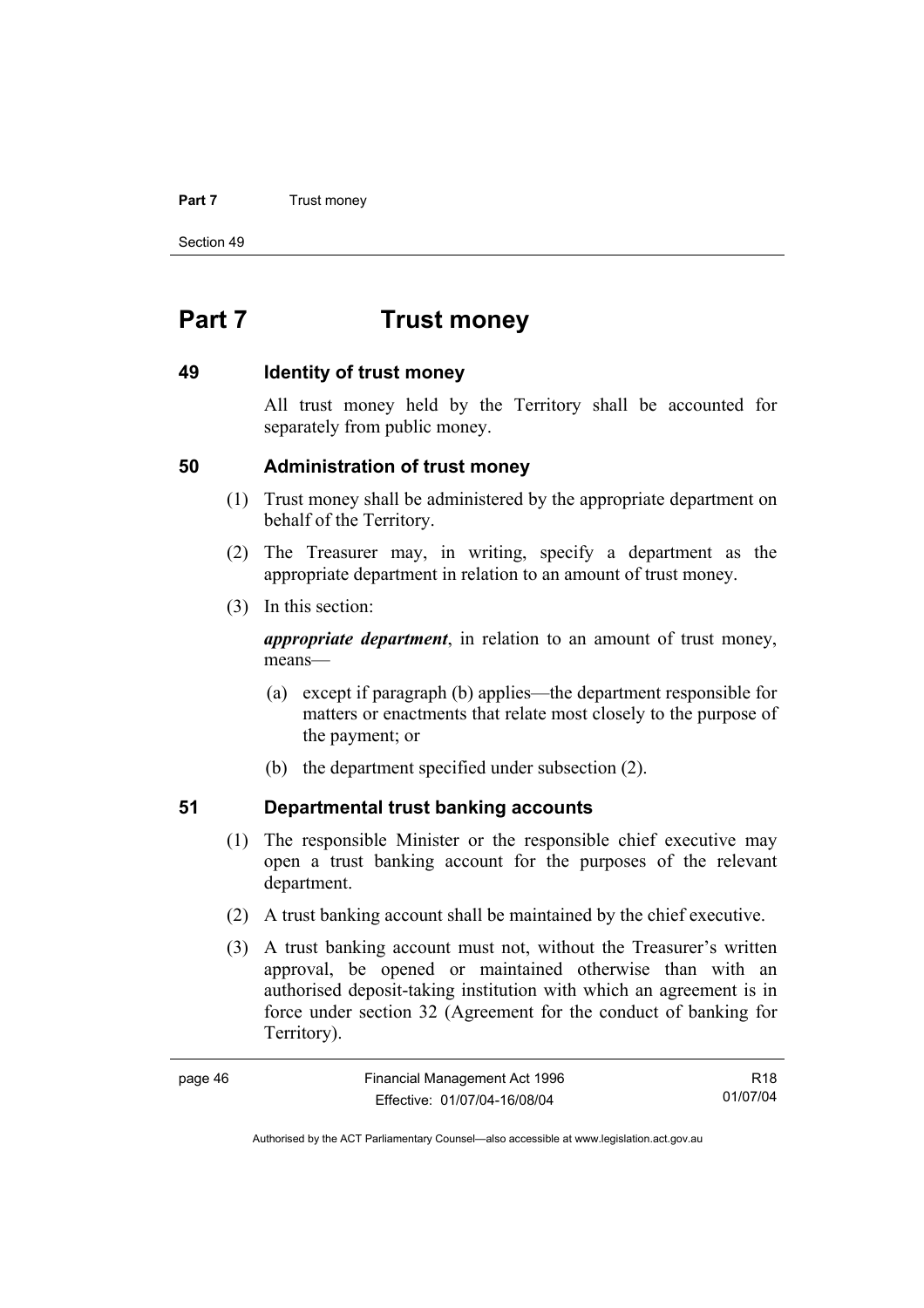- (4) No money may be held in a trust banking account other than trust money.
- (5) A Minister or a chief executive shall not open or operate a trust banking account otherwise than in accordance with this Act.

#### **52 Transfers between banking accounts**

- (1) Money may only be transferred between a trust banking account and the Territory banking account—
	- (a) to facilitate investment of the trust money; or
	- (b) to make a payment required by section 53A (6).
- (2) Money may be transferred between trust banking accounts to facilitate investment of trust money.

#### **53 Investment of trust money**

The Treasurer may invest trust money as if the Treasurer were a trustee under the *Trustee Act 1925.*

#### **53A Unclaimed trust money**

- (1) For this section, money held in a trust banking account is unclaimed trust money if—
	- (a) not less than 6 years has elapsed since the date the money became payable; and
	- (b) during that period, no person entitled to the money has requested that the money be paid to him or her or according to his or her direction.
- (2) If on 1 January in any year a trust banking account contains unclaimed trust money, the chief executive responsible for maintaining the account shall, on or before 31 January next following, give to the Treasurer a statement of all unclaimed trust money held in the account.

page 47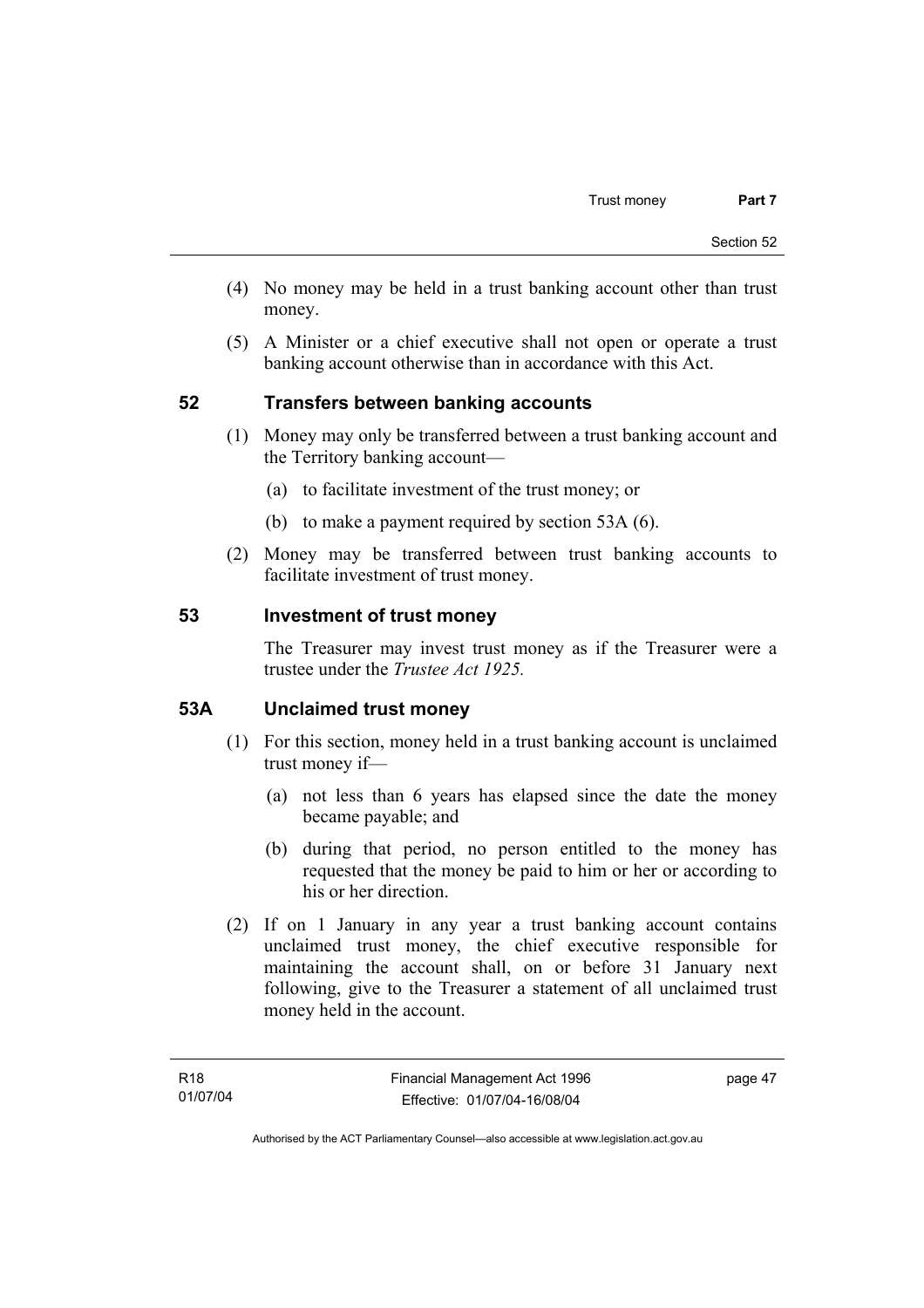#### **Part 7** Trust money

Section 53A

- (3) The statement shall set out—
	- (a) the name, and last-known address, of each person entitled to unclaimed trust money held in the account; and
	- (b) the amount of the trust money to which each of those persons is entitled; and
	- (c) the authorised deposit-taking institution, and the branch of the institution, with which the trust money is held.
- (4) The statement is a notifiable instrument.

*Note* A notifiable instrument must be notified under the *Legislation Act 2001*.

- (5) The chief executive must also publish the statement in a newspaper published in the ACT.
- (6) The total amount shown in the statement shall be paid into the Territory banking account when the statement is given to the Treasurer and, on being paid into that account, shall become public money of the Territory.
- (7) A person who claims to be entitled to any money paid into the Territory banking account in accordance with subsection (6) may apply to the Treasurer for a payment of an amount equal to the money to which he or she is entitled.
- (8) The Treasurer must consider each application and either refuse it or approve it completely or partly.
- (9) The Treasurer must give the applicant written notice of his or her decision.
- (10) A payment approved by the Treasurer under subsection (8) may be made whether or not an appropriation is available for the purpose.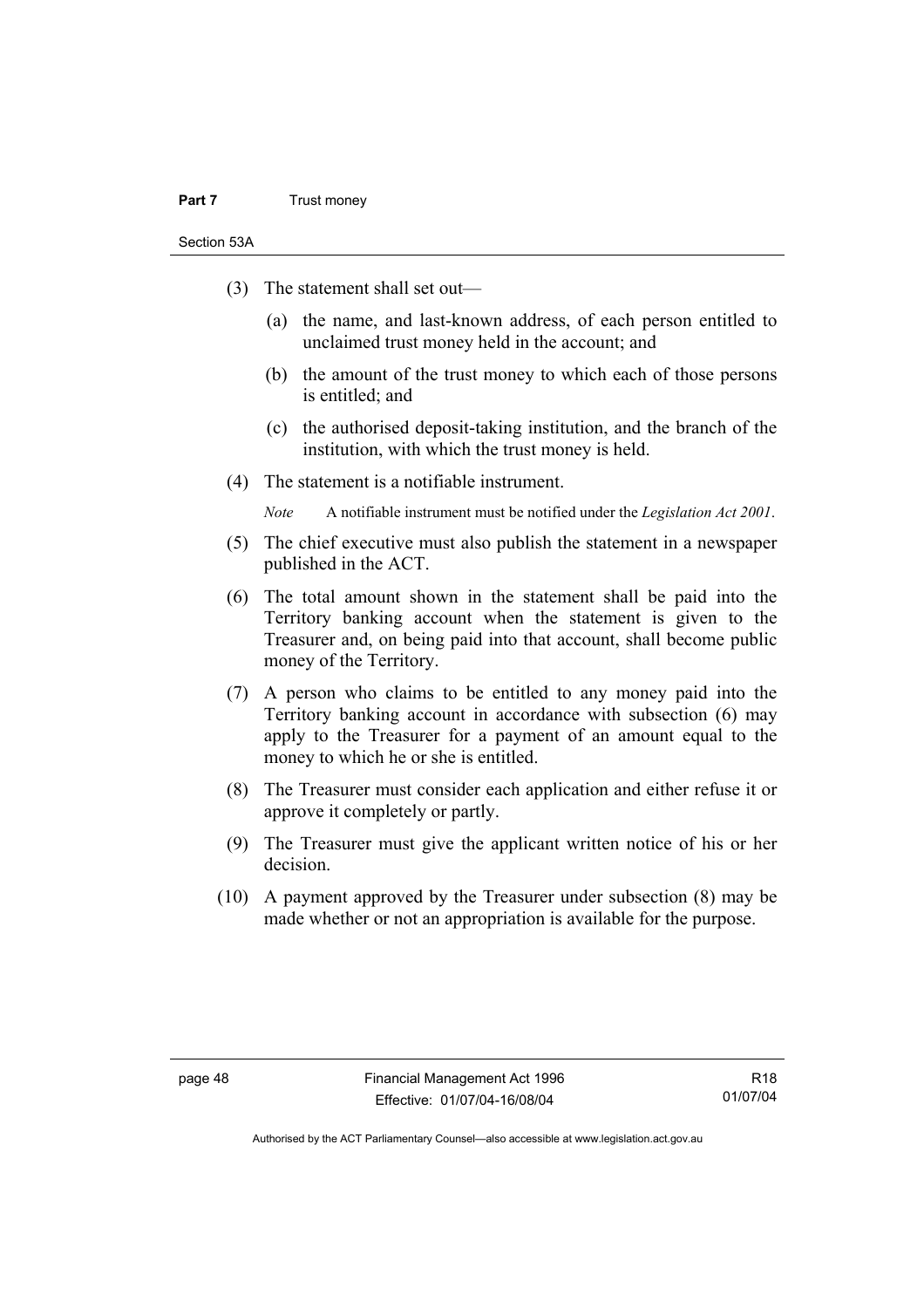#### **53B Review of decisions**

Application may be made to the administrative appeals tribunal for a review of a decision of the Treasurer under section 53A (8) refusing an application completely or partly.

#### **53C Notification of decisions**

A notice given under section 53A (9) shall be in accordance with the requirements of the code of practice in force under the *Administrative Appeals Tribunal Act 1989*, section 25B (1).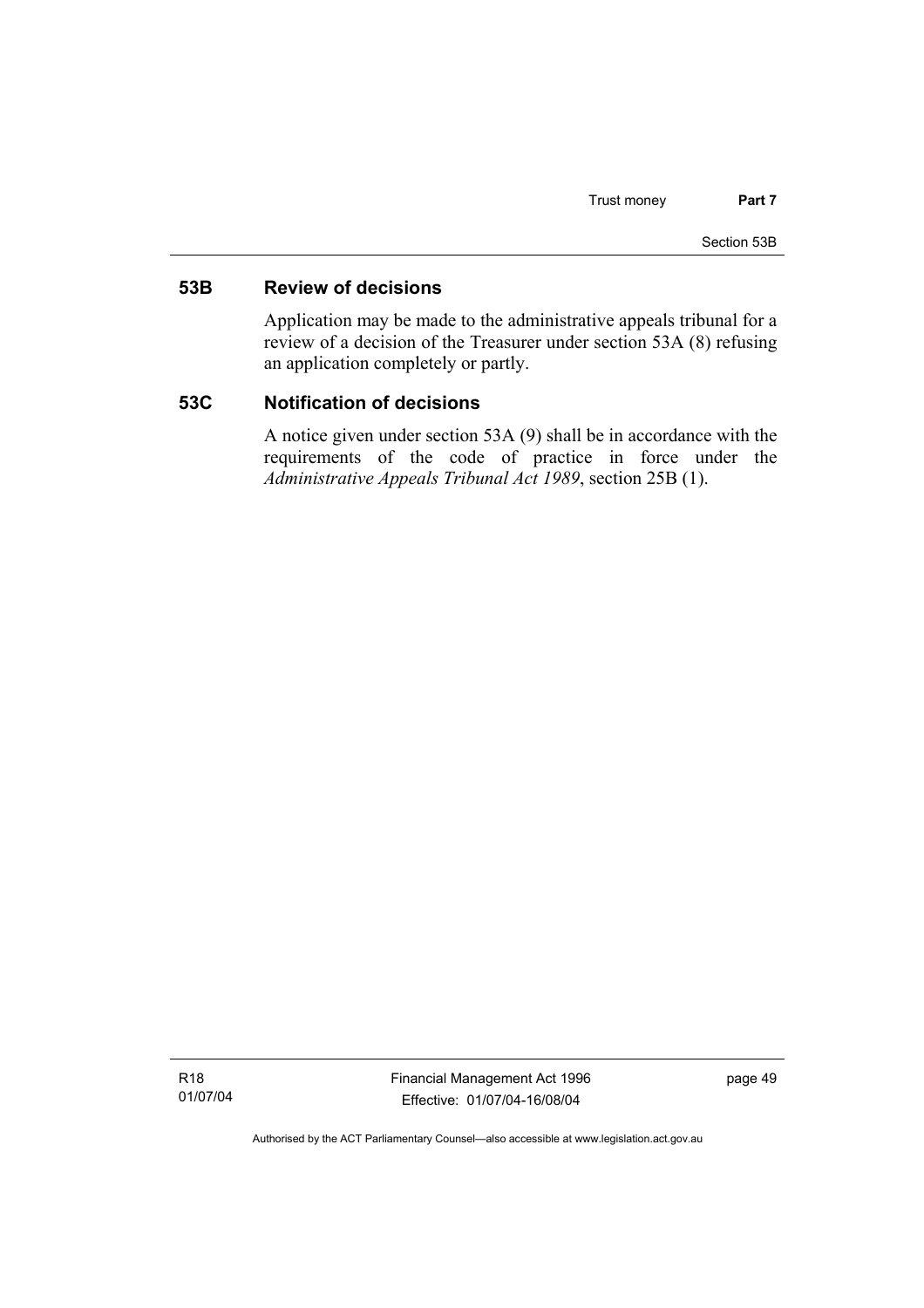# **Part 8 Financial provisions relating to Territory authorities**

#### **54 Responsibilities of chief executive officers**

- (1) The chief executive officer of a Territory authority is responsible, under the responsible Minister, for the efficient and effective financial management of the authority.
- (2) Subsection (1) has effect in relation to the chief executive officer of a Territory authority subject to the Act by which the authority was established.
- (3) The chief executive officer of a Territory authority shall be responsible, under the responsible Minister, for ensuring—
	- (a) that the expenses incurred by the authority are properly authorised; and
	- (b) that the operations of the authority during a financial year give a financial result at the end of the year that is in accordance with the estimates contained in the statement of intent of the authority for that year; and
	- (c) that the payments made by the authority are properly authorised and correctly made; and
	- (d) that the officers and staff of the authority comply with the requirements of this Act and the financial management guidelines; and
	- (e) that proper accounts and records are kept of the transactions and affairs of the authority in accordance with generally accepted accounting practice; and
	- (f) that adequate control is maintained over the assets of the authority and assets in the control of the authority; and

R18 01/07/04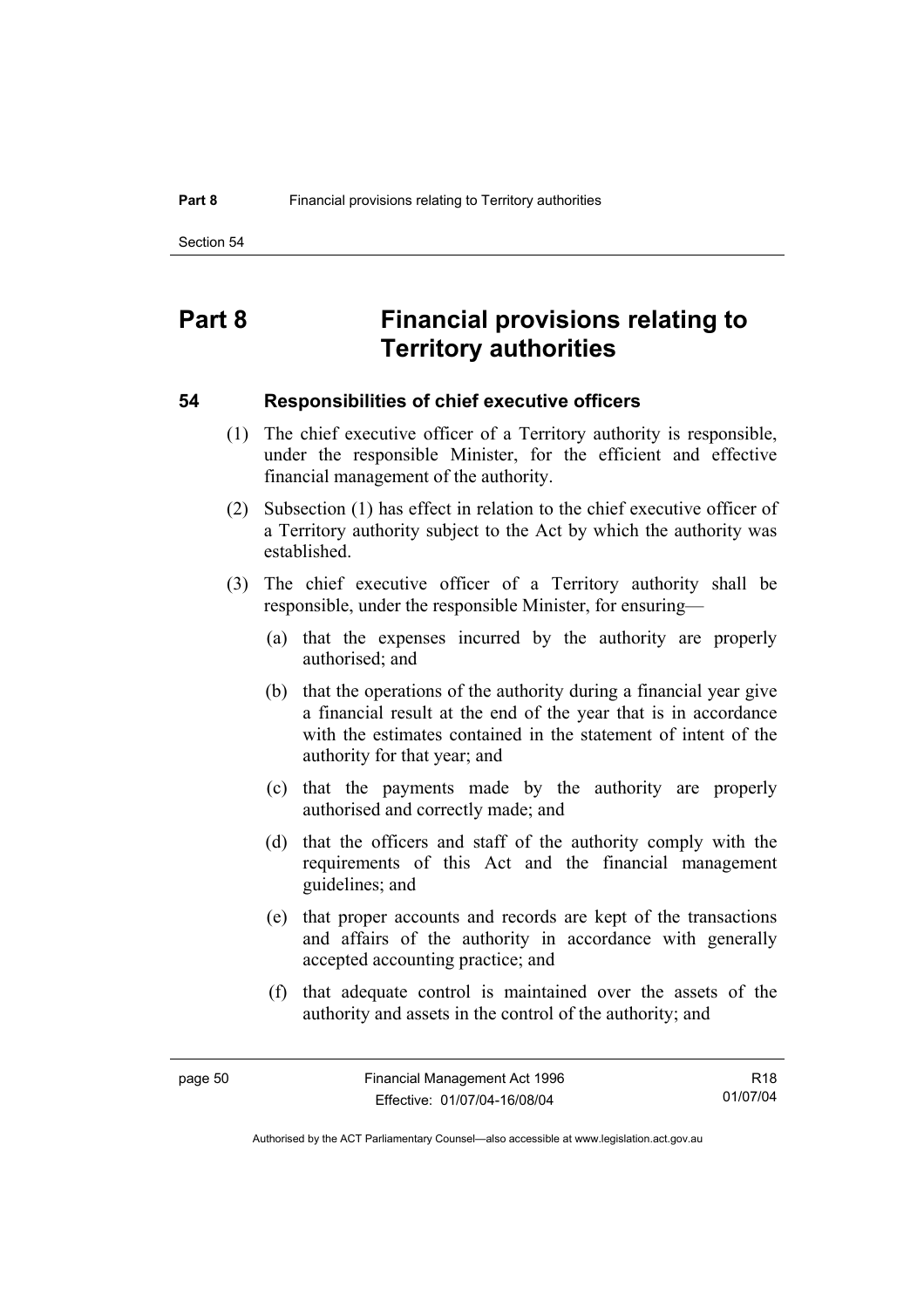(g) that adequate control is maintained over the incurring of liabilities by the authority.

#### **55 Banking accounts**

- (1) A Territory authority may open 1 or more banking accounts for the purposes of the authority.
- (2) A Territory authority shall at all times maintain at least 1 banking account.
- (3) A banking account of a Territory authority must not, without the Treasurer's written approval, be opened or maintained otherwise than with an authorised deposit-taking institution with which an agreement is in force under section 32 (Agreement for the conduct of banking for Territory).

#### **56 Investment**

- (1) Funds not immediately required for the purposes of a Territory authority may be invested—
	- (a) on deposit with an authorised deposit-taking institution; or
	- (b) in Territory, State or Commonwealth securities; or
	- (c) by the Treasurer, for the Territory authority, in an investment mentioned in section 38 (1) (a) to (e); or
	- (d) in any investment prescribed under the financial management guidelines for this paragraph.
- (2) However, the funds of a Territory authority may only be invested under this section to increase or protect the financial wealth of the authority.
- (3) Transfers between the Territory banking account and the banking account of a Territory authority to facilitate investments may be made without appropriation.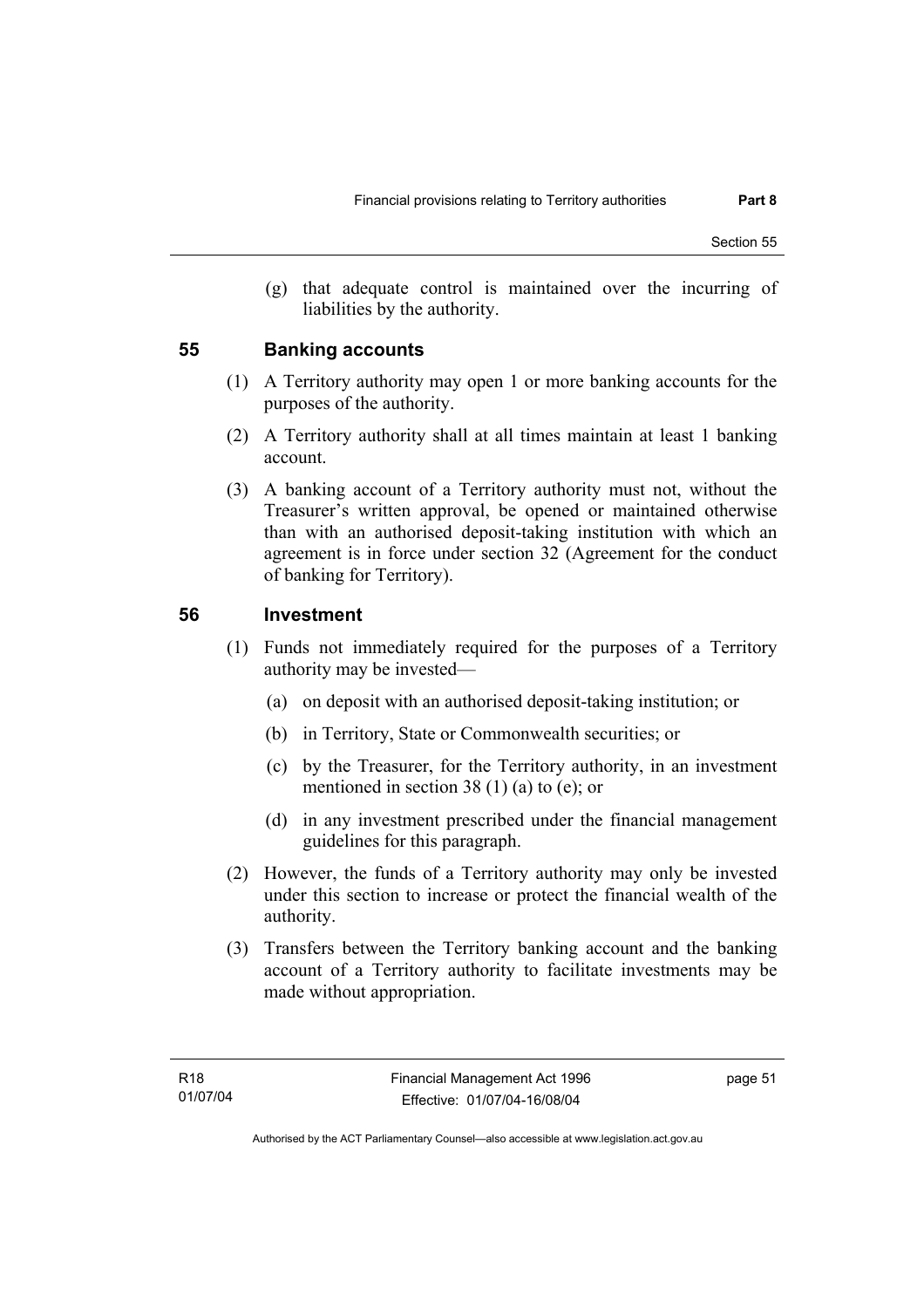- (4) Interest received by the Treasurer for the investment of funds of a Territory authority must be paid to the Territory authority.
- (5) However, if an investment of funds of a Territory authority is made or managed by a department, the department may deduct from the interest received by the department for the investment—
	- (a) a fee charged by the department for making or managing the investment; and
	- (b) expenses reasonably incurred by the department in making or managing the investment.
- (6) Interest that is to be paid to a Territory authority under subsection (4) may be paid direct to the Territory authority or through the Territory banking account.
- (7) If interest to be paid to a Territory authority is paid into the Territory banking account under subsection (6), the interest may be paid to the authority from that account without further appropriation.
- (8) This section does not apply to money held on trust by a Territory authority.

#### **57 Borrowing**

- (1) The Treasurer may—
	- (a) borrow money on behalf of a Territory authority; or
	- (b) lend public money to a Territory authority;

on the terms and conditions the Treasurer considers appropriate.

- (2) Borrowing may be secured by the authority's assets approved by the Treasurer for this section.
- (3) A Territory authority may only arrange an overdraft or credit facility with the written approval of the Treasurer.
- (4) A loan under subsection (1) (b) may be made only from—

R18 01/07/04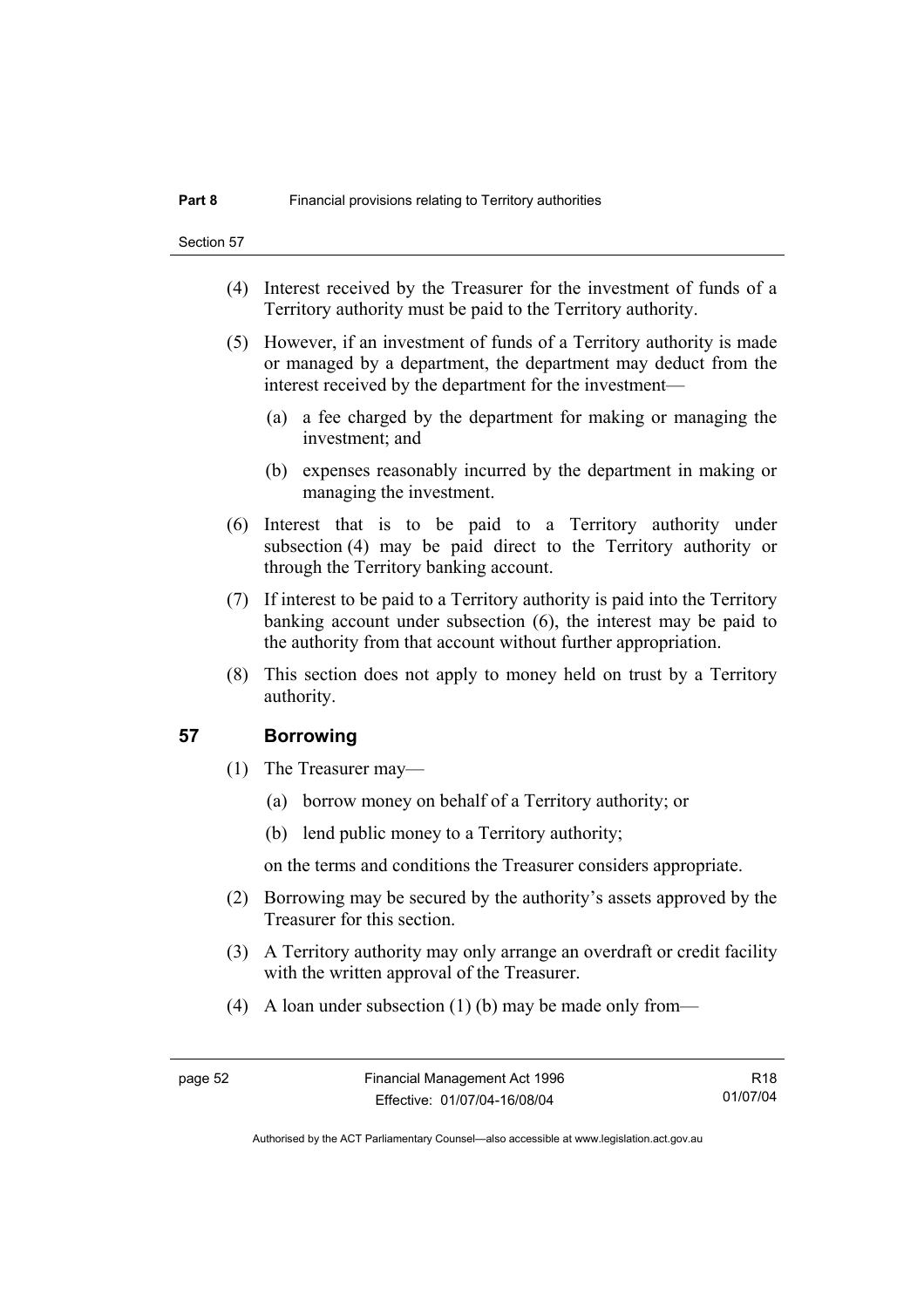- (a) money appropriated for the purpose of making the loan; or
- (b) money appropriated for purposes that include the making of the loan.

#### **58 Statements of intent**

- (1) A Territory authority shall, in relation to each financial year, provide to the Treasurer a statement of intent.
- (2) A statement of intent shall be in the form the Treasurer requires and be provided to the Treasurer within the period the Treasurer specifies.
- (3) A statement of intent must include—
	- (a) the financial statements required under the financial management guidelines; and
	- (b) a statement of the objectives of the authority for the year; and
	- (c) a statement of the nature and scope of the activities to be carried out by the authority during the year; and
	- (d) the performance criteria and other measures by which the performance of the authority may be assessed against its objectives for the year; and
	- (e) any other information the Treasurer directs.

#### **59 Annual financial statements**

- (1) A Territory authority shall, as soon as practicable after the end of each financial year, prepare annual financial statements relating to its operations during the year.
- (2) The annual financial statements shall be prepared in accordance with generally accepted accounting practice and in a form that facilitates a comparison between the financial operations of the authority during the year and the estimates of those operations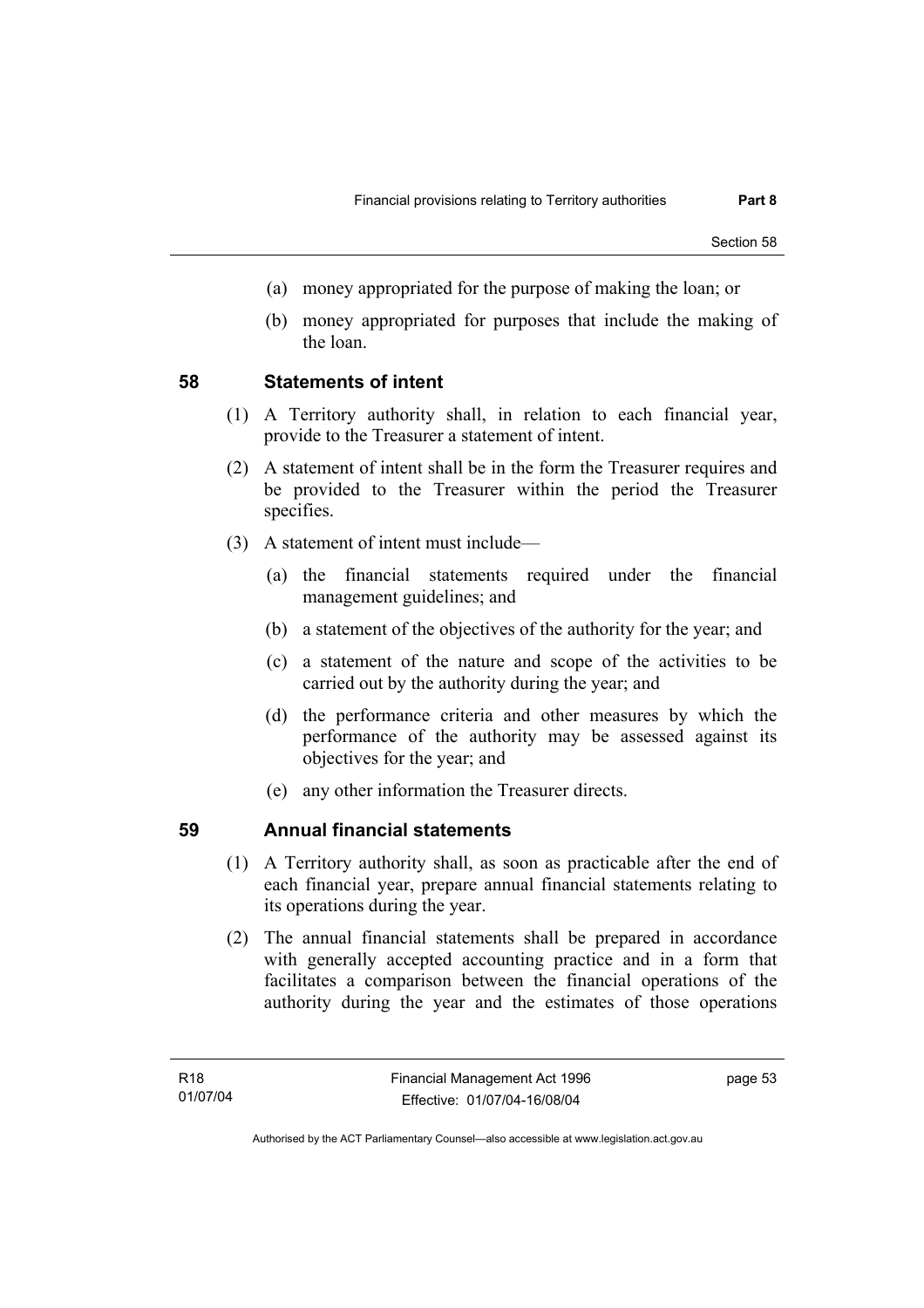contained in the statement of intent for the year that was provided by the authority under section 58.

- (3) The annual financial statements must include—
	- (a) the financial statements required under the financial management guidelines; and
	- (b) a statement of the performance of the authority in meeting the objectives set out in the statement of intent for the year provided by the authority under section 58; and
	- (c) any other statements necessary to fairly reflect the financial operations of the authority during the year and its financial position at the end of the year.
- (4) The statement of performance under subsection (3) (b) must assess the performance of the authority in meeting the objectives included in the statement of intent by reference to the performance criteria and other measures included in that statement in accordance with section 58 (3) (d).

#### **60 Responsibility for annual financial statements**

- (1) Annual financial statements of a Territory authority shall have endorsed on them, or attached to them, a statement of responsibility signed by the chief executive officer of the authority.
- (2) A statement of responsibility shall comprise—
	- (a) a statement of the chief executive officer's responsibility for the preparation of the financial statements and the judgments exercised in preparing them; and
	- (b) a statement that, in the opinion of the chief executive officer, the financial statements fairly reflect the financial operations and service performance of the authority during the year to which they relate and the financial position of the authority at the end of the year.

R18 01/07/04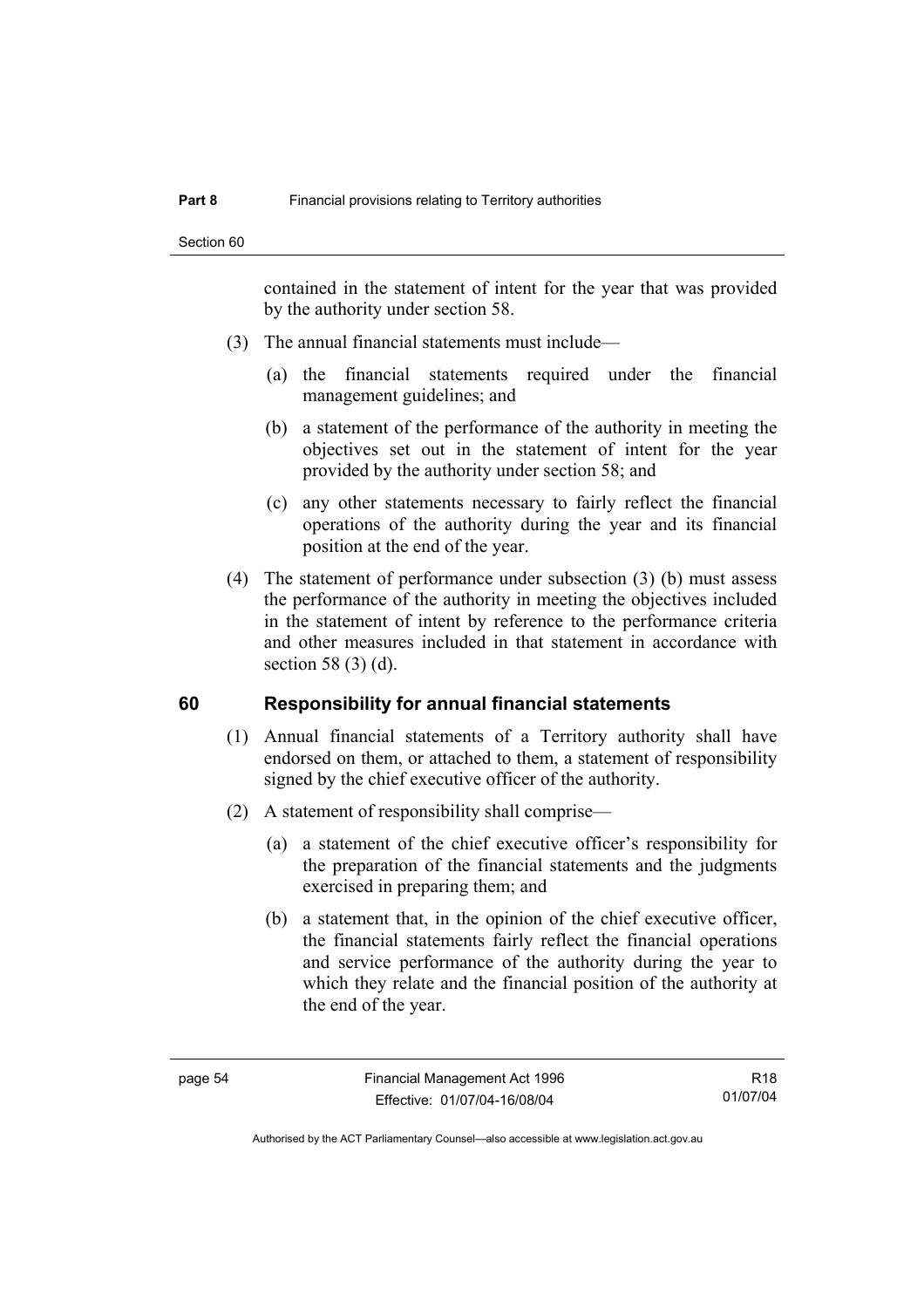#### **61 Audit of annual financial statements**

- (1) The chief executive of a Territory authority must, within the prescribed period after the end of a financial year, give the auditor-general a copy of the financial statements of the authority for the year.
- (2) The copy of the financial statements given to the auditor-general under subsection (1) must have endorsed on them, or attached to them, a signed copy of the statement of responsibility made for the financial statements under section 60.
- (3) The auditor-general must give the chief executive officer an audit opinion about the financial statements as soon as practicable after the auditor-general receives them.

#### **62 Presentation of annual financial statements**

- (1) If, under section 61 (2), the chief executive officer of a Territory authority receives an audit opinion about annual financial statements of the authority, he or she shall, within 7 days after receiving the opinion, give the responsible Minister of the authority—
	- (a) a copy of the annual financial statements; and
	- (b) a copy of the audit opinion.
- (2) The responsible Minister must present each document mentioned in subsection (1) (a) and (b) to the Legislative Assembly within 6 sitting days after the day the Minister receives the documents.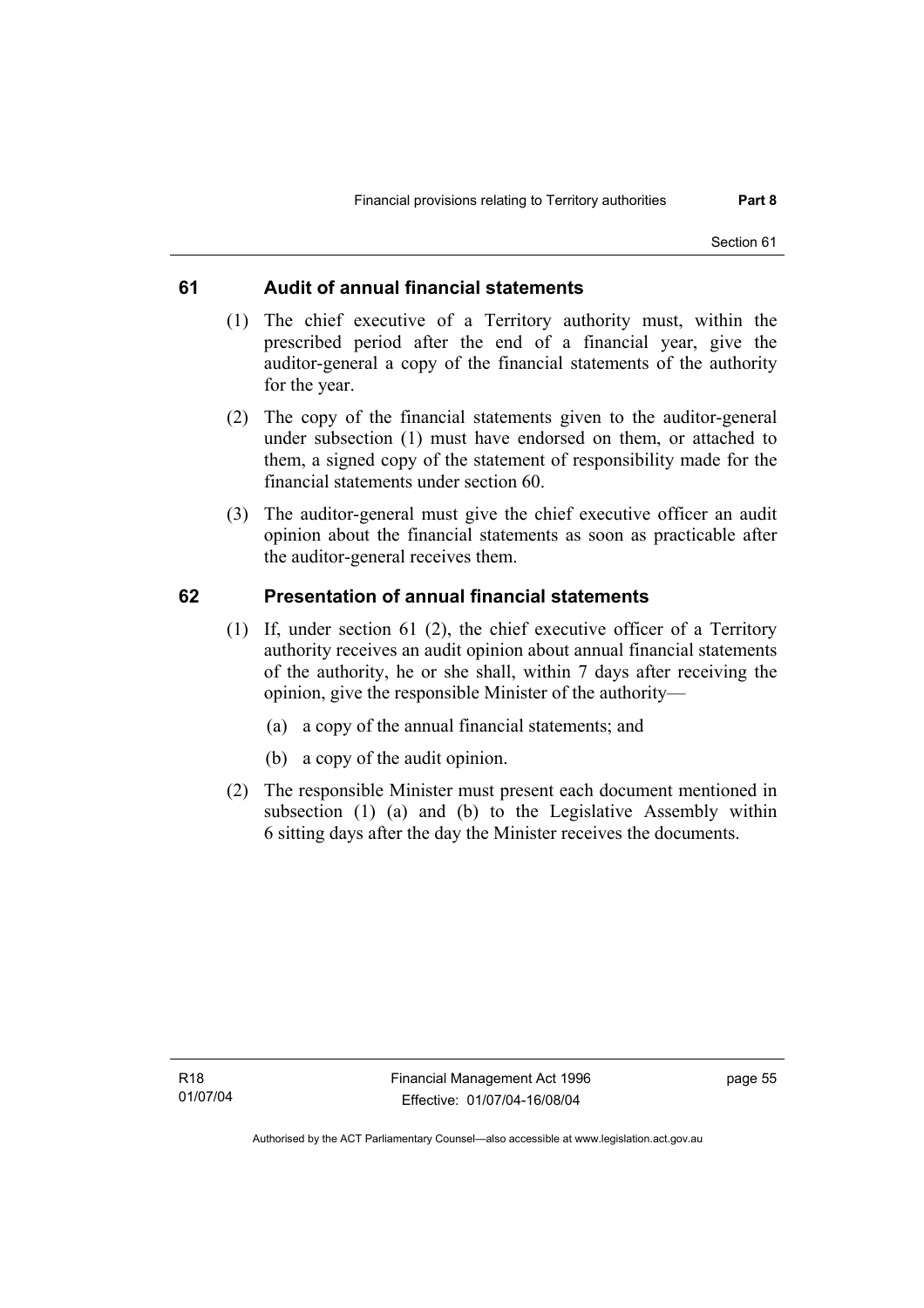Section 63

#### **63 Interim financial statements**

- (1) The Treasurer may, in writing, direct the chief executive officer of a Territory authority to provide the responsible Minister of the authority with financial or other statements relating to the authority—
	- (a) for each month of the year; or
	- (b) for each period of 3 months ending on 30 September, 31 December, 31 March or 30 June.
- (2) A chief executive officer of a Territory authority who receives a direction under subsection (1) shall prepare the statements specified in the direction and give them to the responsible Minister within the period specified in the direction.

page 56 Financial Management Act 1996 Effective: 01/07/04-16/08/04

R18 01/07/04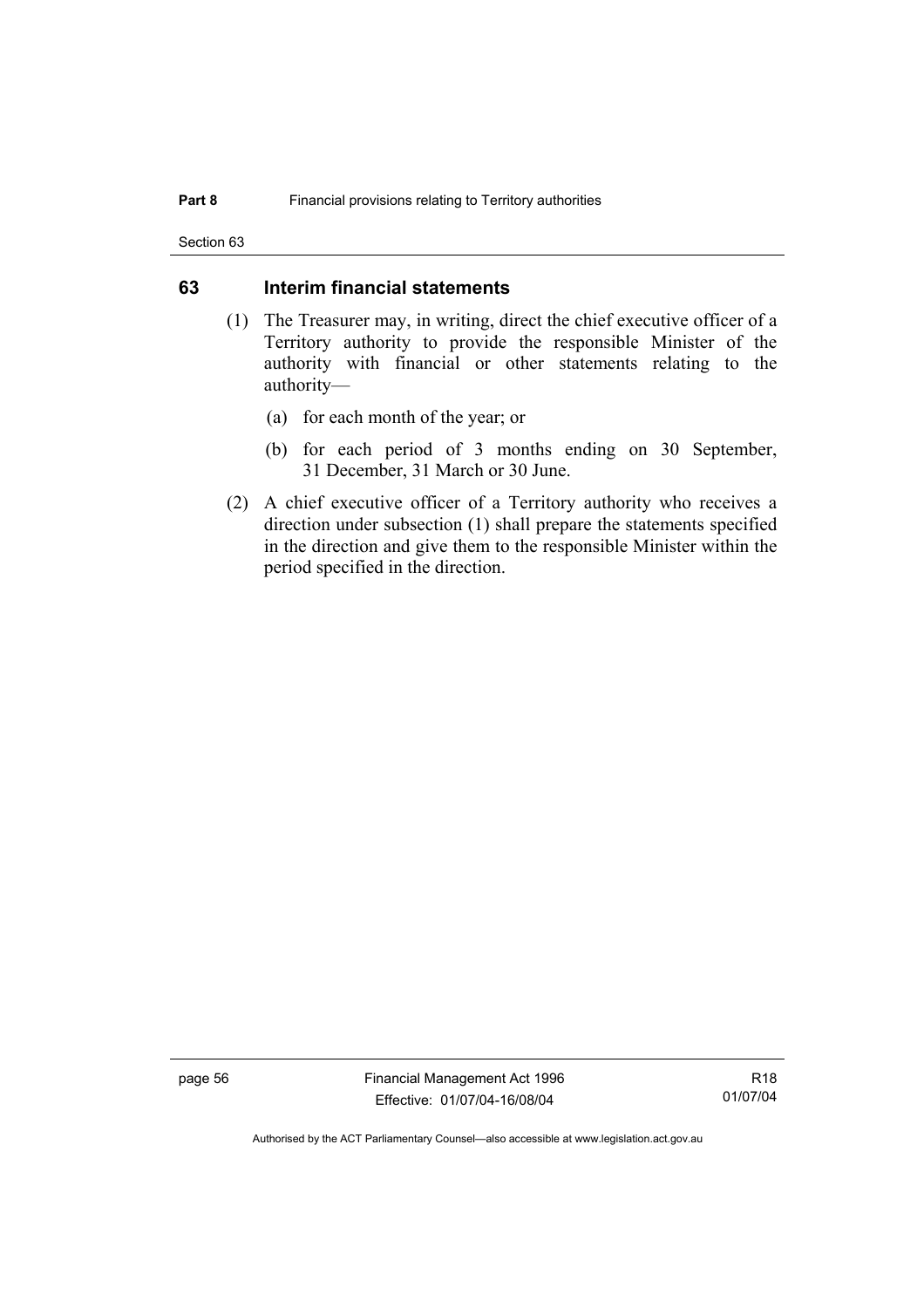# **Part 9 Miscellaneous**

#### **64 Act of grace payments**

- (1) If the Treasurer considers it appropriate to do so because of special circumstances, he or she may authorise the payment by a department of an amount to a person (the *payee*) although the payment of that amount (the *relevant amount*) would not otherwise be authorised by law or required to meet a legal liability.
- (2) The authorisation may provide for the relevant amount to be paid  $by-$ 
	- (a) more than 1 instalment and on the dates specified in the authorisation; or
	- (b) periodical payments of an amount, and for the period, specified in the authorisation.
- (3) An authorisation may be expressed to be subject to conditions to be complied with by the payee.
- (4) If a condition is contravened, the Treasurer may by written notice addressed to the last-known address of the payee require the payee, within 30 days of receipt of the notice, to pay an amount equal to all or part of the relevant amount.
- (5) If the payee does not pay the amount specified in the notice under subsection (4), the amount may be recovered by the Territory as a debt.
- (6) If the payment of an amount by a department is authorised under this section, the Treasurer shall—
	- (a) direct that the amount be paid from an appropriate appropriation for the department specified by the Treasurer; or
	- (b) authorise payment of the amount under section 18; or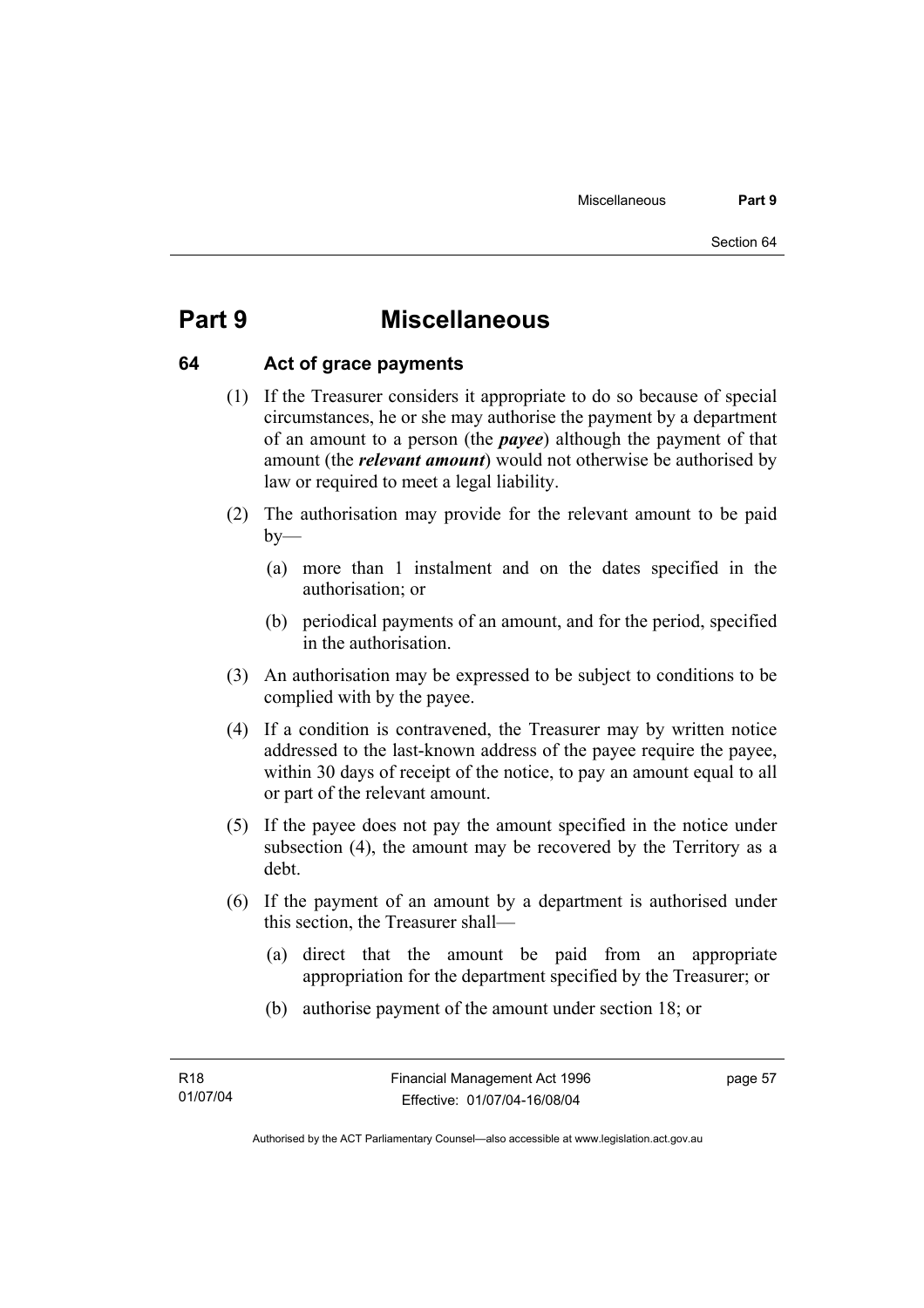#### **Part 9** Miscellaneous

#### Section 65

- (c) authorise payment of the amount out of the public money of the Territory.
- (7) The public money of the Territory is appropriated for subsection  $(6)$   $(c)$ .
- (8) A payment made by a department under this section shall be reported in notes to the financial statements of the department that relate to the financial year when the payment was made.
- (9) The notes shall indicate in relation to each payment under this section the amount and grounds for the payment.
- (10) The notes relating to a payment under this section shall not disclose the identity of the payee unless disclosure was agreed to by the payee as a condition of authorising the payment.

#### **65 Waiver of debts etc**

- (1) The Treasurer may, in writing, on behalf of the Territory—
	- (a) waive the Territory's right to payment of an amount payable to the Territory; or
	- (b) postpone any right of the Territory to be paid a debt in priority to another debt; or
	- (c) allow the payment by instalments of an amount payable to the Territory; or
	- (d) defer the time for payment of an amount payable to the Territory.
- (2) A waiver relating to an amount payable to the Territory by a person may be expressed to be subject to a condition that the person agrees to pay an amount to the Territory in circumstances specified in the waiver.

R18 01/07/04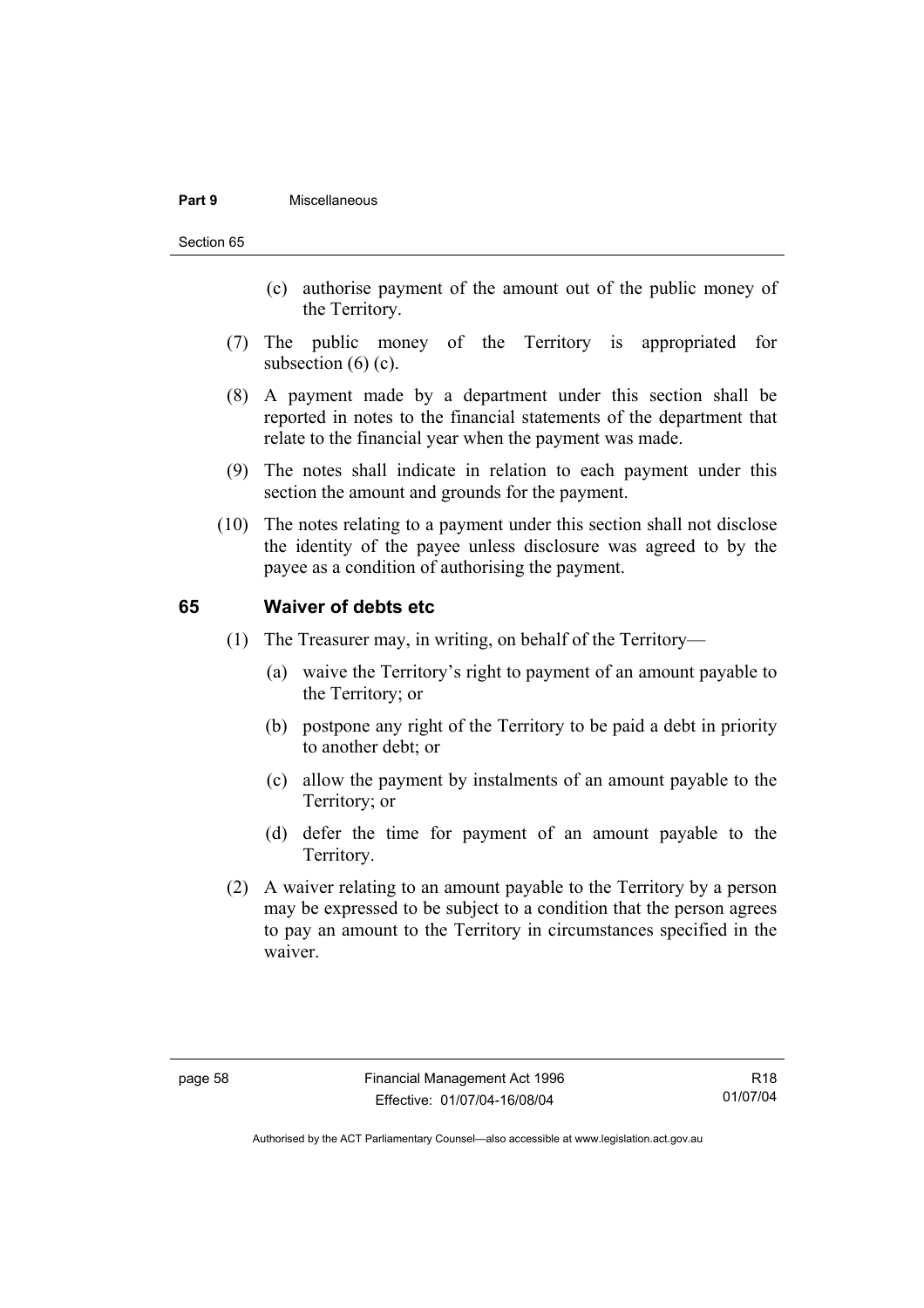(3) A waiver relating to an amount payable to the Territory shall be reported in the notes to the financial statements of the relevant department that relate to the year in which the right to payment was waived.

#### **66 Payments in relation to deceased estates**

- (1) If, at the time of a person's death (whether before or after the commencement of this section), the Territory owed an amount to the person, the Treasurer may pay that amount to the person who the Treasurer considers should receive the payment.
- (2) In deciding who should be paid, the Treasurer shall have regard to—
	- (a) the provisions of any will of the deceased person that identify the persons entitled to property under the will; and
	- (b) the law relating to the disposition of the property of deceased persons.
- (3) Before making a payment to a person, the Treasurer may require the person to produce any documents and other evidence relating to—
	- (a) the disposition of the deceased person's estate; or
	- (b) the family of the deceased person and any other persons apparently entitled to share in the estate of the deceased person.
- (4) Subject to subsection (3), the Treasurer may make the payment without requiring production of probate of the will, or letters of administration of the estate, of the deceased person.
- (5) If a payment is made in relation to an amount owing to a deceased person, the Territory is discharged from any further liability in relation to that amount.
- (6) This section does not relieve the recipient of a payment from liability to deal with the money in accordance with law.

page 59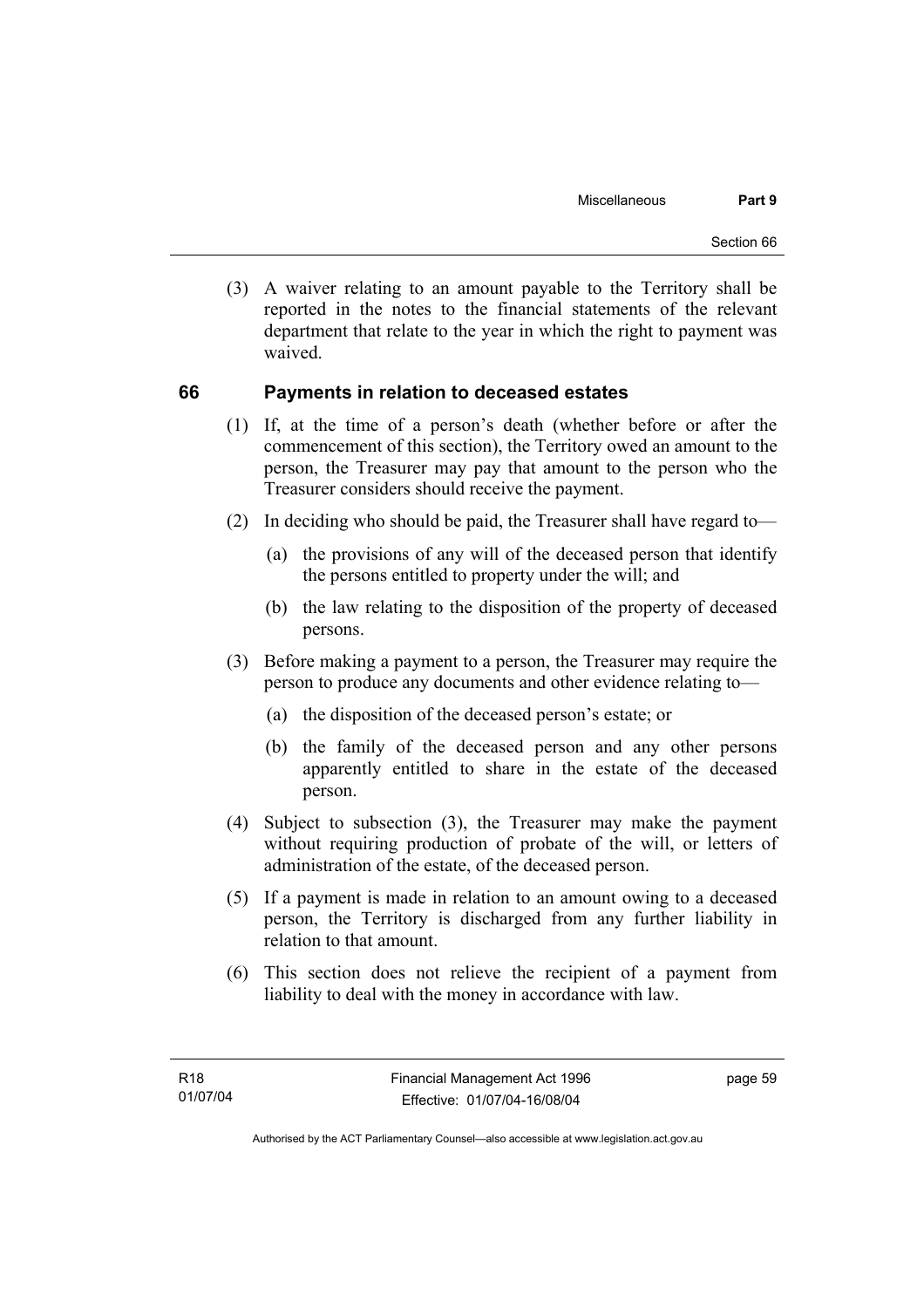#### **Part 9** Miscellaneous

Section 67

#### **67 Guideline-making power**

- (1) The Treasurer may, in writing, make financial management guidelines for this Act.
- (2) A financial management guideline is a disallowable instrument.
	- *Note* A disallowable instrument must be notified, and presented to the Legislative Assembly, under the *Legislation Act 2001*.

#### **68 Regulation-making power**

The Executive may make regulations for this Act.

*Note* Regulations must be notified, and presented to the Legislative Assembly, under the *Legislation Act 2001*.

page 60 Financial Management Act 1996 Effective: 01/07/04-16/08/04

R18 01/07/04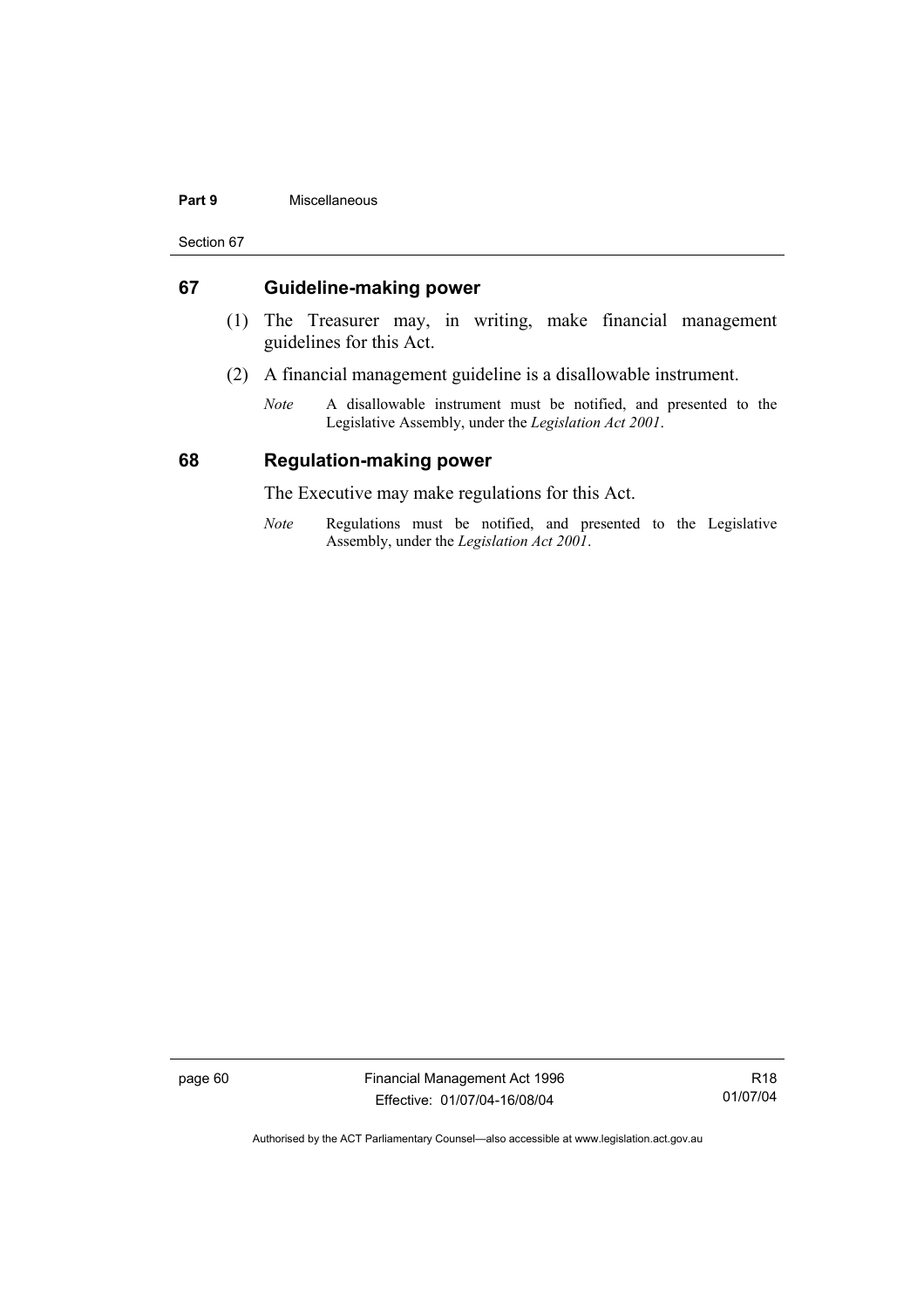# **Dictionary**

(see s 3)

*appropriation* means an appropriation of public money by any Act including this Act.

*Appropriation Act* means an Act that makes appropriations in relation to a financial year for purposes referred to in section 8.

*appropriation unit* means a class of outputs, or a group of output classes, for which an appropriation is made by an Appropriation Act.

*banking account* means an account with an authorised deposit-taking institution that is, or is substantially the same as, a bank account.

*borrowing* includes—

- (a) raising money or obtaining credit, whether by dealing in securities or otherwise; and
- (b) entering into a financing lease;

but does not include using a credit card or overdraft facility, or otherwise obtaining credit, in a transaction forming part of the day-to-day operations of the Territory or a Territory authority.

*budget papers* means documents presented to the Legislative Assembly under section 10 or 13 (1).

*capital injection* means money provided, or to be provided, to a department for—

- (a) the purchase of assets to be held by the department or to be owned by a Territory authority or Territory owned corporation; or
- (b) the development of assets held by the department or owned by a Territory authority or Territory owned corporation; or

page 61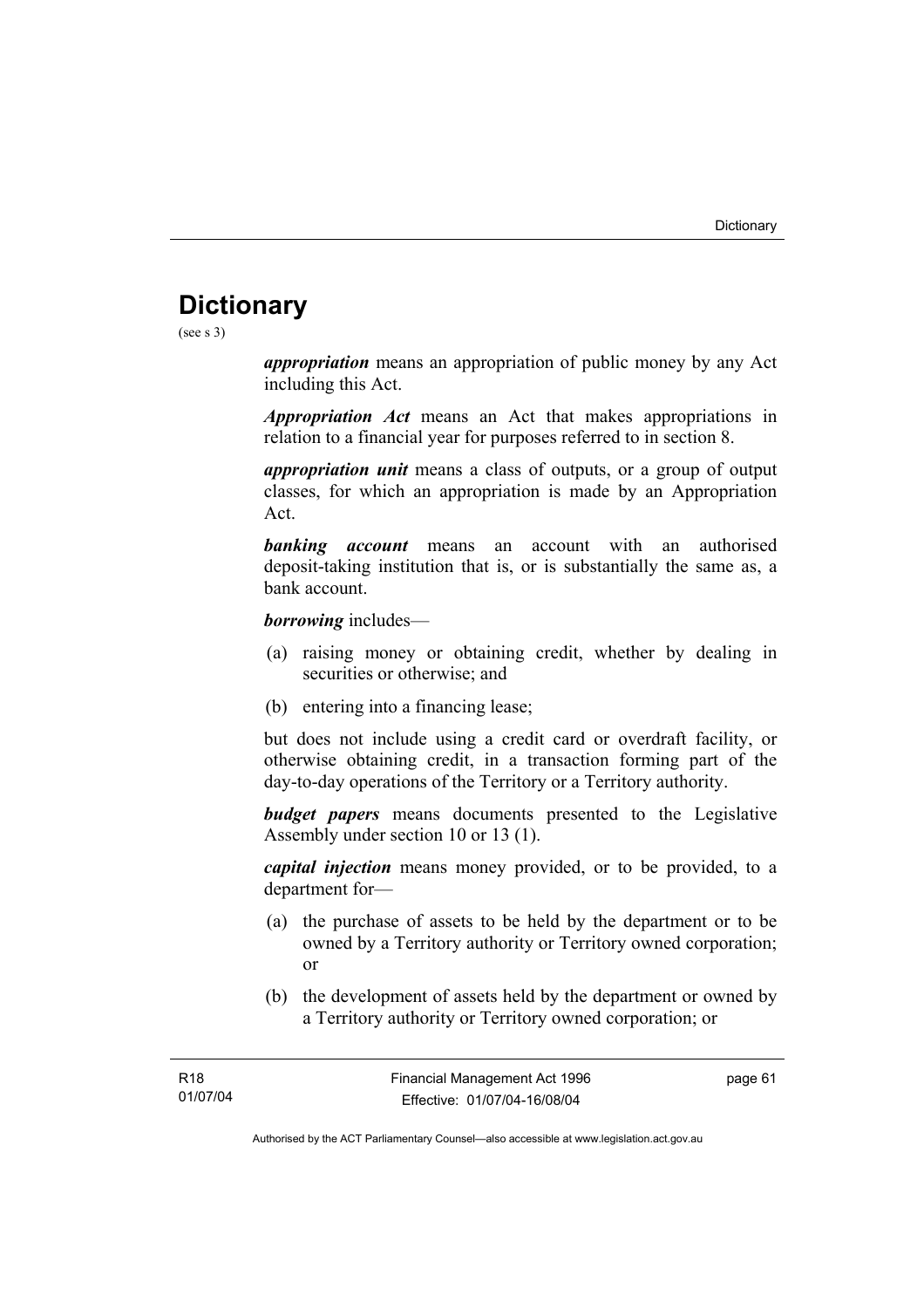- (c) augmenting the assets held by the department or owned by a Territory authority or Territory owned corporation; or
- (d) reducing the liabilities of the department, a Territory authority or a Territory owned corporation;

but does not include money provided from an appropriation for a purpose referred to in section 8 (a) or (c).

*chief executive officer*, in relation to a Territory authority, means the person who has responsibility for managing the affairs of the authority.

*class of outputs* means a group of outputs identified as a class by an Appropriation Act.

*department* means—

- (a) an administrative unit (excluding any part of an administrative unit prescribed for paragraph (b) and any administrative unit forming part of a group of administrative units prescribed for paragraph (c)); or
- (b) a part of an administrative unit prescribed for this paragraph; or
- (c) a group of 2 or more administrative units prescribed for this paragraph.

*departmental banking account* means a banking account referred to in section 34 (1).

*expenses*, in relation to an output, means the expenses incurred in providing the output quantified on an accrual accounting basis and includes the overhead expenses properly attributable to the output.

*financial management guidelines* means the financial management guidelines under this Act.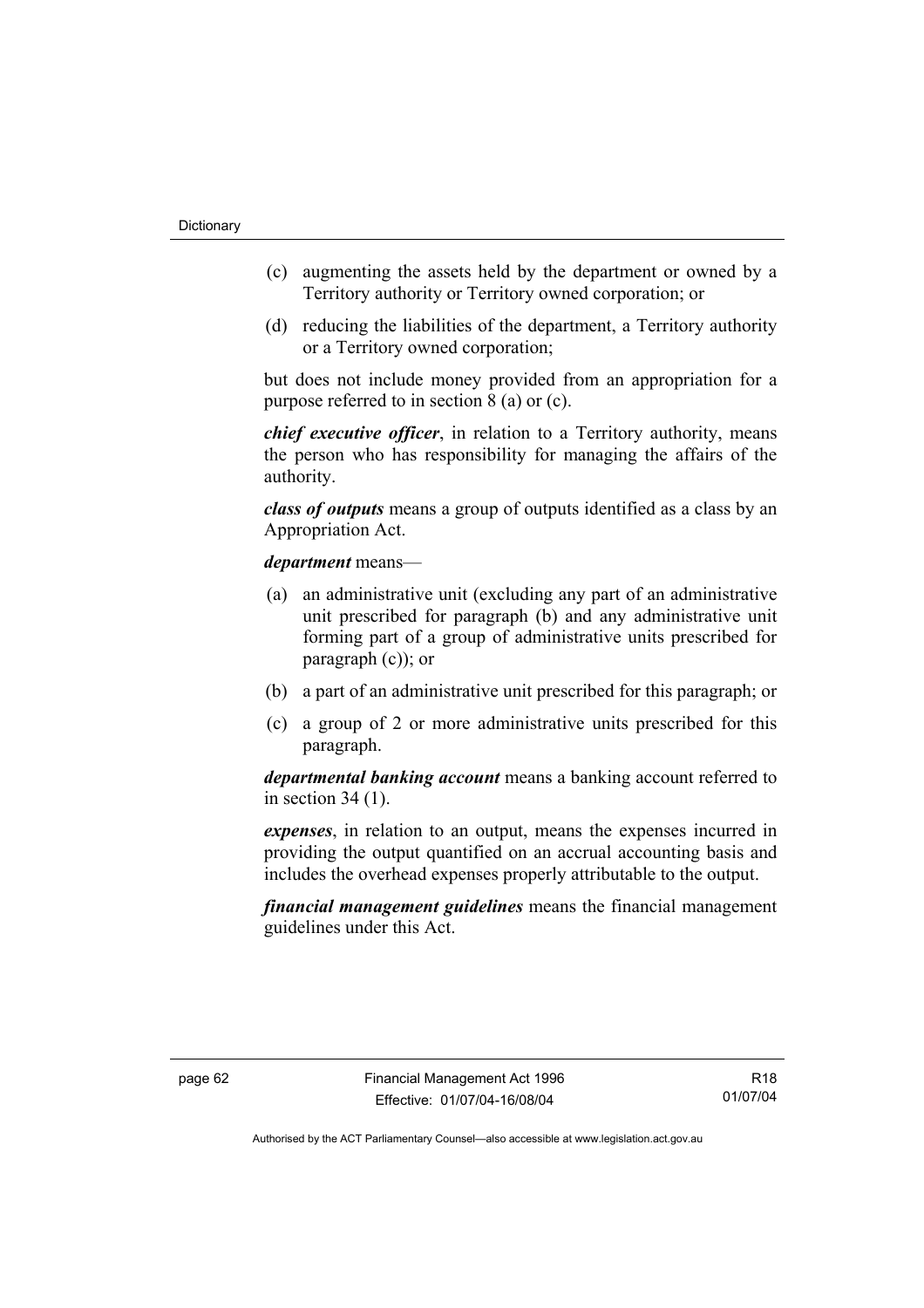#### *general government sector* means—

- (a) those organisations whose primary function is to provide services that are mainly not market orientated, are mainly for the consumption of the community generally, involve the transfer or redistribution of income, and are financed mainly through appropriation; and
- (b) those organisations that are controlled by the Territory and provide investment or other financial services.

*generally accepted accounting practice* means accounting practices and procedures recognised by the accounting profession as appropriate for reporting financial information relating to government, a department or a Territory authority, being practices and procedures that are consistent with this Act and any relevant Appropriation Act.

*GST*—see the *A New Tax System (Goods and Services Tax) Act 1999* (Cwlth), dictionary.

*input tax credit*—see the *A New Tax System (Goods and Services Tax) Act 1999* (Cwlth), dictionary.

*interest* includes a dividend and any other financial return on a deposit, loan or other investment.

*invest* includes enter into a transaction or arrangement for the protection or enhancement of investments.

*Legislative Assembly secretariat* means the clerk of the Legislative Assembly and the officers and employees of the public service who assist the clerk in the exercise of the clerk's functions.

*outcomes* means the consequences for the community of outputs.

*outputs* means goods produced or services provided by a department or Territory authority or a person producing goods or providing services on behalf of a department or Territory authority.

page 63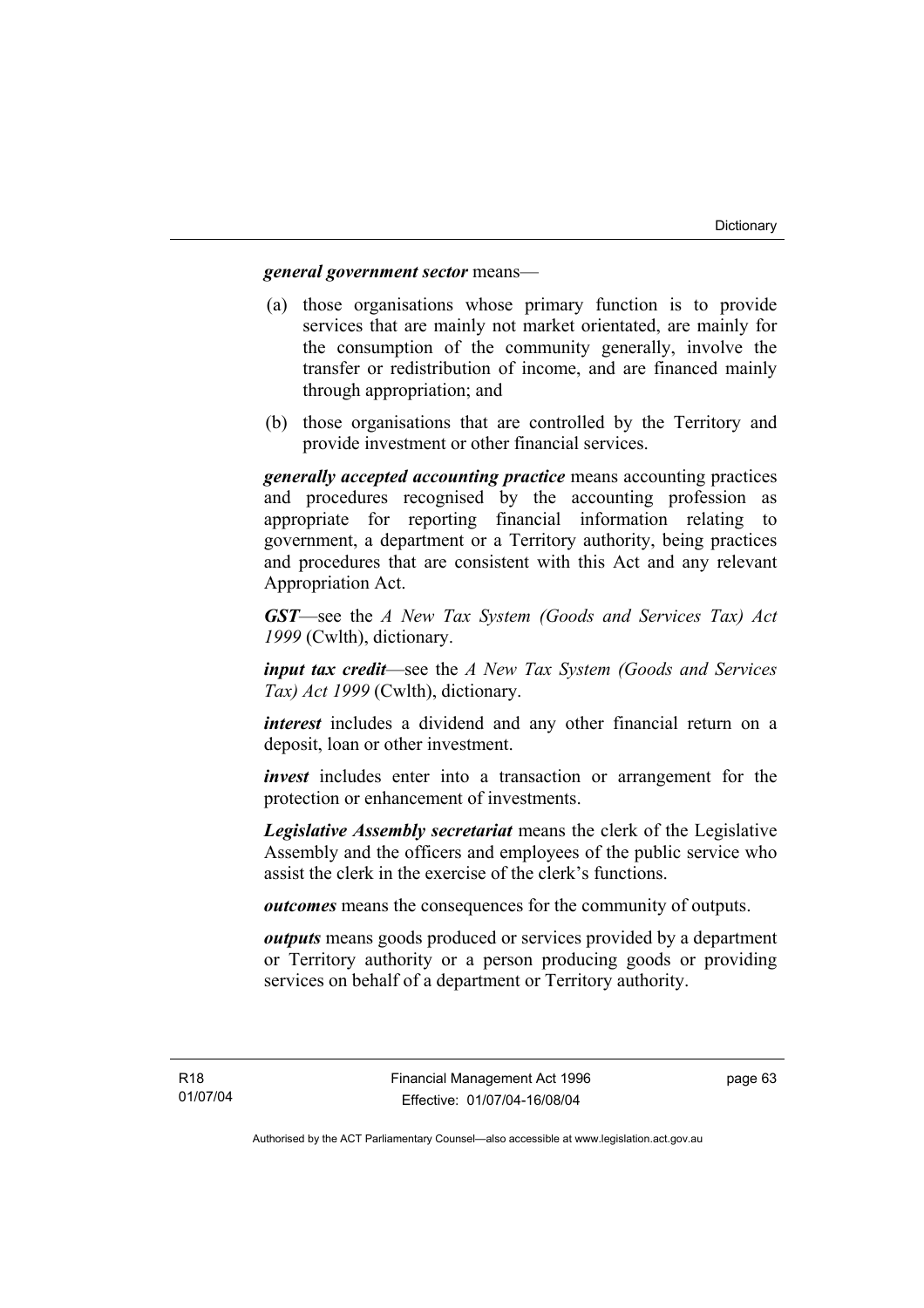*prescribed* means prescribed by the financial management guidelines.

*public money* means all money received by the Territory, including the proceeds of all loans raised on behalf of the Territory, but does not include—

- (a) money held by the Territory as trust money; or
- (b) money received by a Territory owned corporation; or
- (c) money received by a Territory authority; or
- (d) money received by the Territory from a Territory authority for investment for the authority; or
- (e) money received by the Territory—
	- (i) in repayment of an investment made by the Territory for a Territory authority; or
	- (ii) as interest on such an investment.

*public trading enterprise* means an organisation whose primary function is to provide goods and services that are mainly market orientated, non-regulatory and non-financial in nature and who may recover a significant part of their costs from individual consumers.

*public trading enterprise sector* means those organisations whose primary function is to provide goods and services that are mainly market orientated and non-regulatory in nature and who may recover a significant part of their costs from individual consumers.

*responsible chief executive*, in relation to a department, means—

- (a) if the department is constituted by an administrative unit or a part of an administrative unit—the chief executive of that administrative unit; or
- (b) if the department is constituted by a group of 2 or more administrative units—the person prescribed as the responsible chief executive in relation to the department.

R18 01/07/04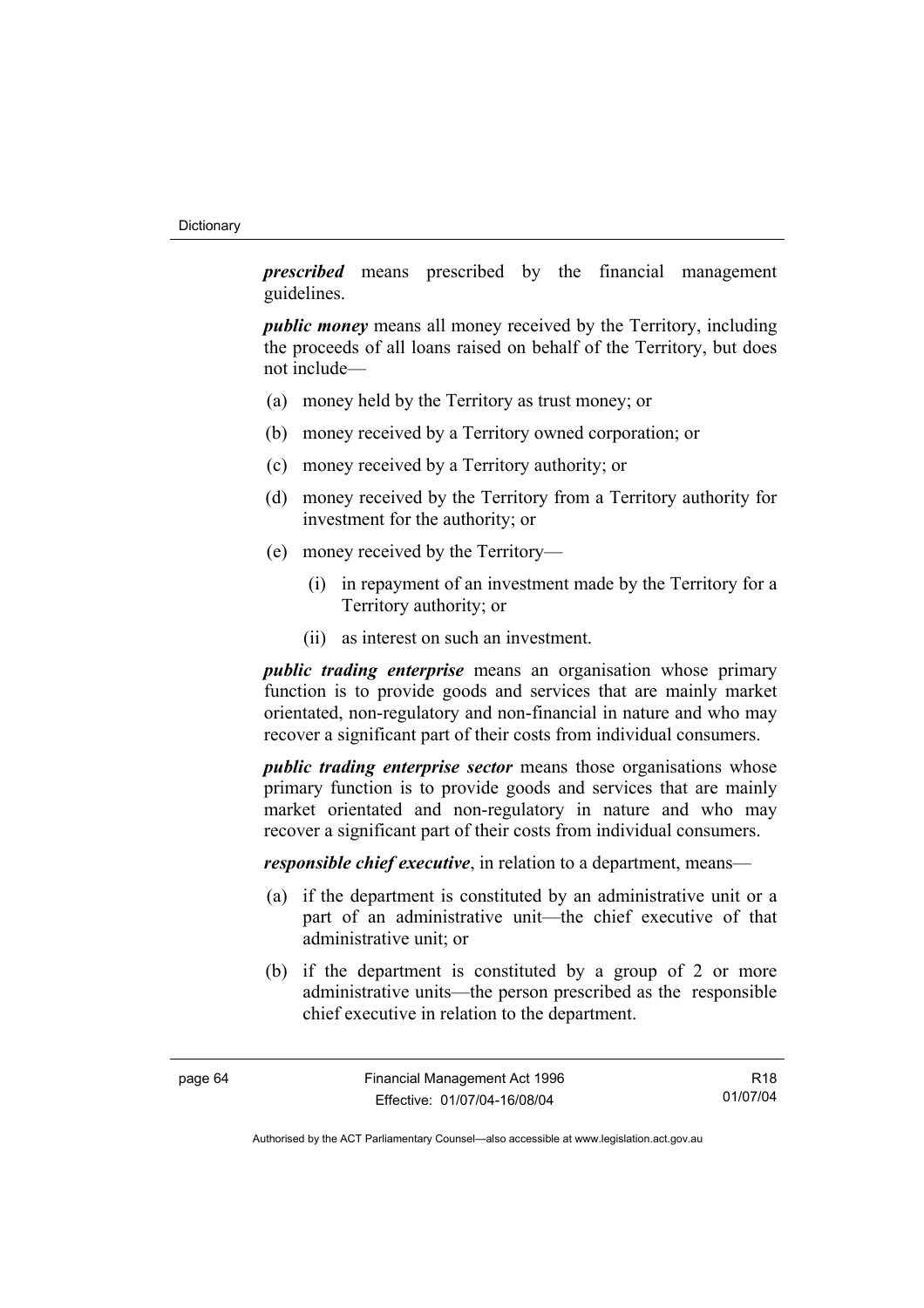# *responsible Minister* means—

- (a) in relation to a department that is constituted by an administrative unit or a part of an administrative unit—the Minister to whom responsibility for that administrative unit has been allocated under the *Public Sector Management Act 1994*, section 14; and
- (b) in relation to a department that is constituted by a group of 2 or more administrative units—the Minister prescribed as the responsible Minister in relation to the department; and
- (c) in relation to a Territory authority—the Minister administering the Act by which the authority was established.

*securities* includes stocks, debentures, notes, bonds, promissory notes, bills of exchange, and any other securities approved in writing by the Treasurer.

*statement of intent* means a statement of a Territory authority under section 58.

*superannuation appropriation*—see the *Territory Superannuation Provision Protection Act 2000*, dictionary.

*superannuation banking account*—see the *Territory Superannuation Provision Protection Act 2000*, section 7.

*taxable supply*—see the *A New Tax System (Goods and Services Tax) Act 1999* (Cwlth), dictionary.

*Territory authority* means a body corporate established by an Act, but does not include a body declared under section 3B not to be a Territory authority.

*Territory banking account* means the banking account referred to in section 33.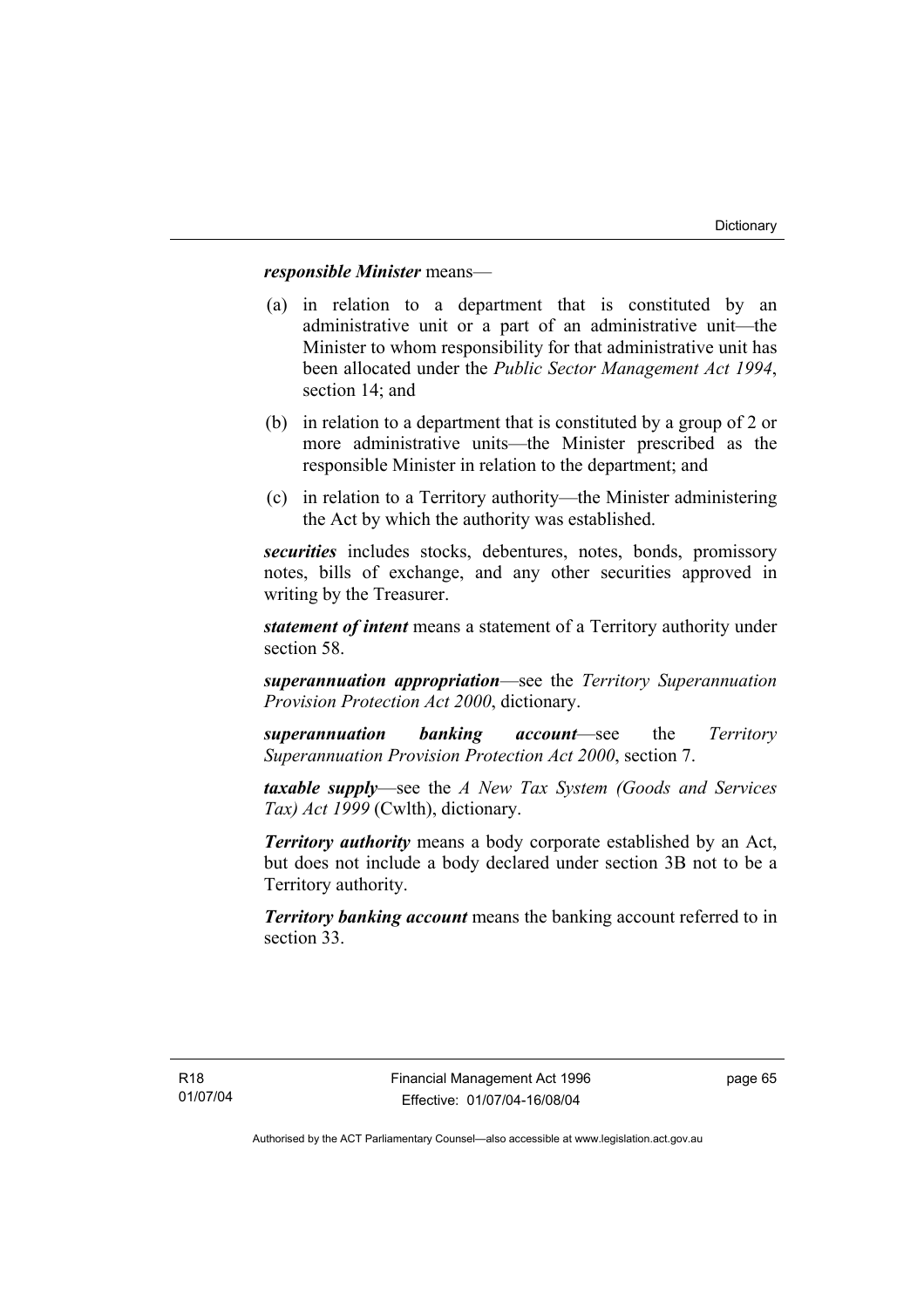*trust money* means—

- (a) money deposited with the Territory pending the completion of a transaction or the determination of a dispute and that may become repayable to the depositor or payable to the Territory or any other person; or
- (b) all money that is paid into a Territory court for possible repayment to the payee or a third party because of any Act, order, instruction or authority; or
- (c) money that belongs to or is due to any person and is collected by the Territory as a result of an agreement between the Territory and that person; or
- (d) unclaimed money that is due to or belongs to any person and is deposited with the Territory; or
- (e) money that is paid to the Territory in trust for any other lawful purpose including interest on trust money.

page 66 Financial Management Act 1996 Effective: 01/07/04-16/08/04

R18 01/07/04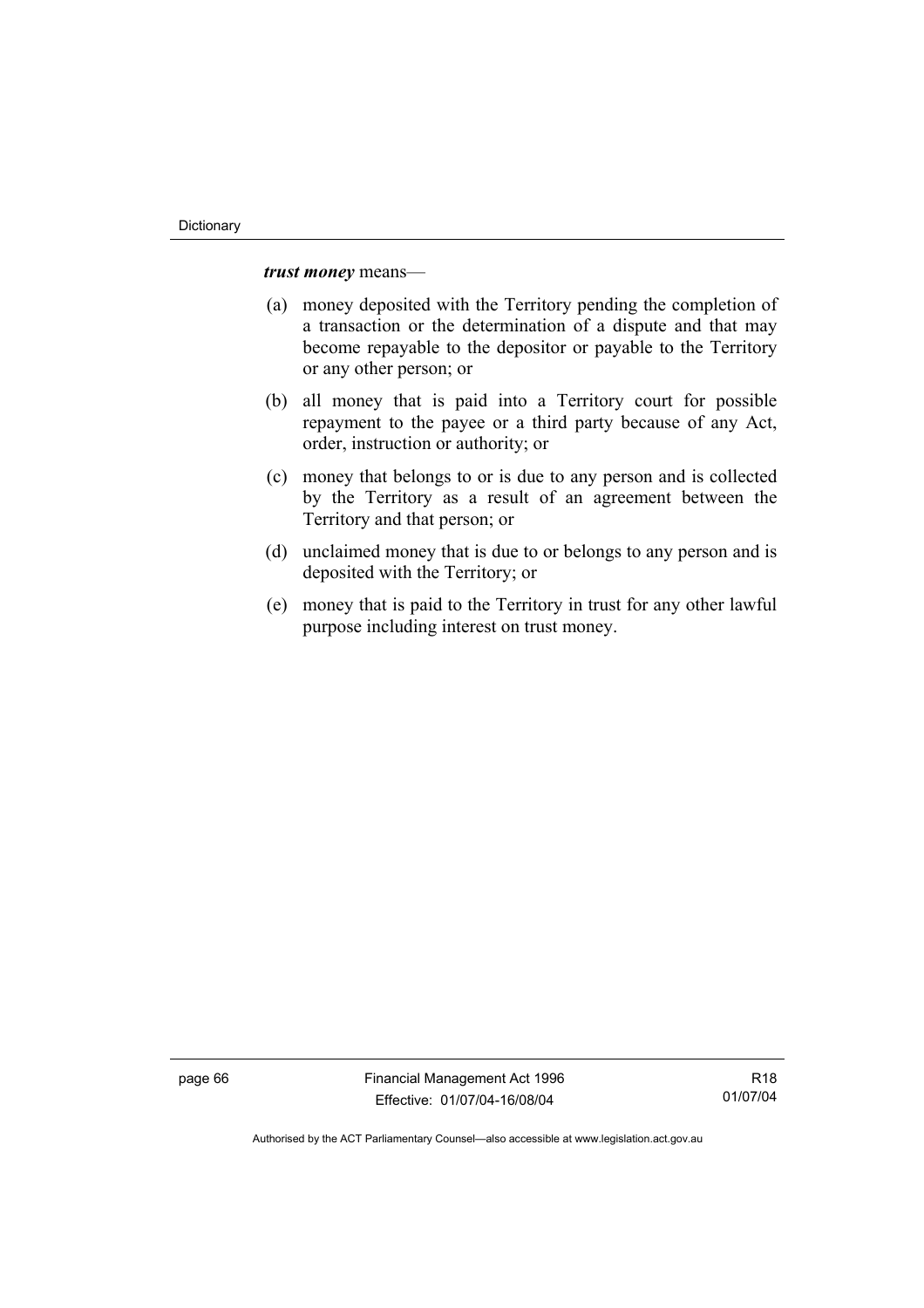# **Endnotes**

# **1 About the endnotes**

Amending and modifying laws are annotated in the legislation history and the amendment history. Current modifications are not included in the republished law but are set out in the endnotes.

Not all editorial amendments made under the *Legislation Act 2001*, part 11.3 are annotated in the amendment history. Full details of any amendments can be obtained from the Parliamentary Counsel's Office.

Uncommenced amending laws and expiries are listed in the legislation history and the amendment history. These details are underlined. Uncommenced provisions and amendments are not included in the republished law but are set out in the last endnote.

If all the provisions of the law have been renumbered, a table of renumbered provisions gives details of previous and current numbering.

The endnotes also include a table of earlier republications.

| $am = amended$                             | $ord = ordinance$                         |
|--------------------------------------------|-------------------------------------------|
| $amdt = amendment$                         | orig = original                           |
| $ch = chapter$                             | par = paragraph/subparagraph              |
| $cl = clause$                              | $pres = present$                          |
| $def = definition$                         | $prev = previous$                         |
| $dict = dictionary$                        | $(\text{prev})$ = previously              |
| disallowed = disallowed by the Legislative | $pt = part$                               |
| Assembly                                   | $r = rule/subrule$                        |
| $div = division$                           | $reg = regulation/subregulation$          |
| $exp = expires/expired$                    | $renum = renumbered$                      |
| $Gaz = Gazette$                            | $reloc = relocated$                       |
| $hdg = heading$                            | $R[X]$ = Republication No                 |
| $IA = Interpretation Act 1967$             | $RI =$ reissue                            |
| $ins = inserted/added$                     | s = section/subsection                    |
| $LA =$ Legislation Act 2001                | $sch = schedule$                          |
| $LR =$ legislation register                | $sdiv = subdivision$                      |
| LRA = Legislation (Republication) Act 1996 | $sub =$ substituted                       |
| $mod = modified/modification$              | SL = Subordinate Law                      |
| $o = order$                                | underlining = whole or part not commenced |
| om = omitted/repealed                      | or to be expired                          |
|                                            |                                           |

# **2 Abbreviation key**

R18 01/07/04 Financial Management Act 1996 Effective: 01/07/04-16/08/04

page 67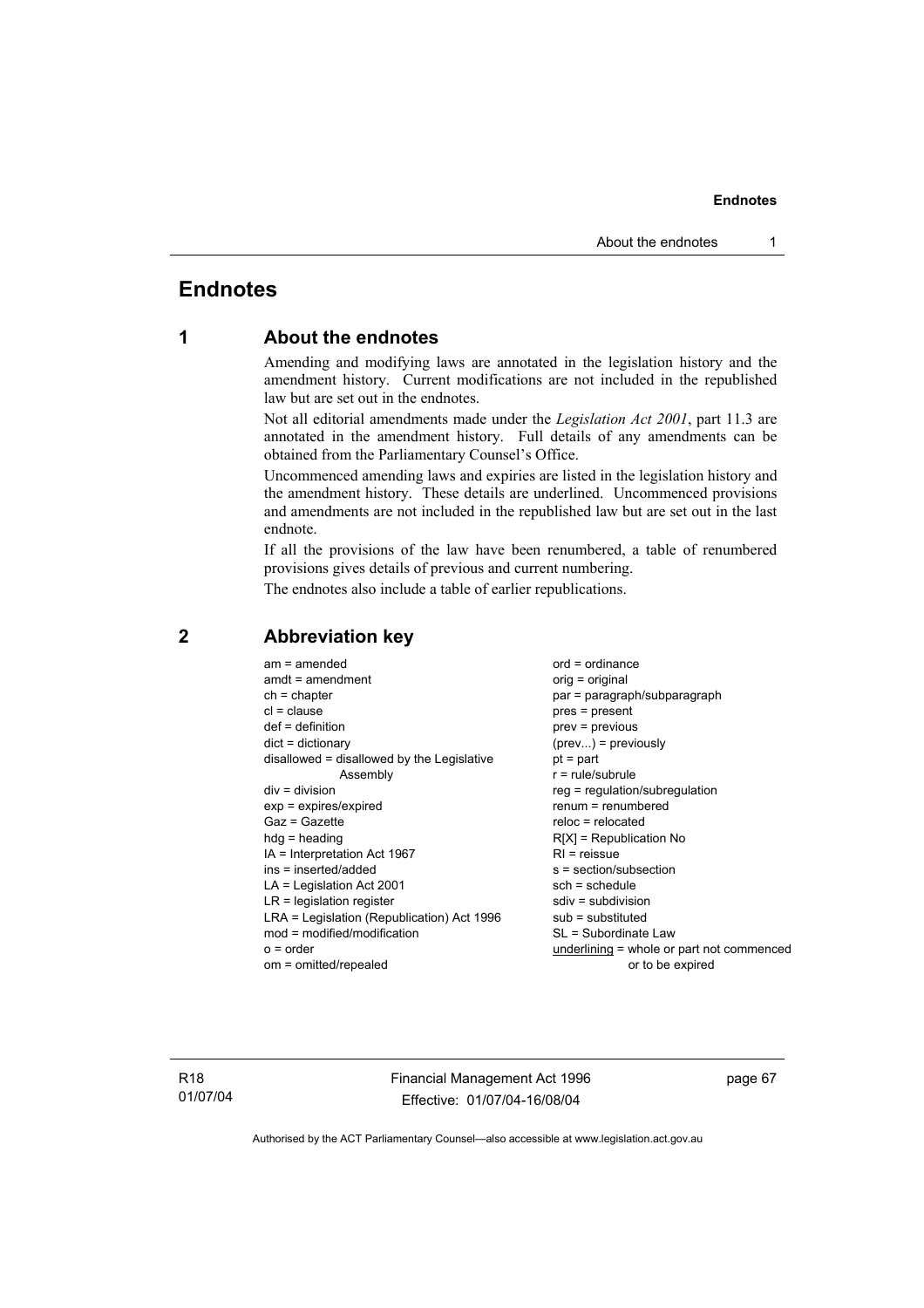| 3 | Legislation history |  |
|---|---------------------|--|
|---|---------------------|--|

# **3 Legislation history**

**Financial Management Act 1996 No 22**  notified 4 June 1996 (Gaz 1996 No 101) commenced 1 July 1996 (s 2)

as amended by

# **Financial Management (Amendment) Act 1997 No 39**  notified 1 September 1997 (Gaz 1997 No S257) commenced 1 September 1997 (s 2)

**Financial Management (Amendment) Act (No 2) 1997 No 102**  notified 24 December 1997 (Gaz 1997 No S420) ss 1-3 commenced 24 December 1997 (s 2 (1)) remainder commenced 14 January 1998 (s 2 (2) and Gaz 1998 No S24)

**Financial Management (Amendment) Act (No 3) 1997 No 124**  notified 24 December 1997 (Gaz 1997 No S420) commenced 24 December 1997 (s 2)

**Trustee (Amendment) Act 1999 No 28 sch**  notified 21 May 1999 (Gaz 1999 No S24) sch commenced 21 May 1999 (s 2)

# **Financial Sector Reform (ACT) Act 1999 No 33 sch**  notified 25 June 1999 (Gaz 1999 No S34) s 1, s 2 and dict commenced 25 June 1999 (s 2 (1)) sch commenced 1 July 1999 (s 2 (2) and Cwlth Gaz 1999 No S289)

**Appropriation Act 1999-2000 No 36 s 9**  notified 12 July 1999 (Gaz 1999 No S44) s 9 commenced 12 July 1999 (s 2)

# **Financial Management Amendment Act 1999 No 58**  notified 10 November 1999 (Gaz 1999 No 45) commenced 10 November 1999 (s 2)

page 68 Financial Management Act 1996 Effective: 01/07/04-16/08/04

R18 01/07/04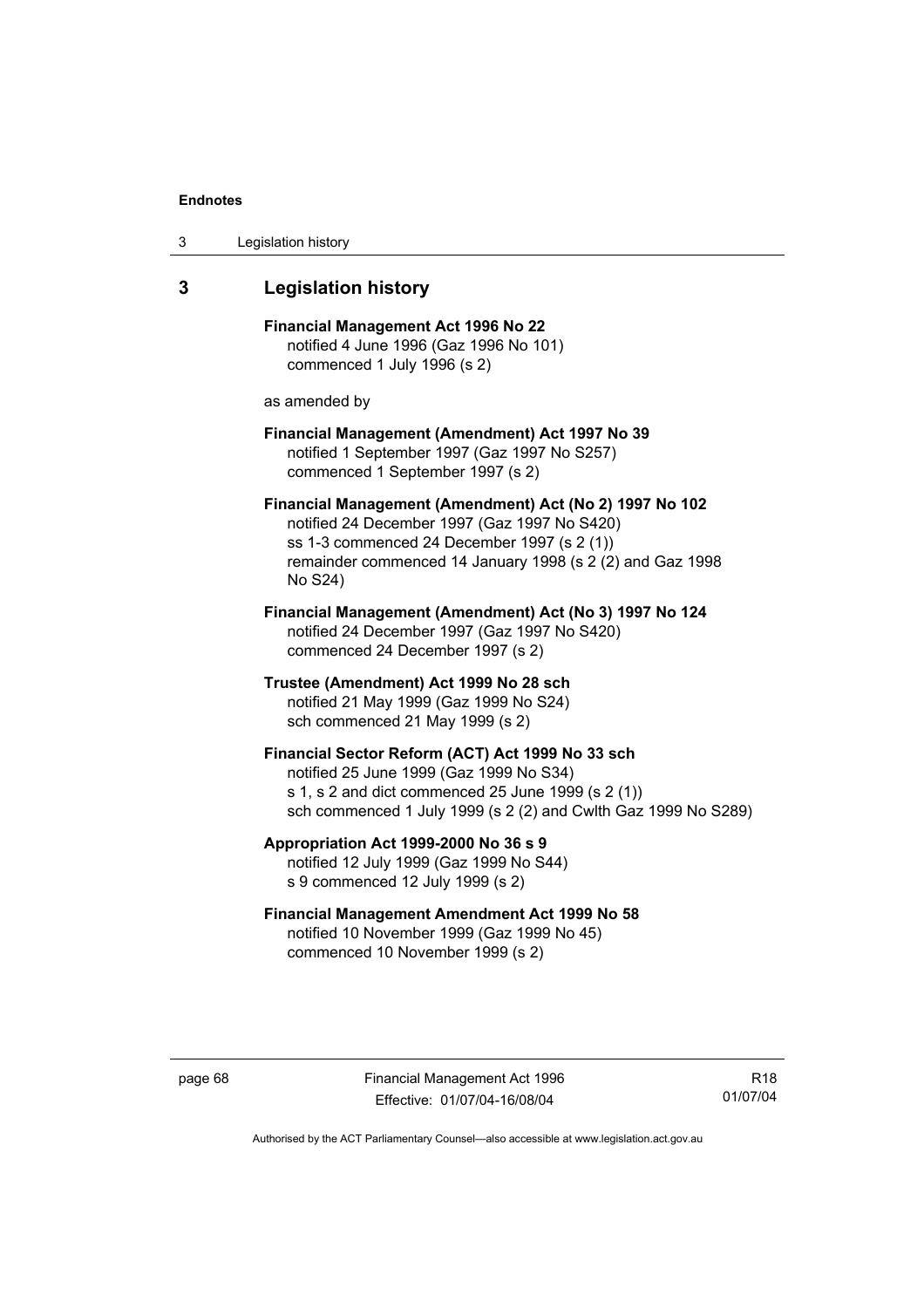# **Territory Superannuation Provision Protection Act 2000 No 21 sch**

notified 15 June 2000 (Gaz 2000 No 24) s 1, s 2 commenced 15 June 2000 (IA s 10B) sch commenced 1 July 2000 (s 2)

# **Financial Management Amendment Act 2000 No 27**

notified 30 June 2000 (Gaz 2000 No S30) s 1, s 2 commenced 30 June 2000 (IA s 10B) remainder commenced 30 June 2000 (s 2)

## **Financial Management Amendment Act 2001 No 4**

notified 8 March 2001 (Gaz 2001 No 10) s 1, s 2 commenced 8 March 2001 (IA s 10B) s 3 commenced 8 March 2001 (s 2) remainder commenced 8 September 2001 (IA s 10E)

## **Statute Law Amendment Act 2001 No 11 sch 3**

notified 29 March 2001 (Gaz 2001 No 13) commenced 29 March 2001 (s 2)

## **Financial Management Amendment Act 2001 (No 2) 2001 No 42**

notified 29 June 2001 (Gaz 2001 No S36)

- s 1, s 2 commenced 29 June 2001 (IA s 10B)
- s 3, s 4, s 6, s 7 commenced 29 June 2001 (s 2 (1))
- s 5 commenced 1 July 2001 (s 2 (2))

# **Appropriation Act 2001-2002 2001 No 43 s 12**

notified 29 June 2001 (Gaz 2001 No S36)

- s 1, s 2 commenced 29 June 2001 (IA s 10B)
- s 12 commenced 1 July 2001 (s 2)

# **Legislation (Consequential Amendments) Act 2001 No 44 pt 146**

notified 26 July 2001 (Gaz 2001 No 30) s 1, s 2 commenced 26 July 2001 (IA s 10B) pt 146 commenced 12 September 2001 (s 2 and see Gaz 2001 No S65)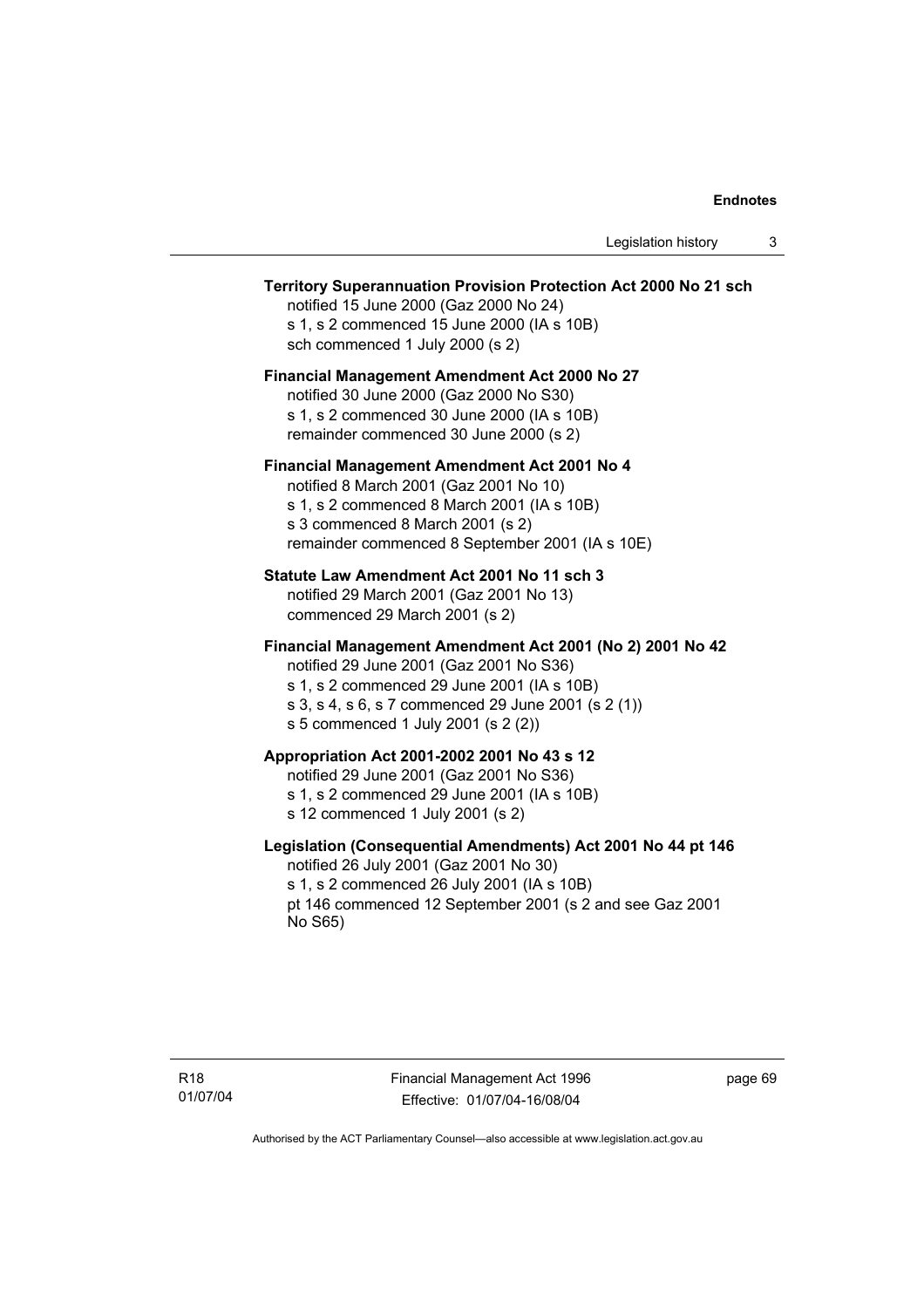| -3 | Legislation history |  |
|----|---------------------|--|
|----|---------------------|--|

# **Financial Management Legislation Amendment Act 2001 No 45 pt 2 (as am by 2002 No 30 pt 3.26)**

notified 12 July 2001 (Gaz 2001 No 28) s 1, s 2 commenced 12 July 2001 (IA s 10B) s 4 commenced 12 January 2002 (s 2 (3) and see Act 2002 No 30 amdt 3.370) pt 2 remainder commenced 12 January 2002 (LA s 79)

## **Statute Law Amendment Act 2001 No 56 pt 3.20**

notified 5 September 2001 (Gaz 2001 No S65) commenced 5 September 2001 (s 2)

# **Financial Management Amendment Act 2001 (No 3) 2001 No 95**

notified 10 September 2001 (Gaz 2001 No S66) s 1, s 2 commenced 10 September 2001 (LA s 75) remainder commenced 1 January 2002 (CN 2001 No 6)

## **Financial Management Amendment Act 2001 (No 4) No 97**

notified LR 20 December 2001 commenced 20 December 2001 (s 2)

## **Appropriation Act 2002-2003 No 29 s 12**

notified LR 9 September 2002 taken to have commenced 30 June 2002 (s 2)

## **Statute Law Amendment Act 2002 No 30 pt 3.25**

notified LR 16 September 2002 s 1, s 2 taken to have commenced 19 May 1997 (LA s 75 (2)) amdt 3.369 taken to have commenced 31 December 2001 (s 2 (2)) pt 3.25 remainder commenced 17 September 2002 (s 2 (1))

# **Financial Management Amendment Act 2002 No 38**

notified LR 8 October 2002 s 1, s 2 commenced 8 October 2002 (LA s 75 (1)) remainder commenced 1 November 2002 (s 2 and CN2002-12)

## **Appropriation Act 2002-2003 (No 2) A2003-9 s 9**

notified LR 7 March 2003

s 1, s 2 commenced 7 March 2003 (LA s 75 (1))

s 9 commenced 8 March 2003 (s 2)

R18 01/07/04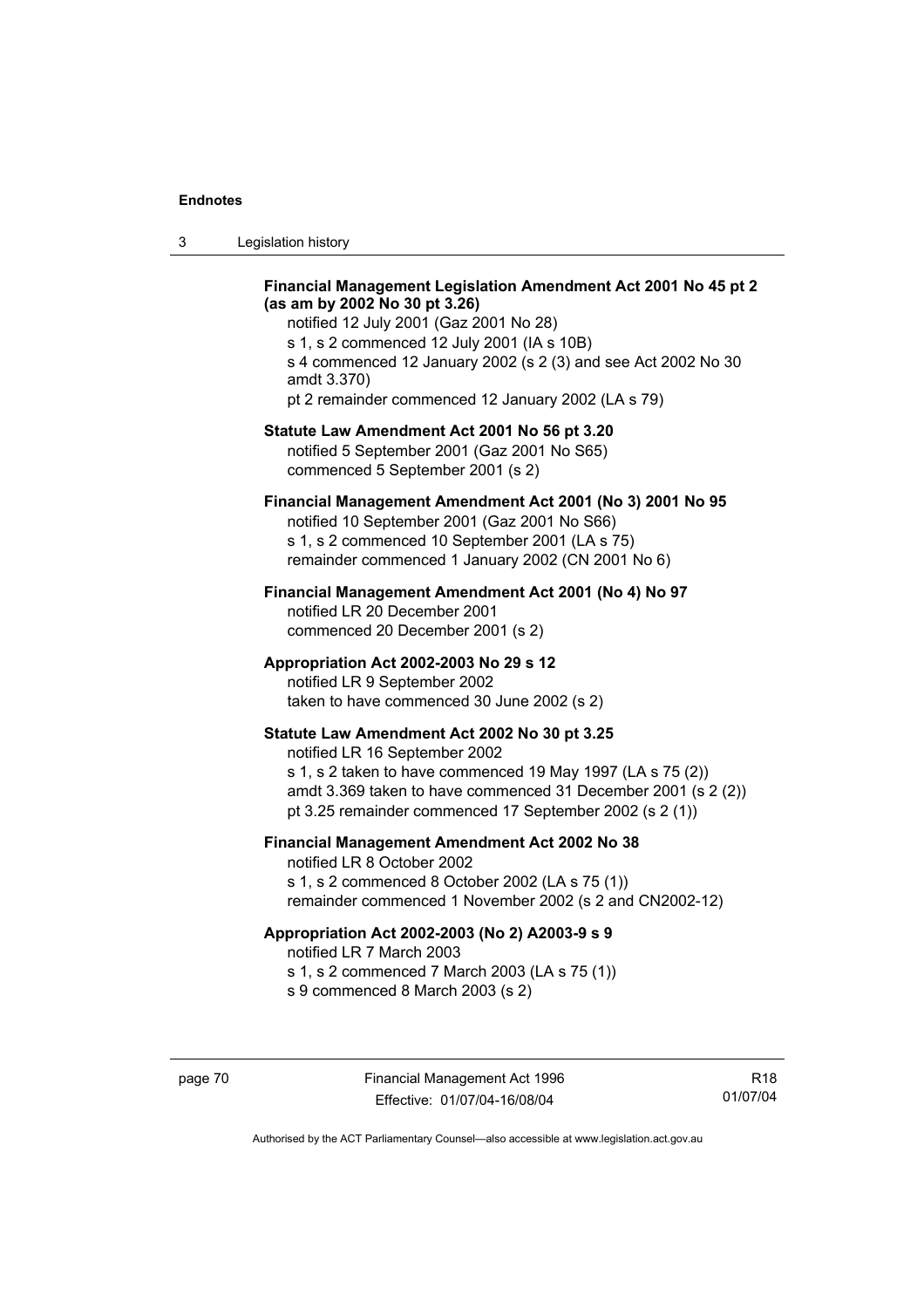#### **Financial Management Amendment Act 2003 A2003-21**

notified LR 19 May 2003 s 1, s 2 commenced 19 May 2003 (LA s 75 (1)) remainder commenced 20 May 2003 (s 2)

## **Appropriation Act 2003-2004 A2003-27**  notified LR 30 June 2003 commenced 30 June 2003 (s 2)

## **Financial Management Amendment Act 2003 (No 2) A2003-46**

notified LR 31 October 2003 s 1, s 2 commenced 31 October 2003 (LA s 75 (1)) remainder commenced 1 November 2003 (s 2)

# **Statute Law Amendment Act 2003 (No 2) A2003-56 sch 3 pt 3.9**

notified LR 5 December 2003 s 1, s 2 commenced 5 December 2003 (LA s 75 (1)) sch 3 pt 3.9 commenced 19 December 2003 (s 2)

# **Financial Management Amendment Act 2004 A2004-19**  notified LR 6 April 2004

s 1, s 2 commenced 6 April 2004 (LA s 75 (1)) remainder commenced 7 April 2004 (s 2)

# **Financial Management Amendment Act 2004 (No 2) A2004-33**

notified LR 30 June 2004 s 1, s 2 commenced 30 June 2004 (LA s 75 (1)) remainder commenced 1 July 2004 (s 2)

## **Appropriation Act 2004-2005 A2004-35 s 12**

notified LR 30 June 2004 commenced 30 June 2004 (s 2)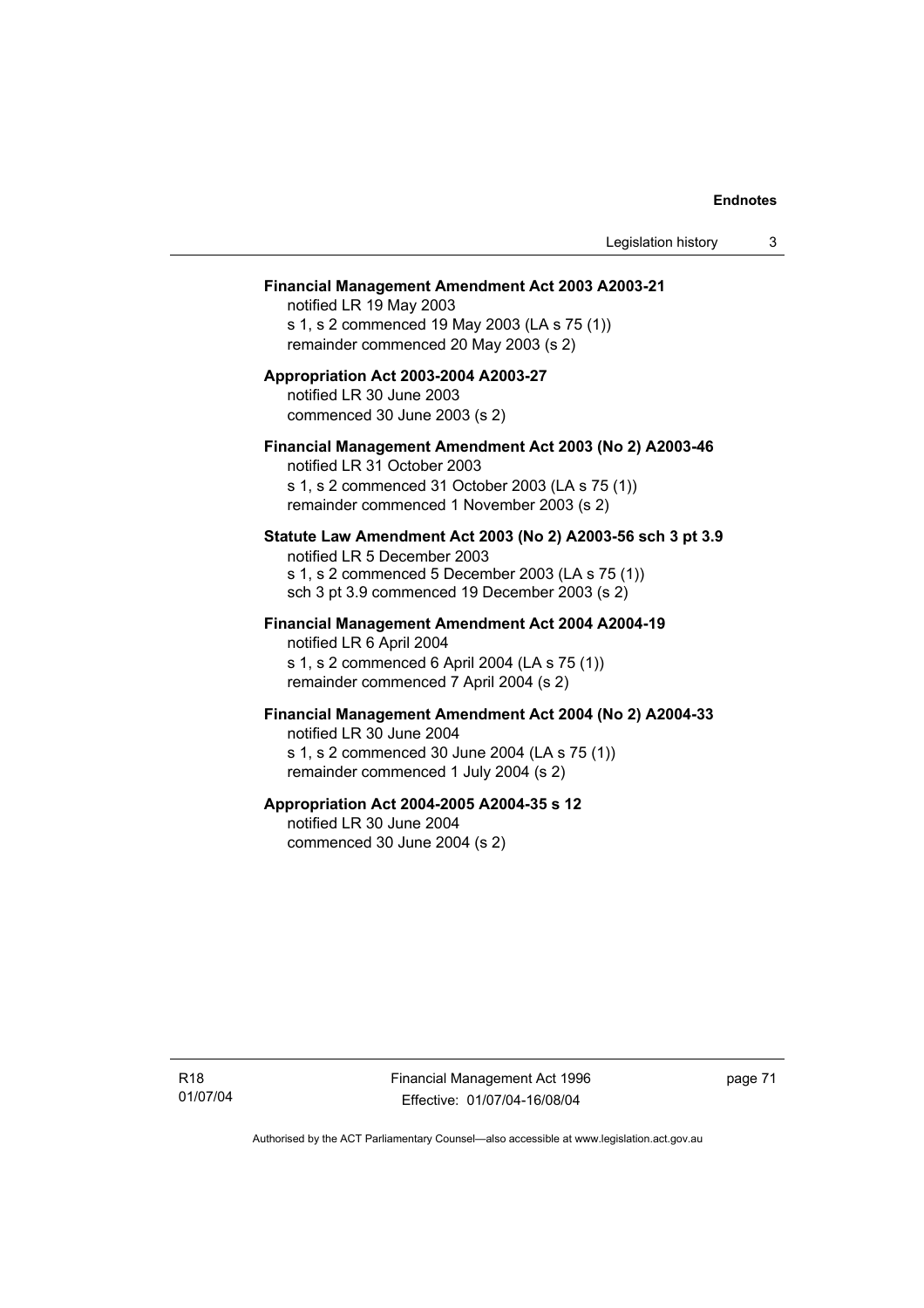| 4 | Amendment history |
|---|-------------------|
|---|-------------------|

# **4 Amendment history**

|         | <b>Name of Act</b><br>s 1                        | sub 2001 No 56 amdt 3.255                                                                                                                                                                                                                                                                                                                  |                 |
|---------|--------------------------------------------------|--------------------------------------------------------------------------------------------------------------------------------------------------------------------------------------------------------------------------------------------------------------------------------------------------------------------------------------------|-----------------|
|         | s <sub>2</sub>                                   | Act subject to Territory Superannuation Provision Protection Act<br>sub 2000 No 21 sch                                                                                                                                                                                                                                                     |                 |
|         | <b>Dictionary</b><br>s 3 hdg<br>s <sub>3</sub>   | sub 2000 No 21 sch<br>am 2000 No 21 sch<br>def bank om 1999 No 33 sch<br>def banking institution ins 1997 No 102 s 4<br>om 1999 No 33 sch<br>def Territory activities ins 1997 No 124 s 4<br>om 2001 No 95 amdt 1.3<br>def Treasurer om 2001 No 95 amdt 1.2<br>remaining defs reloc to dict 2001 No 95 amdt 1.4<br>sub 2001 No 95 amdt 1.5 |                 |
|         | <b>Notes</b><br>s 3A                             | orig s 3A renum as s 3B 2001 No 95 amdt 1.6<br>ins 2001 No 95 amdt 1.5                                                                                                                                                                                                                                                                     |                 |
|         | s 3B                                             | Declaration that certain authorities are not Territory authorities for this Act<br>(prev s 3A) ins 2000 No 21 sch<br>am 2001 No 44 amdt 1.1631, amdt 1.1632<br>renum as s 3B 2001 No 95 amdt 1.6                                                                                                                                           |                 |
|         | <b>Budget management</b><br>pt 2 hdg             | sub A2003-46 s 4                                                                                                                                                                                                                                                                                                                           |                 |
|         | <b>Appropriations and budgets</b><br>div 2.1 hdg | ins A2003-46 s 4                                                                                                                                                                                                                                                                                                                           |                 |
|         | Net appropriations for outputs<br>S <sub>9</sub> | am 2000 No 27 s 5                                                                                                                                                                                                                                                                                                                          |                 |
|         | S <sub>9A</sub>                                  | Net appropriations for capital injections<br>ins 2000 No 27 s 6                                                                                                                                                                                                                                                                            |                 |
|         | s 9B                                             | Appropriations for payments on behalf of Territory to be net appropriations<br>ins 2001 No 95 s 5                                                                                                                                                                                                                                          |                 |
|         | <b>Budget papers</b><br>s 10                     | am 1997 No 124 s 5; 2001 No 56 amdt 3.257                                                                                                                                                                                                                                                                                                  |                 |
|         | <b>Territory budgets</b><br>s 11                 | am 1997 No 124 s 6; 2001 No 4 s 4; 2001 No 56 amdt 3.258;<br>2001 No 95 s 6<br>sub A2003-46 s 5                                                                                                                                                                                                                                            |                 |
| page 72 |                                                  | Financial Management Act 1996                                                                                                                                                                                                                                                                                                              | R <sub>18</sub> |

Effective: 01/07/04-16/08/04

R18 01/07/04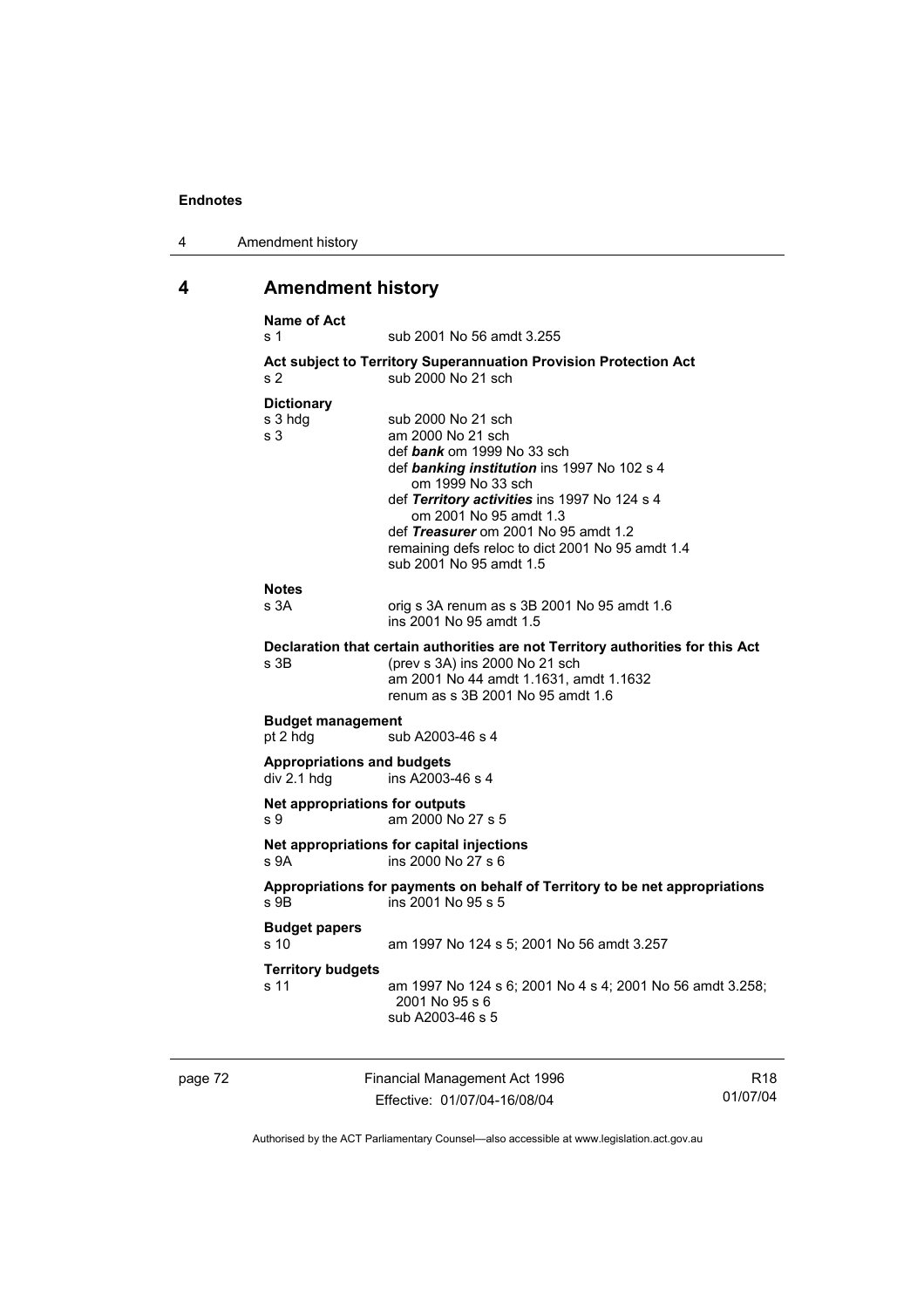Amendment history 4 **Financial policy objectives and strategies statement**  s 11A ins A2003-46 s 5 **Departmental budgets** s 12 am 1997 No 102 s 5; 1997 No 124 s 7; 1999 No 58 s 3; 2001 No 56 amdt 3.258; 2001 No 95 s 7; ss renum R6 LA (see 2001 No 95 amdt 1.7); 2002 No 38 s 4, s 5 **Public trading enterprise budgets** s 12A ins 1997 No 124 s 8 am 2001 No 56 amdt 3.258; 2001 No 95 s 8 **Supplementary budget papers**  s 13 am 2001 No 56 amdt 3.259, amdt 3.260 sub 2001 No 97 s 4 **Amendment of departmental budget for supplementary appropriation**  s 13A ins A2003-9 s 9 **Transfer of funds between appropriations** s 14 am 1997 No 102 s 6; 2000 No 21 sch; 2001 No 56 amdt 3.261 **Transfer of funds within appropriations** s 15 am 1997 No 102 s 7; 2001 No 56 amdt 3.262 **Reclassification of certain appropriations**<br>s 15A ins 1997 No 102 s 8: 200 ins 1997 No 102 s 8; 2001 No 56 amdt 3.263 **Transfer of functions between departments** s 16 am 2000 No 21 sch; 2001 No 56 amdt 3.263 **Amendment of budgets on transfer of functions between departments**  s 16A ins A2003-21 s 4 om A2004-19 s 4 **Variation of appropriations for Commonwealth grants** s 17 am 1997 No 102 s 9; 2001 No 56 amdt 3.264, amdt 3.265; 2002 No 38 s 6 **Variations of appropriations for certain payments to Commonwealth** s 17A ins 1999 No 36 s 9 am 2000 No 27 s 7; 2001 No 43 s 12; 2001 No 56 amdt 3.266, amdt 3.267; A2003-27 s 12; A2004-35 s 12 exp 30 June 2005 (s 17A (4)) **Treasurer's advance**  am 2001 No 56 amdt 3.268; 2001 No 97 s 5, s 6; ss renum R4 LA sub A2004-33 s 4

Financial Management Act 1996 Effective: 01/07/04-16/08/04

page 73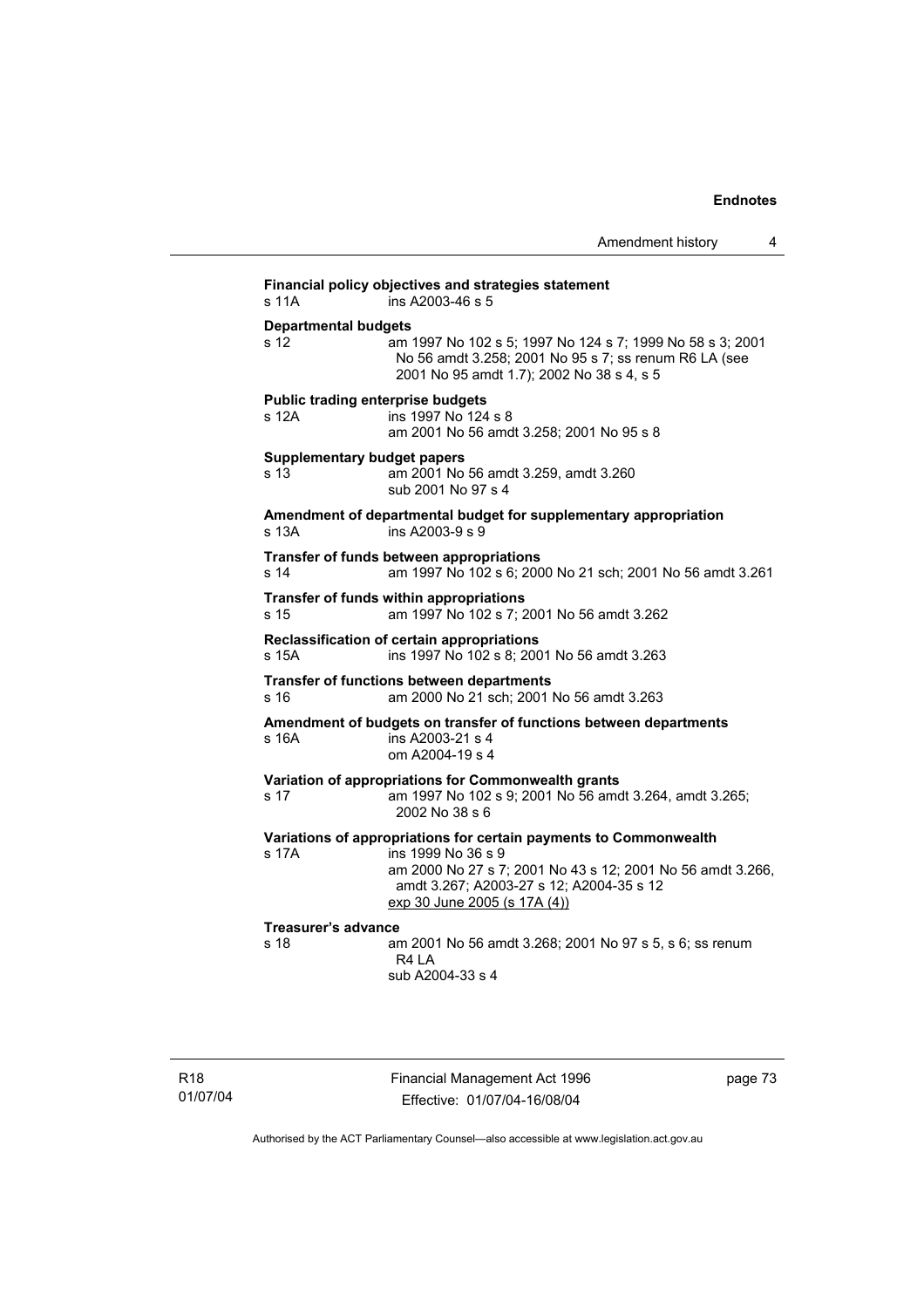4 Amendment history

| s 18A                                                        | Assembly to be told about treasurer's advance<br>ins 1997 No 102 s 10<br>am 2001 No 56 amdt 3.269<br>om 2002 No 38 s 7<br>ins A2004-33 s 4 |
|--------------------------------------------------------------|--------------------------------------------------------------------------------------------------------------------------------------------|
| s 19A                                                        | <b>Payments for Territory GST liabilities</b><br>ins 1997 No 39 s 4<br>sub 2000 No 27 s 8                                                  |
| s 19B                                                        | Authorisation of expenditure of certain Commonwealth grants<br>ins 1997 No 102 s 11<br>am 2001 No 56 amdt 3.269                            |
| s 19C                                                        | Amendment of conditions of capital injection<br>ins 2002 No 38 s 8                                                                         |
| Amendment of performance criteria<br>$s$ 19D                 | ins 2002 No 38 s 8                                                                                                                         |
| <b>Amendment of financial targets</b><br>s 19E               | ins 2002 No 38 s 8                                                                                                                         |
| <b>Amendment of budgets</b><br>s 19F                         | ins A2004-19 s 5<br>am A2004-33 s 5                                                                                                        |
| s 20                                                         | <b>Budgets for Legislative Assembly secretariat</b><br>am A2003-21 s 5                                                                     |
| div 2.2 hdg                                                  | <b>Budget reviews and pre-election updates</b><br>ins A2003-46 s 6                                                                         |
| <b>Budget review</b><br>s 20A                                | ins A2003-46 s 6                                                                                                                           |
| s 20 <sub>B</sub>                                            | Purpose and contents of budget review<br>ins A2003-46 s 6                                                                                  |
| <b>Pre-election budget update</b><br>s 20C                   | ins A2003-46 s 6                                                                                                                           |
| s20D                                                         | Purpose and contents of pre-election budget update<br>ins A2003-46 s 6                                                                     |
| <b>Financial reports of the Territory</b><br>$div$ 3.1 $hdq$ | (prev pt 3 div 1 hdg) renum R3 LA (see 2001 No 95 amdt 1.11)                                                                               |
| Meaning of the Territory in div 3.1<br>s 21 hdg              | am R3 LA                                                                                                                                   |
| s 22                                                         | Annual financial statements of the Territory<br>am 2001 No 95 s 9                                                                          |
|                                                              |                                                                                                                                            |

page 74 Financial Management Act 1996 Effective: 01/07/04-16/08/04

R18 01/07/04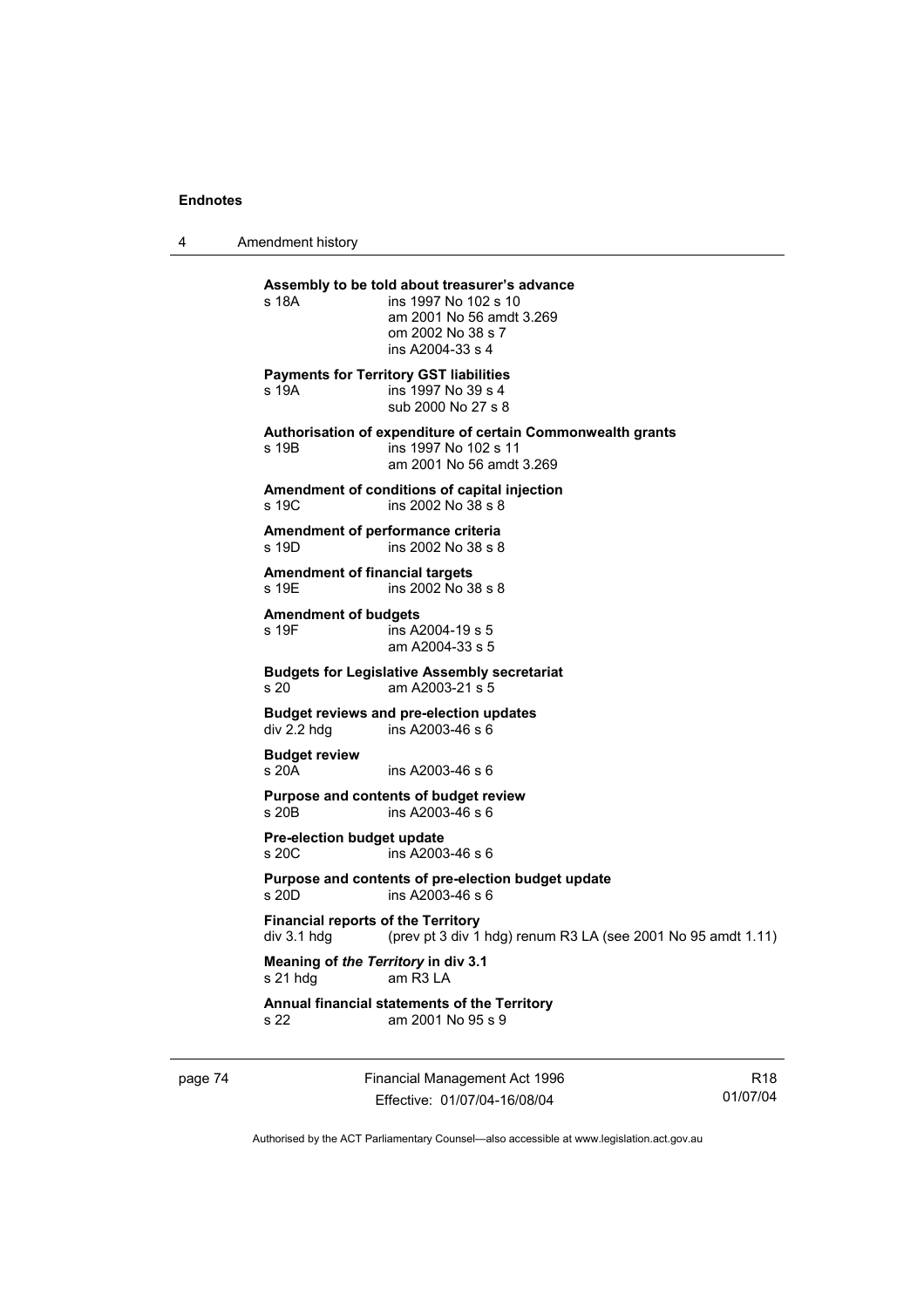| Audit of annual financial statements<br>s 24           | am 2002 No 38 s 9, amdt 1.1; A2003-46 s 7                                                                                                                                                     |
|--------------------------------------------------------|-----------------------------------------------------------------------------------------------------------------------------------------------------------------------------------------------|
| s 25 hda<br>s 25                                       | Presentation of annual financial statements to Legislative Assembly<br>sub 2002 No 38 amdt 1.2<br>am 2001 No 56 amdt 3.270; A2003-46 s 8, s 9                                                 |
| s <sub>25A</sub>                                       | Quarterly departmental performance reports<br>reloc to s 30A                                                                                                                                  |
| <b>Periodic financial statements</b><br>s 26           | am 1997 No 124 s 10; 2001 No 42 s 4<br>(6), (7) exp 30 June 2001 (s 26 (7))<br>sub 2001 No 42 s 5; 2001 No 95 s 11                                                                            |
| <b>Financial reports of departments</b><br>div 3.2 hdg | (prev pt 3 div 2 hdg) renum R3 LA (see 2001 No 95 amdt 1.11)                                                                                                                                  |
| s 27                                                   | Annual financial statements of departments<br>am 2001 No 56 amdt 3.272; 2001 No 95 s 12; 2002 No 38<br>ss 10-13; pars renum R10 LA (see 2002 No 38 amdt 1.5)                                  |
| s 28 hdg                                               | Responsibility for annual financial statements<br>sub 2002 No 38 amdt 1.6                                                                                                                     |
| s 29                                                   | Audit of financial statements of departments<br>sub 2002 No 38 s 14                                                                                                                           |
| s 29A                                                  | Audit of financial statements for departments for 2000-2001<br>ins 2001 No 42 s 6<br>exp 31 December 2001 (s 29A (2))                                                                         |
| s 30 hdg<br>s 30                                       | <b>Presentation of annual financial statements</b><br>sub 2002 No 38 amdt 1.7<br>am 2001 No 56 amdt 3.273                                                                                     |
| s 30A                                                  | Quarterly departmental performance reports<br>(prev s 25A) ins 1997 No 124 s 9<br>am 2001 No 56 amdt 3.271; 2001 No 95 s 10; 2002 No 38<br>amdt $1.3$<br>reloc from s 25A 2002 No 38 amdt 1.4 |
| s <sub>31</sub>                                        | Responsibilities of chief executives of departments<br>am 2002 No 38 s 15                                                                                                                     |
| s 32                                                   | Agreement for the conduct of banking for Territory<br>am 1997 No 102 sch; 1999 No 33 sch                                                                                                      |
| <b>Territory banking account</b><br>s 33               | am 1997 No 102 sch                                                                                                                                                                            |

page 75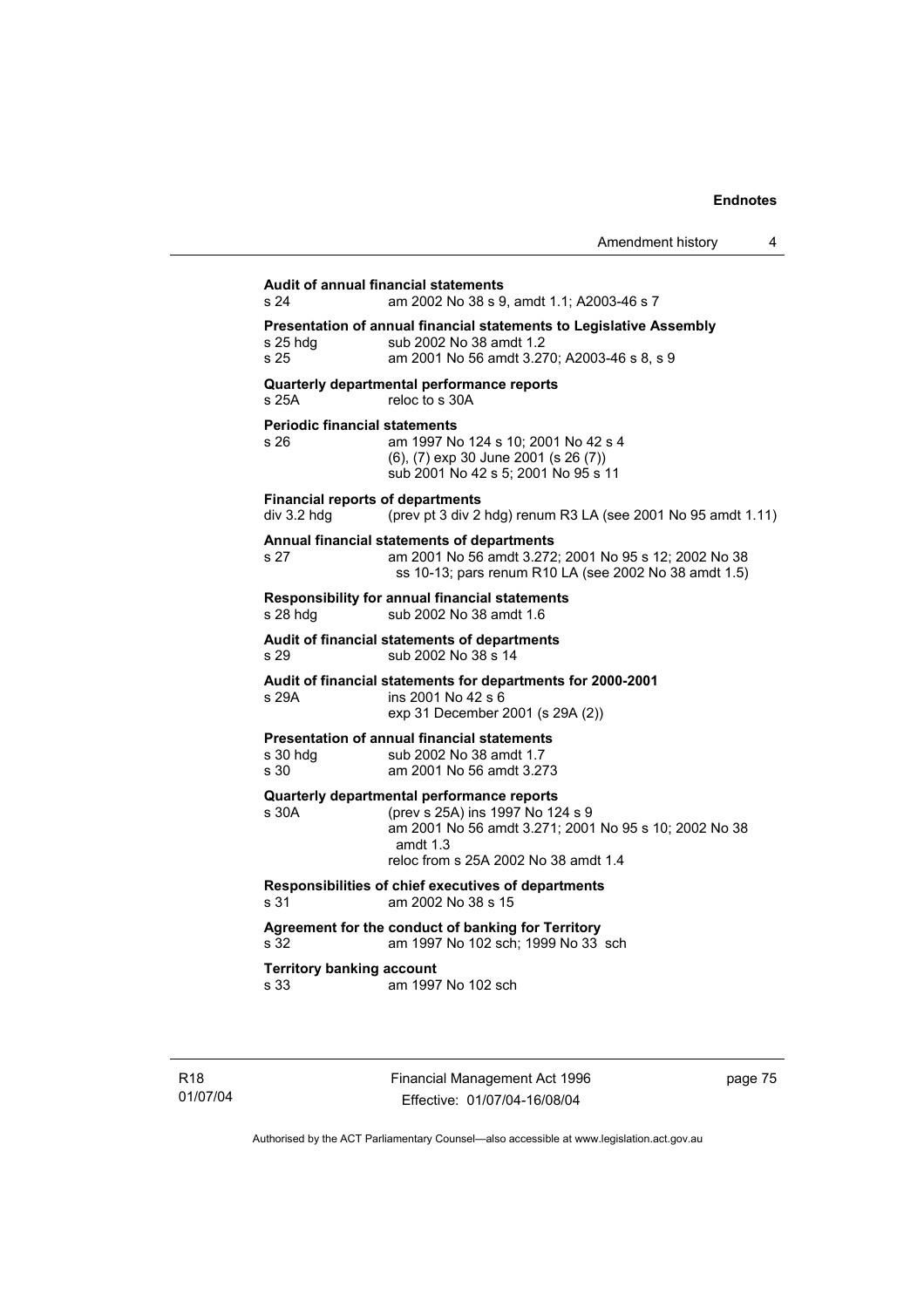4 Amendment history

| <b>Departmental banking accounts</b><br>s 34           | am 1997 No 102 sch; 1999 No 33 sch; 2001 No 95 s 13; 2001<br>No 95 s 7; ss renum R6 LA (see 2001 No 95 amdt 1.8); 2002<br>No 38 s 16                                                        |
|--------------------------------------------------------|---------------------------------------------------------------------------------------------------------------------------------------------------------------------------------------------|
| s 34A                                                  | Transfer of departmental banking account<br>prev s 34A renum as s 34B<br>ins 2001 No 95 s 14                                                                                                |
| s 34B                                                  | End of year balances of departmental banking accounts<br>(prev s 34A) ins 1997 No 102 s 12<br>renum 2001 No 95 s 15                                                                         |
| Payments into banking accounts<br>s 35                 | am 1997 No 102 sch; 1999 No 33 sch                                                                                                                                                          |
| s 36                                                   | Transfer following change in departmental responsibilities<br>am 1997 No 102 sch                                                                                                            |
| s.36A                                                  | Transfers from departmental banking accounts to Territory banking account<br>ins 2002 No 38 s 17                                                                                            |
| s 37 hdg<br>s 37                                       | <b>Payments from Territory banking account</b><br>sub 2002 No 38 s 18<br>am 1997 No 102 sch; 2000 No 21 sch; 2001 No 95 s 16; 2002<br>No 38 s 19; ss renum R10 LA (see 2002 No 38 amdt 1.8) |
| Investment of certain public money<br>s 38 hdg<br>s 38 | sub 2000 No 21 sch<br>am 1997 No 102 sch; 1999 No 33 sch; 2000 No 21 sch; 2001<br>No 45 s 5; 2001 No 95 s 17; A2003-21 s 6, s 7; ss renum<br>R12 LA (see A2003-21 s 8)                      |
| <b>Borrowing and guarantees</b><br>pt 6 hdg            | sub 2001 No 45 s 6                                                                                                                                                                          |
| s 42                                                   | Borrowings by Territory authorities to be approved<br>am 2001 No 95 s 18, amdt 1.9                                                                                                          |
| s 45                                                   | Loans to be paid into Territory banking account<br>am 1997 No 102 sch; 2001 No 95 s 19                                                                                                      |
| <b>Payments by Treasurer</b><br>$s$ 46                 | sub 2002 No 38 s 20                                                                                                                                                                         |
| <b>Guarantees by Territory</b><br>s <sub>47</sub>      | am 2001 No 56 amdt 3.274                                                                                                                                                                    |
| <b>Financial derivatives</b><br>s <sub>48</sub>        | om 2001 No 45 s 7                                                                                                                                                                           |
| s 51                                                   | Departmental trust banking accounts<br>am 1997 No 102 sch; 1999 No 33 sch; 2002 No 38 s 21                                                                                                  |
|                                                        |                                                                                                                                                                                             |

page 76 Financial Management Act 1996 Effective: 01/07/04-16/08/04

R18 01/07/04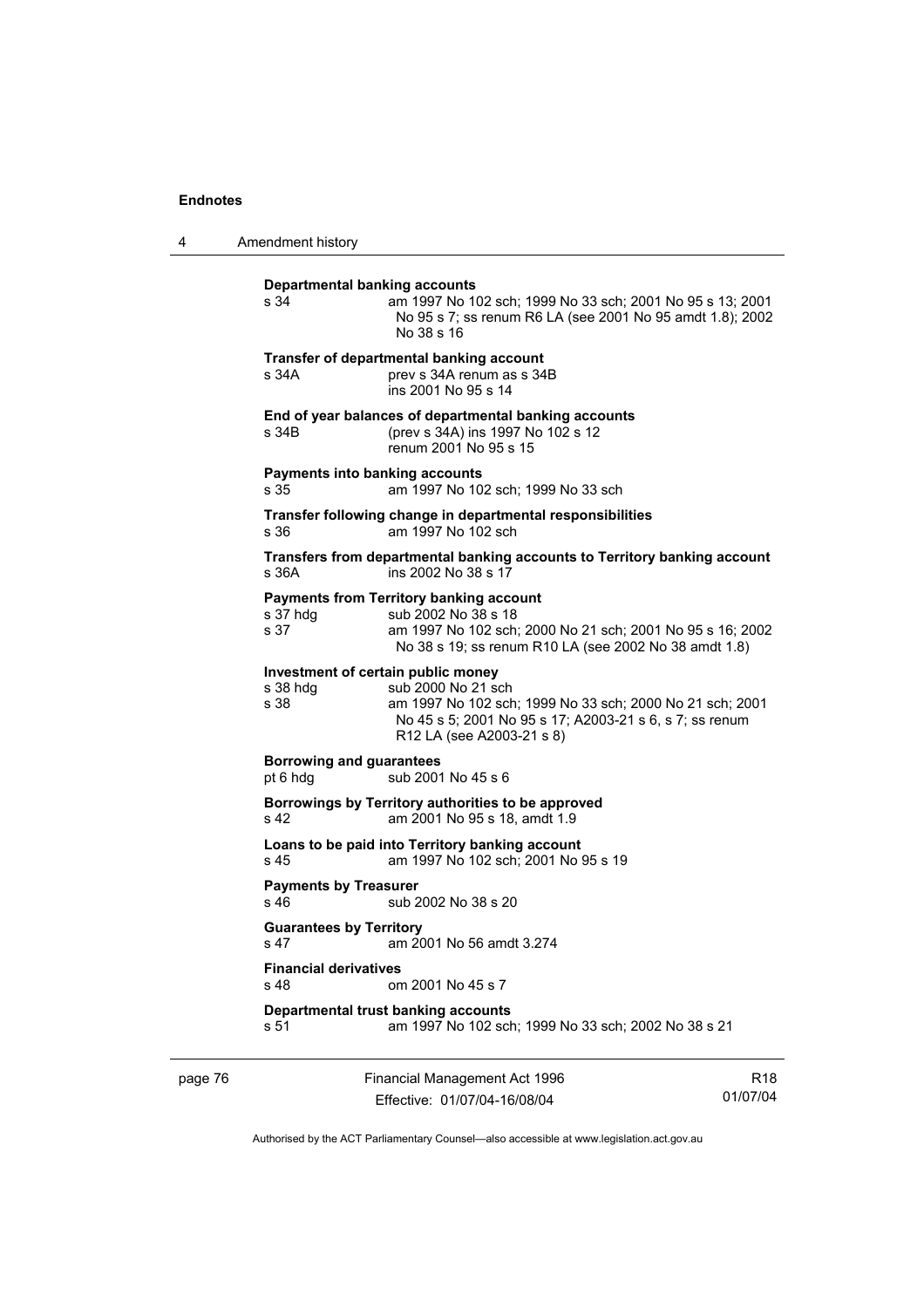**Transfers between banking accounts**<br>s 52 am 1997 No 102 sch am 1997 No 102 sch sub 2001 No 95 s 20 **Investment of trust money**  s 53 am 1999 No 28 sch **Unclaimed trust money**  s 53A ins 1997 No 102 s 13 am 1999 No 33 sch; 2001 No 44 amdts 1.1633-1.1635; ss renum R3 LA (see 2001 No 44 amdt 1.1636); 2001 No 95 s 21; ss renum R6 LA; 2002 No 30 amdt 3.367 **Review of decisions**  ins 1997 No 102 s 13 am 2002 No 30 amdt 3.368 **Notification of decisions**  s 53C ins 1997 No 102 s 13 **Banking accounts**  am 1997 No 102 sch; 1999 No 33 sch; 2002 No 38 s 22 **Investment**  s 56 am 1997 No 102 sch; 1999 No 33 sch; 2001 No 45 s 8; 2001 No 95 s 22; 2002 No 38 s 23, s 24; A2003-21 ss 9-12; ss renum R12 LA (see A2003-21 s 13) **Borrowing**  s 57 am 2001 No 95 s 23 **Statements of intent**  s 58 am 2001 No 95 s 24 **Annual financial statements**  s 59 am 2001 No 95 s 25 **Audit of annual financial statements**  s 61 sub 2002 No 38 s 25 **Audit of annual financial statements for 2000-2001**  s 61A ins 2001 No 42 s 7 exp 31 December 2001 (s 61A (2)) **Presentation of annual financial statements**  s 62 am 2001 No 56 amdt 3.275; R8 LA (see also 2002 No 38 amdt 1.9) **Act of grace payments**  s 64 am 2001 No 95 amdt 1.10

R18 01/07/04 Financial Management Act 1996 Effective: 01/07/04-16/08/04

page 77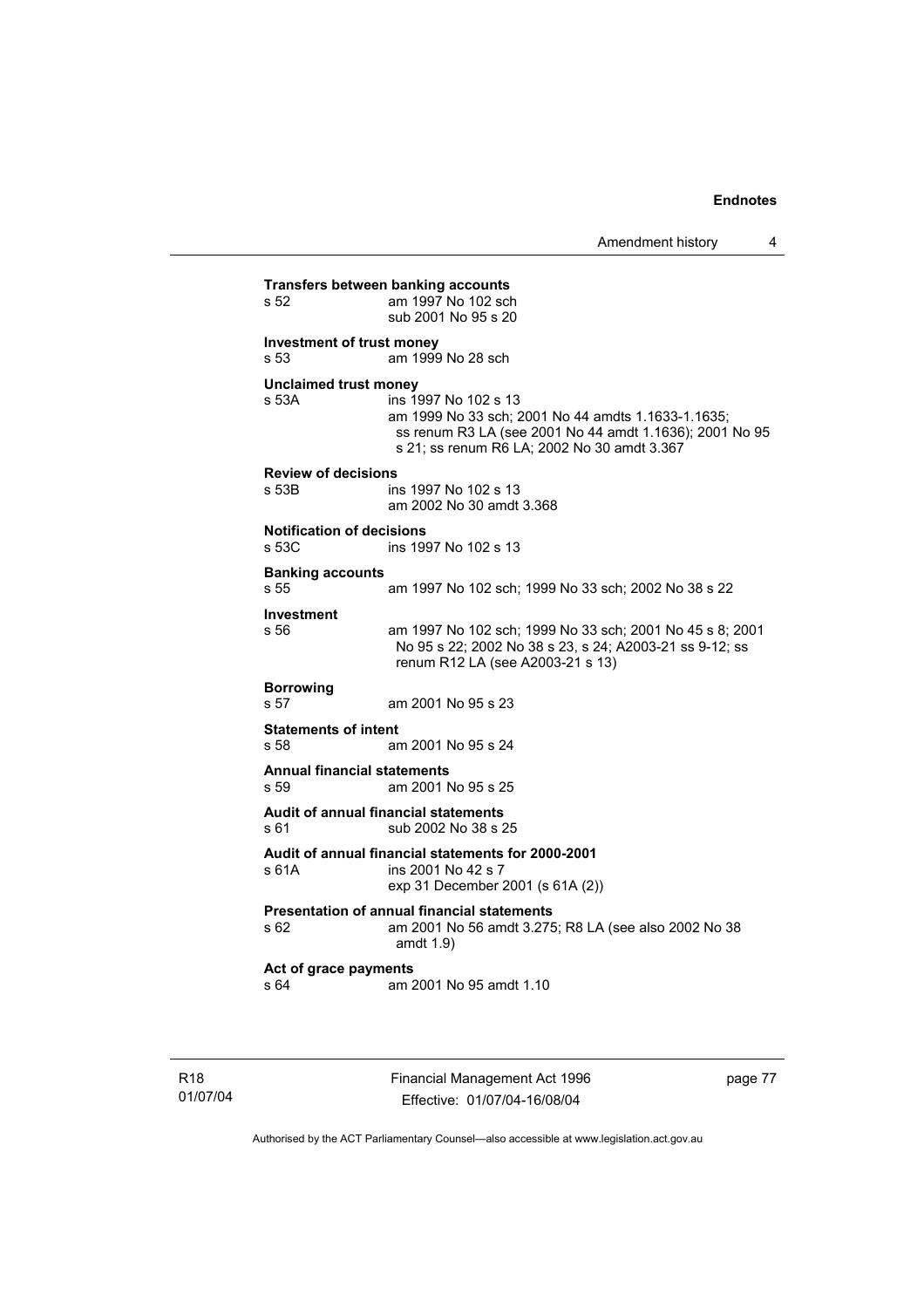4 Amendment history

| <b>Guideline-making power</b><br>s 66A     | ins 2000 No 27 s 9<br>om 2001 No 44 amdt 1.1637                                                                                                                                                                                                                                                                                                                                                                                                                                                                                                                                                                                                                                                                                                                                                                                                                                                                                                                                                                                                                                                                                                                                                                                                                                                                                                                                                                                                                                                                                                              |
|--------------------------------------------|--------------------------------------------------------------------------------------------------------------------------------------------------------------------------------------------------------------------------------------------------------------------------------------------------------------------------------------------------------------------------------------------------------------------------------------------------------------------------------------------------------------------------------------------------------------------------------------------------------------------------------------------------------------------------------------------------------------------------------------------------------------------------------------------------------------------------------------------------------------------------------------------------------------------------------------------------------------------------------------------------------------------------------------------------------------------------------------------------------------------------------------------------------------------------------------------------------------------------------------------------------------------------------------------------------------------------------------------------------------------------------------------------------------------------------------------------------------------------------------------------------------------------------------------------------------|
| Guideline-making power<br>s 67 hdg<br>s 67 | sub 2000 No 27 s 10<br>am 2000 No 27 s 10<br>sub 2001 No 44 amdt 1.1637<br>am A2003-56 amdt 3.139                                                                                                                                                                                                                                                                                                                                                                                                                                                                                                                                                                                                                                                                                                                                                                                                                                                                                                                                                                                                                                                                                                                                                                                                                                                                                                                                                                                                                                                            |
| <b>Regulation-making power</b><br>s 68     | ins 2001 No 44 amdt 1.1637                                                                                                                                                                                                                                                                                                                                                                                                                                                                                                                                                                                                                                                                                                                                                                                                                                                                                                                                                                                                                                                                                                                                                                                                                                                                                                                                                                                                                                                                                                                                   |
| <b>Dictionary</b><br>dict                  | def appropriation reloc from s 3 2001 No 95 amdt 1.4<br>def <b>Appropriation Act</b> reloc from s 3 2001 No 95 amdt 1.4<br>def appropriation unit reloc from s 3 2001 No 95 amdt 1.4<br>def banking account ins 1997 No 102 s 4<br>am 1999 No 33 sch<br>reloc from s 3 2001 No 95 amdt 1.4<br>def borrowing reloc from s 3 2001 No 95 amdt 1.4<br>def budget papers am 2001 No 56 amdt 3.256<br>reloc from s 3 2001 No 95 amdt 1.4<br>def capital injection reloc from s 3 2001 No 95 amdt 1.4<br>def <i>chief executive officer</i> reloc from s 3 2001 No 95<br>amdt $1.4$<br>def class of outputs reloc from s 3 2001 No 95 amdt 1.4<br>def department reloc from s 3 2001 No 95 amdt 1.4<br>def departmental banking account am 1997 No 102 sch<br>reloc from s 3 2001 No 95 amdt 1.4<br>def expenses reloc from s 3 2001 No 95 amdt 1.4<br>def financial management guidelines sub 2001 No 11<br>amdt 3.125<br>reloc from s 3 2001 No 95 amdt 1.4<br>def general government sector ins 1997 No 124 s 4<br>reloc from s 3 2001 No 95 amdt 1.4<br>def generally accepted accounting practice reloc from s 3<br>2001 No 95 amdt 1.4<br>def GST ins 2000 No 27 s 4<br>reloc from s 3 2001 No 95 amdt 1.4<br>def <i>input tax credit</i> ins 2000 No 27 s 4<br>reloc from s 3 2001 No 95 amdt 1.4<br>def <i>interest</i> ins 2001 No 45 s 4 (as am 2002 No 30 amdt<br>3.370<br>def <i>invest</i> ins 2001 No 45 s 4 (as am 2002 No 30 amdt 3.370)<br>def Legislative Assembly secretariat sub 2001 No 95<br>amdt $1.1$<br>reloc from s 3 2001 No 95 amdt 1.4 |

page 78 Financial Management Act 1996 Effective: 01/07/04-16/08/04

R18 01/07/04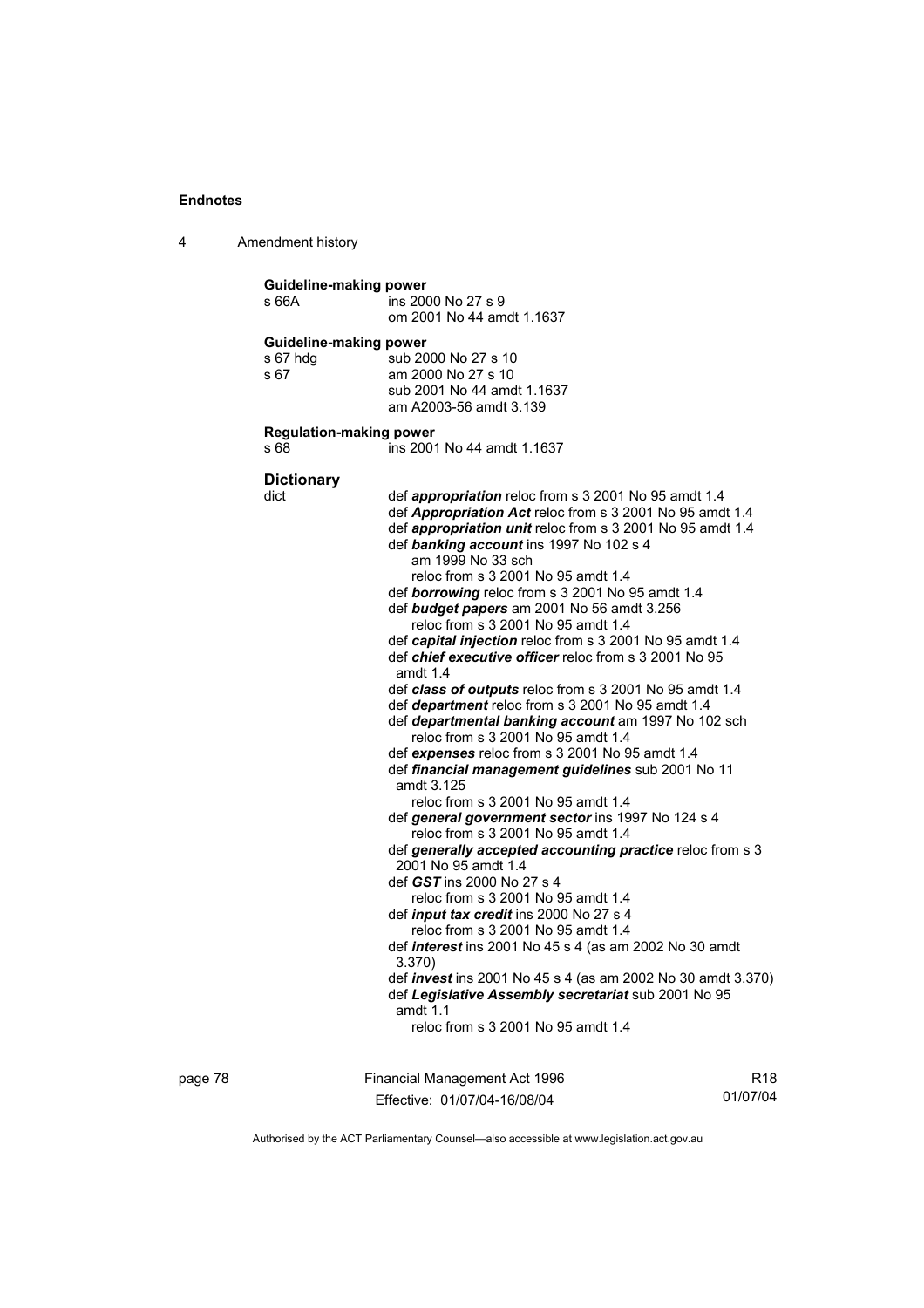def *outcomes* reloc from s 3 2001 No 95 amdt 1.4 def *outputs* reloc from s 3 2001 No 95 amdt 1.4 def *prescribed* reloc from s 3 2001 No 95 amdt 1.4 def *public money* am 2001 No 95 s 4 reloc from  $s$  3 2001 No 95 amdt 1.4 def *public trading enterprise* ins 1997 No 124 s 4 reloc from s 3 2001 No 95 amdt 1.4 am A2003-21 s 14 def *public trading enterprise sector* ins 1997 No 124 s 4 reloc from s 3 2001 No 95 amdt 1.4 def *responsible chief executive* reloc from s 3 2001 No 95 amdt 1.4 def *responsible Minister* reloc from s 3 2001 No 95 amdt 1.4 def *securities* reloc from s 3 dict 2001 No 95 amdt 1.4 def *statement of intent* reloc from s 3 2001 No 95 amdt 1.4 def *superannuation appropriation* ins 2000 No 21 sch reloc from s 3 2001 No 95 amdt 1.4 def *superannuation banking account* ins 2000 No 21 sch reloc from s 3 2001 No 95 amdt 1.4 def *taxable supply* ins 2000 No 27 s 4 reloc from  $\dot{s}$  3 2001 No 95 amdt 1.4 def *Territory authority* am 2000 No 21 sch; 2001 No 95 amdt 1.3 reloc from s 3 2001 No 95 amdt 1.4 def *Territory banking account* am 1997 No 102 sch reloc from s 3 2001 No 95 amdt 1.4 def *trust money* reloc from s 3 2001 No 95 amdt 1.4 def *warrant* am 1997 No 102 sch reloc from s 3 2001 No 95 amdt 1.4 om 2002 No 38 amdt 1.10

# **5 Earlier republications**

Some earlier republications were not numbered. The number in column 1 refers to the publication order.

Since 12 September 2001 every authorised republication has been published in electronic pdf format on the ACT legislation register. A selection of authorised republications have also been published in printed format. These republications are marked with an asterisk (\*) in column 1. Except for the footer, electronic and printed versions of an authorised republication are identical.

| <b>Republication No</b> | Amendments to   | <b>Republication date</b> |
|-------------------------|-----------------|---------------------------|
|                         | Act 1997 No 124 | 31 January 1998           |
|                         |                 |                           |

R18 01/07/04 Financial Management Act 1996 Effective: 01/07/04-16/08/04

page 79